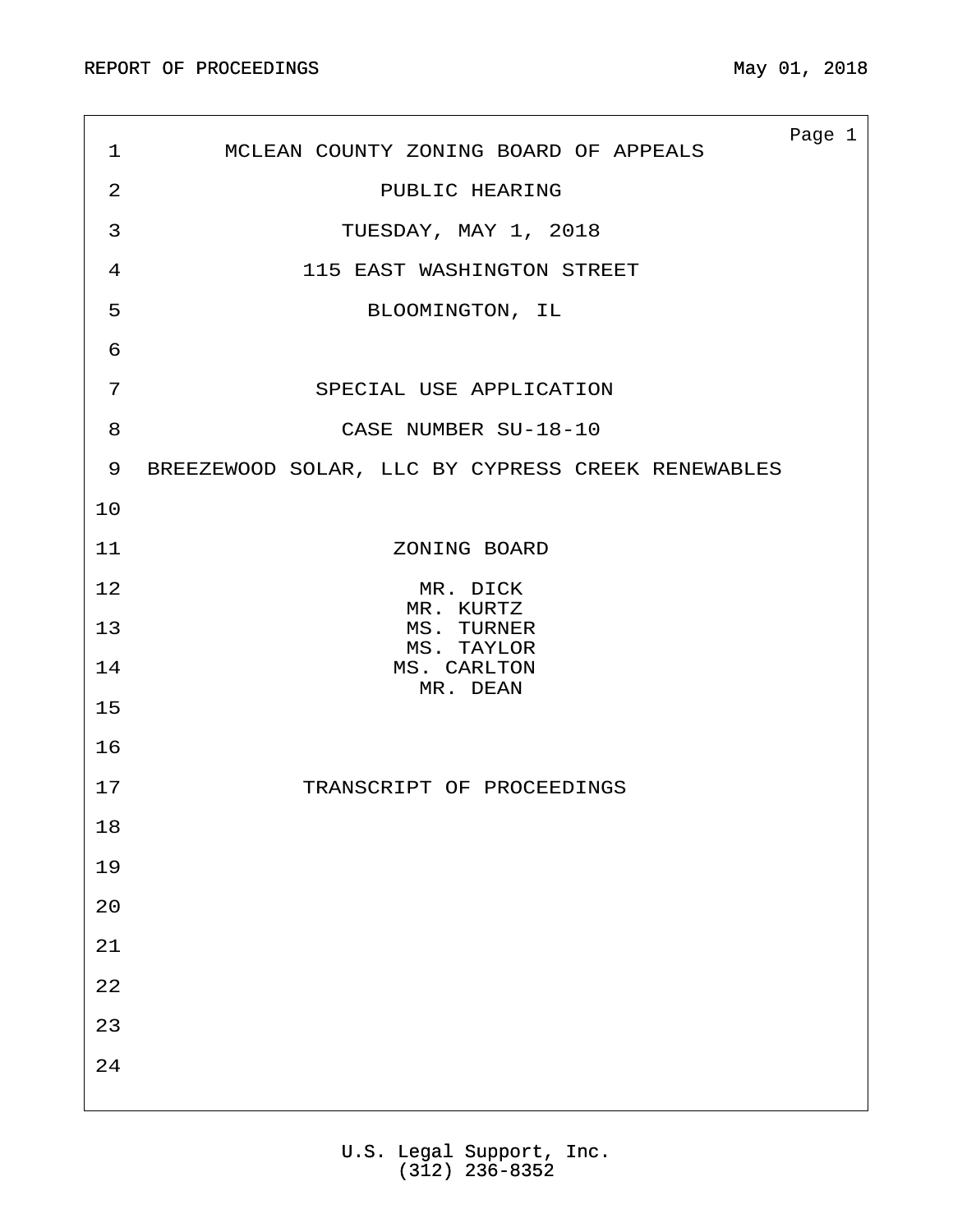<span id="page-1-0"></span>Page 2 ·1 ·2· · · · · · · · MR. DICK:· This is Case Number 3 SU-18-10, Application of Breezewood Solar, LLC by 4 Cypress Creek Renewables for special use to allow 5 a solar power generating facility in the 6 agriculture district on property on the northwest 7 quarter of Section 21, Township 23 North, Range 2 8 East of the third principal Meridian and located 9 in Bloomington Township immediately southwest of 10 the intersections of Margaret Street and the 11 Business U.S. Highway 51 Frontage Road. 12 · · · · · · · · Public notice of this hearing was 13 • published in the Pantagraph on April 14, 2018, as 14 provided by law. 15 all the other required notifications 16 have been made and the Applicant has paid the 17 publication costs. 18 a **1 I have put in front of your spots a** 19 copy of the site plan that is attached to the 20 Staff Report, but it's a little bit easier to see 21 and for your information. And the Applicant has 22 submitted an application that is actually very 23 thick, and we did not make copies for everybody, 24 but I will pass that at this time. And one of the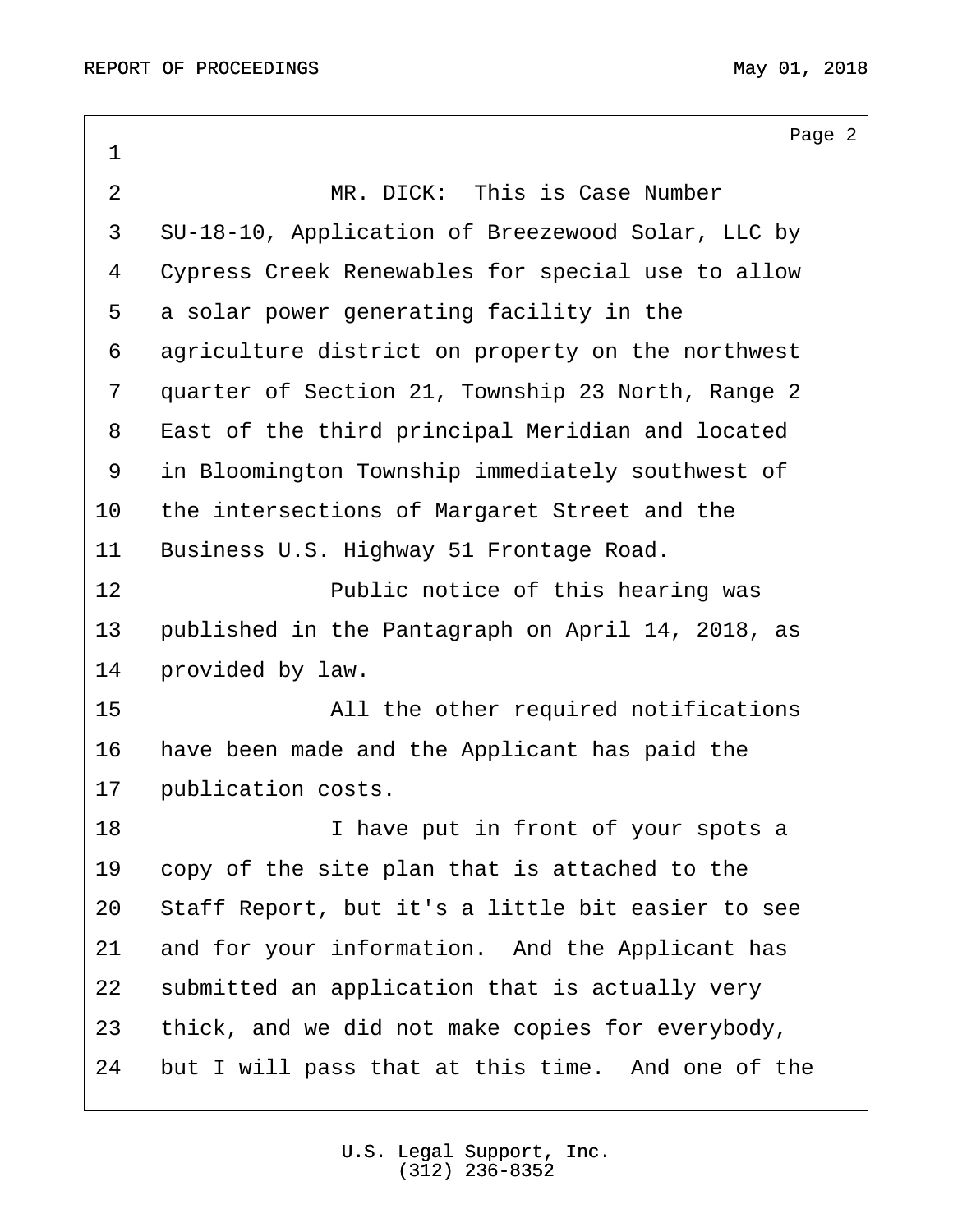<span id="page-2-0"></span>

| $\mathbf 1$    | Page 3<br>exhibits, the final page of that exhibit, is a |
|----------------|----------------------------------------------------------|
| $\overline{2}$ | copy of that site plan.                                  |
| 3              | Probably as this hearing goes on, you                    |
| 4              | may want to look at different parts of it. I have        |
| 5              | taken different parts of that book to incorporate        |
| 6              | into my Staff Report, and I think the Applicant          |
| 7              | will summarize other parts of that application.          |
| 8              | As an attachment I have a copy of a                      |
| 9              | plat map showing where this property is located in       |
| 10             | Bloomington Township. And I have a zoning map.           |
| 11             | And this zoning map isn't actually correct since         |
| 12             | this property was actually just rezoned in March         |
| 13             | and in Case Number ZA-18-01. So this property is         |
| 14             | now in the Agriculture District. And that is             |
| 15             | required as a special use in the Agricultural            |
| 16             | District to have a solar farm. But since it is           |
| 17             | now in the Agriculture District, we had to do a          |
| 18             | land evaluation and site assessment because we are       |
| 19             | taking land out of crop production. So, this is          |
| 20             | incorporated into the Staff Report. But because          |
| 21             | the property is so close to town, it has a decent        |
| 22             | soil score, but because it is close to town it           |
| 23             | doesn't have a very high LESA score. But I will          |
| 24             | pass that.                                               |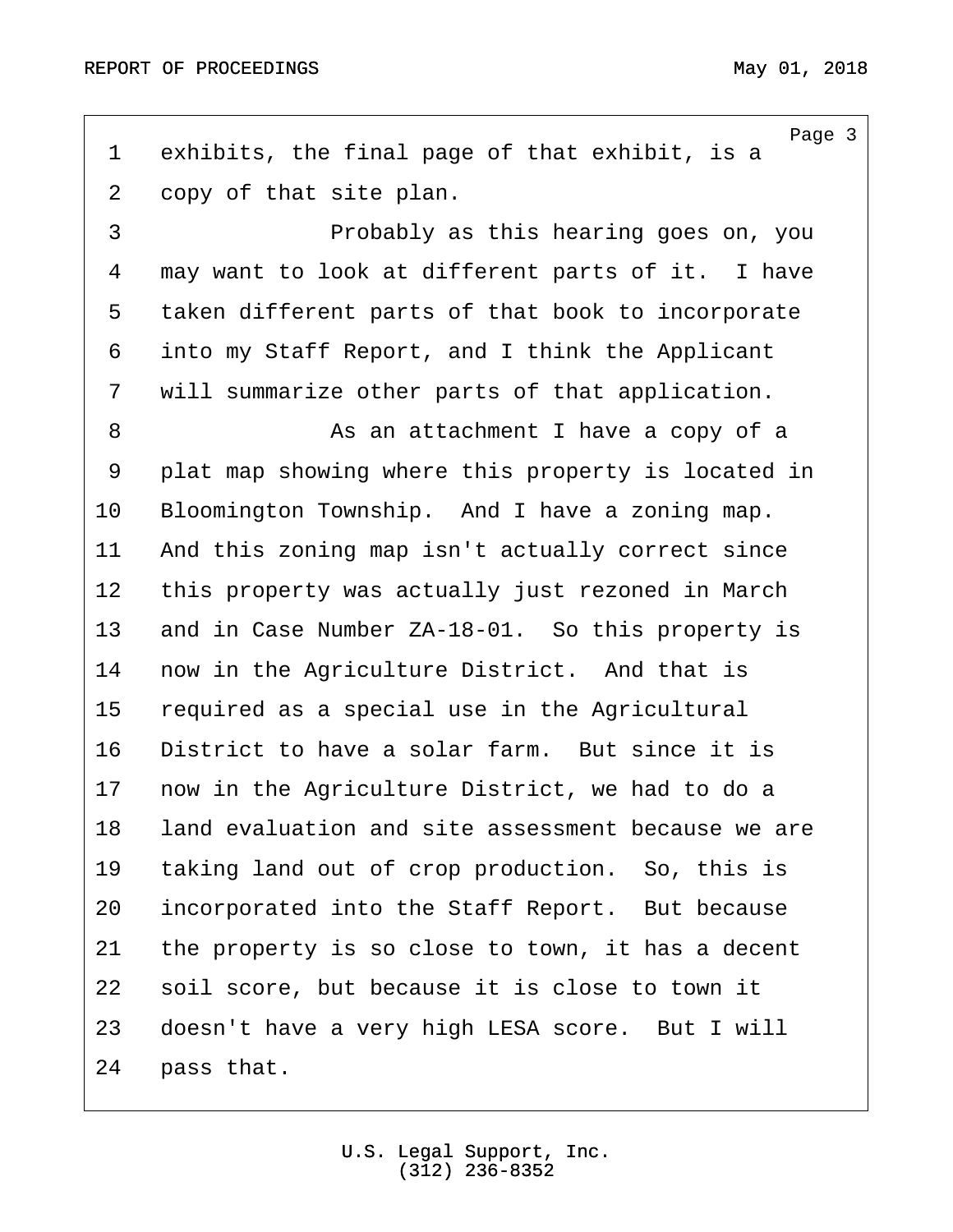<span id="page-3-0"></span>Page 4 1 and there is a communication from 2 IDNR as a communication number two, indicating 3 that there are no threatened or endangered species 4 on the property. I'll pass that. 5 · · · · · · · · · · · · And I have one larger site plan if ·6· ·you would like to take a look at this as well that 7 I will pass as part of the application. ·8· · · · · · · · As you look at the photos, you can 9 see where this property is located. It's 10 immediately west of U.S. Business 51 and north of 11 Interstate 74 and outlined in there. 12 **12** This is School Road to the west and 13 to the east. And the access to the property is 14 just south of this -- there's two photos of 15 this -- to the south, the driveway, or the 16 • Frontage Road that goes along U.S. Business 51 to 17 access the property. And way in the distance you 18 can see I74. And it's Business 51 that's to the 19 left here. 20· · · · · · · · If you turn around, when you go back 21 the other way, this is to the north then, that 22 Frontage Road along Business 51. Then this is 23 straight south to the end there. And you can see 24 the signage there for the turnoff to I74.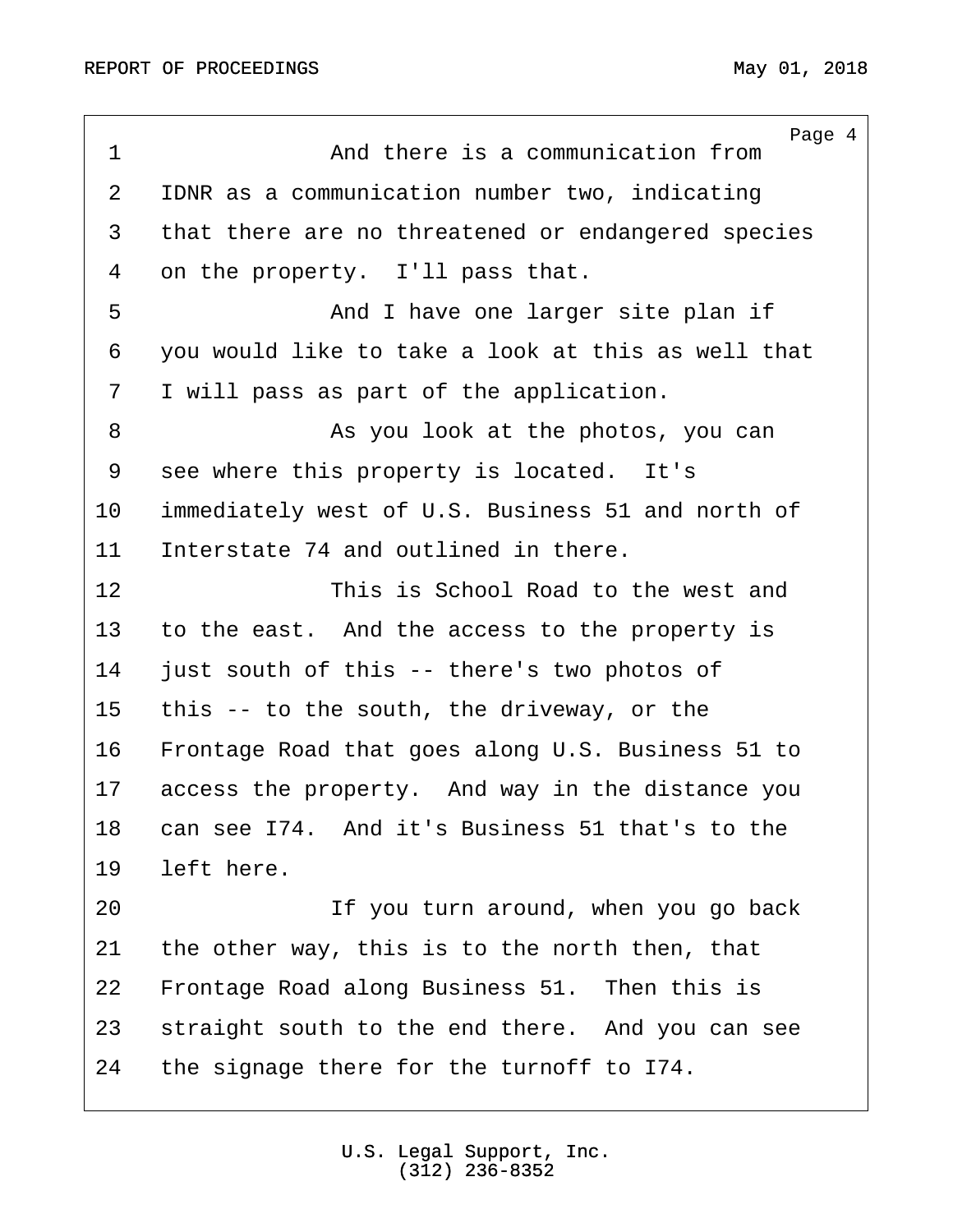<span id="page-4-0"></span>Page 5 1 **1** This is Margaret Street and that 2 residential subdivision. ·3· · · · · · · · And again, moving the pen and we will 4 look at the subject property which is to the right 5 here, and it's in grasses. Further to the 6 southwest, the larger property. 7 · · · · · · · · · The surrounding zoning of this 8 property is R1 to the north. The single family 9 residence district to the south is M1 restricted 10 manufacturing district across I74. And to the 11 east is commercial district across Business U.S. 12 51. And to the west is R1 Single Family Residence 13 District. 14 The surrounding land use are to the 15 north, single family residences; to the south, 16 commercial uses across I74; to the east, 17 commercial uses across Business 51; and to the 18 west, crop production. 19 **19** The land evaluation and site 20 assessment has a soil score of 87.19 points out of 21 a maximum of 100 and a site assessment of 102 22 points out of a maximum of 200 points. This gives 23 it a total LESA review score of 189.19 points out 24 of a maximum of 300 points. A score of 219 points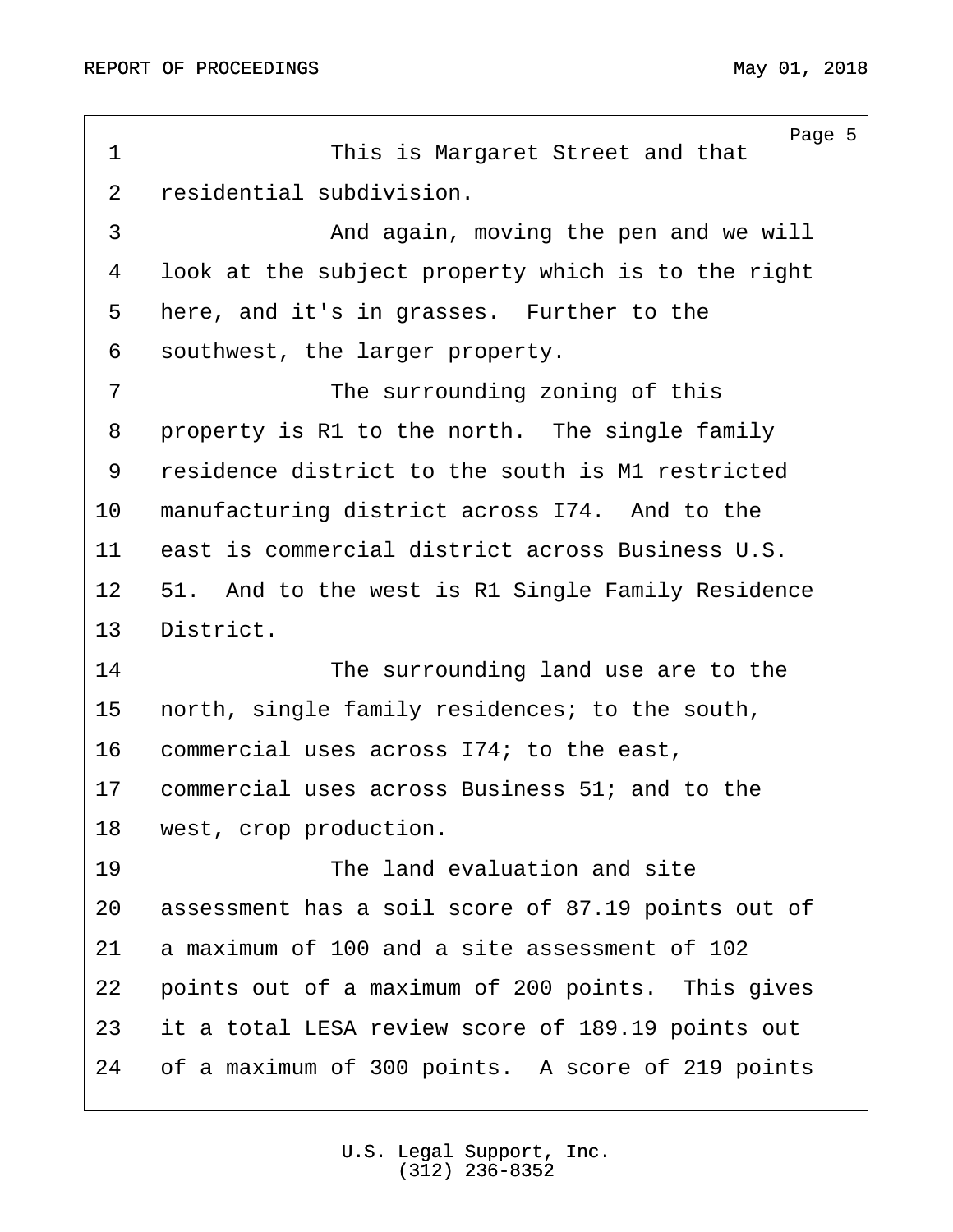<span id="page-5-0"></span>Page 6 1 and below means that the property is of low value 2 for agricultural land production. 3 The analysis of the seven standards 4 of the zoning ordinance is as follows: ·5· · · · · · · · A, The proposed special use will not 6 be detrimental to or endanger the health, safety, 7 morals, comfort or welfare of the public. And 8 this standard is met. 9 The application proposes to establish 10 a 2-megawatt solar power generating facility on 11 this property that will meet all the County 12 setback requirements and use standards for a solar 13 power generated facility. 14 The application indicates that this 15 facility will contain rows of Photovoltaic cell 16 panels mounted on posts set in the ground. 17 These rows of panels are referred to 18 as solar arrays. Cypress Creek Renewables will 19 mount the solar arrays in one of two ways, on a 20 fixed tilt or on a tracking system, which allows 21 them to follow the sun throughout the day. 22 after site specifics and design 23 components are more fully developed for this solar 24 farm, Cypress Creek will determine which system is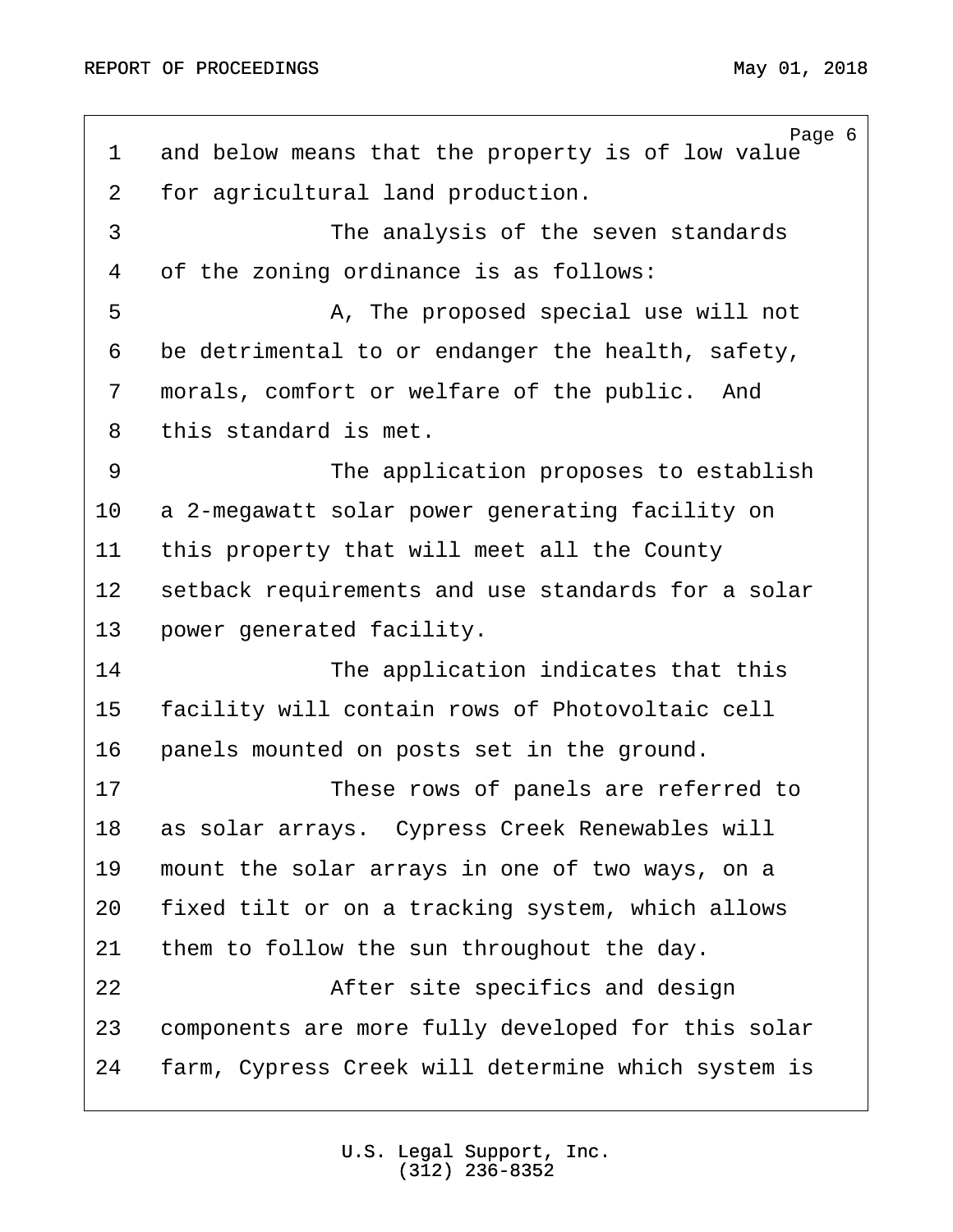<span id="page-6-0"></span>Page 7 1 more appropriate for this site. ·2· · · · · · · · The solar arrays will be designed 3 with an antireflective coating. The basic 4 components of the solar energy facility include PV 5 or Photovoltaic cells, inverters, combiner boxes, ·6· ·transformers, wires and conductor cables, 7 structural racking system for PV modules and 8 perimeter fencing. 9 · · · · · · Solar electricity production includes 10 the following five components: 11 · · · · · One, electrical power generation. 12 Sunlight strikes the PV panel cells, which convert 13 photons of light into electrons, producing 14 low-voltage, direct current, or DC, electricity. 15 · · · · · · · · · Two, Combination Box. The local --16 excuse me. The low-voltage, DC electricity is fed 17 through cables from each PV panel to a combiner 18 box. 19 · · · · · · · · Three, The Inverter. The 20 low-voltage, DC electricity is fed through cables 21 from the combiner box to an inverter, where it is 22 converted to low-voltage, Alternating Current, or 23 AC, electricity. 24 · · · · · · · Four, Transformer. The transformer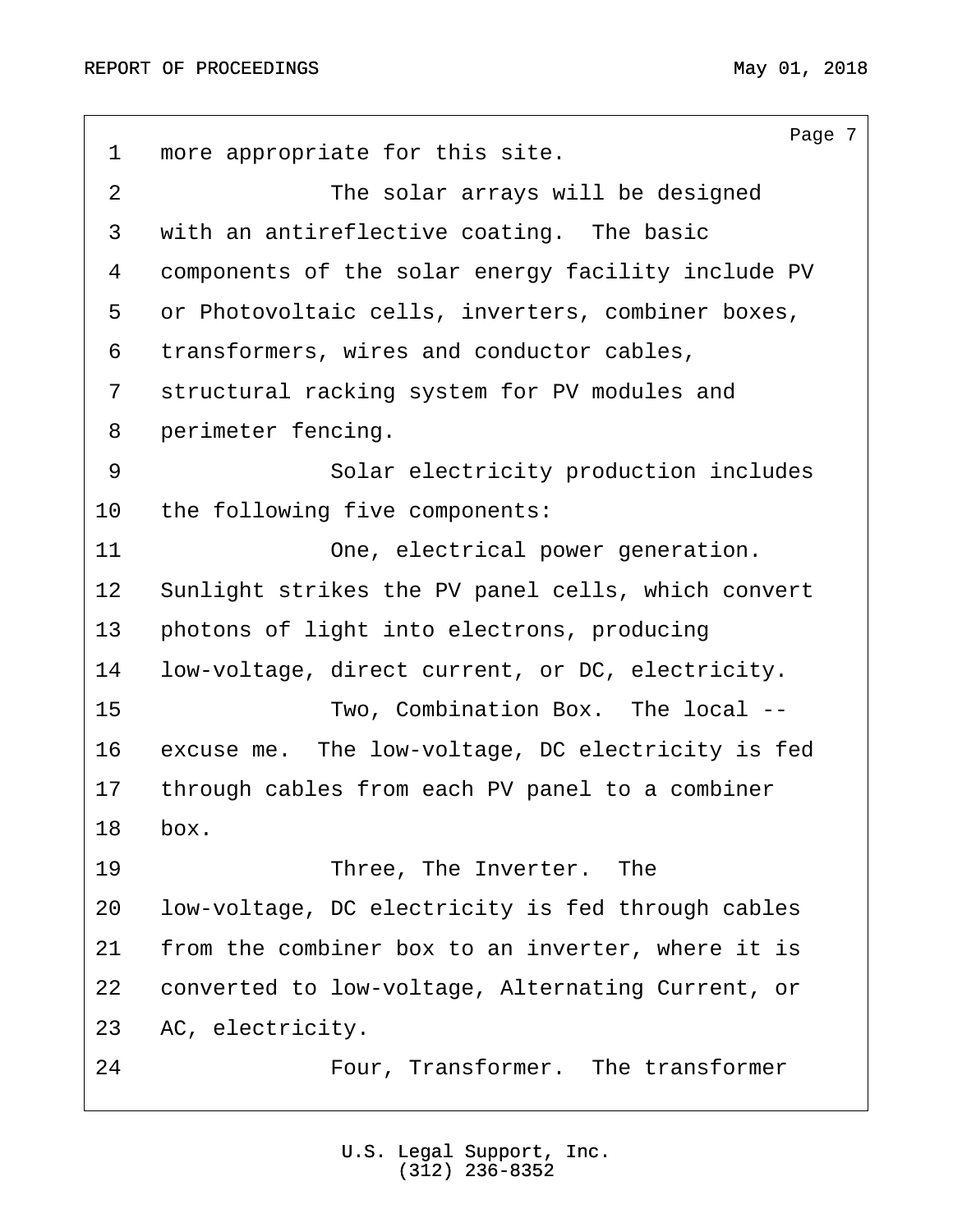<span id="page-7-0"></span>Page 8 1 steps up the low-voltage, AC electricity to the 2 appropriate voltage so that it can be fed into the 3 electrical transmission system. 4 and five, Utility Transmission. 5 Electricity is sent through the electrical 6 transmission lines to utility distribution systems 7 for delivery to ratepayers. 8 · · · · · · · · · The Applicant indicates that solar 9 arrays will be a maximum 12 feet in height. 10 The Applicant submitted a 11 communication from the Illinois Department of 12 Natural Resources which states the Illinois 13 Natural Heritage Database contains no record of 14 state listed threatened or endangered species, 15 Illinois Natural Area Inventory sites, dedicated 16 Illinois Nature Preserves or registered Land and 17 Water Reserves in the vicinity of the project, and 18 that the consultation is terminated. 19 · · · · · · · · · A decommissioning plan was submitted 20 with the application indicating that the salvage 21 value meets or exceeds the cost of 22 decommissioning. The Applicant will need to 23 submit a revised decommissioning plan certifying 24 • proposed decommissioning costs. This plan will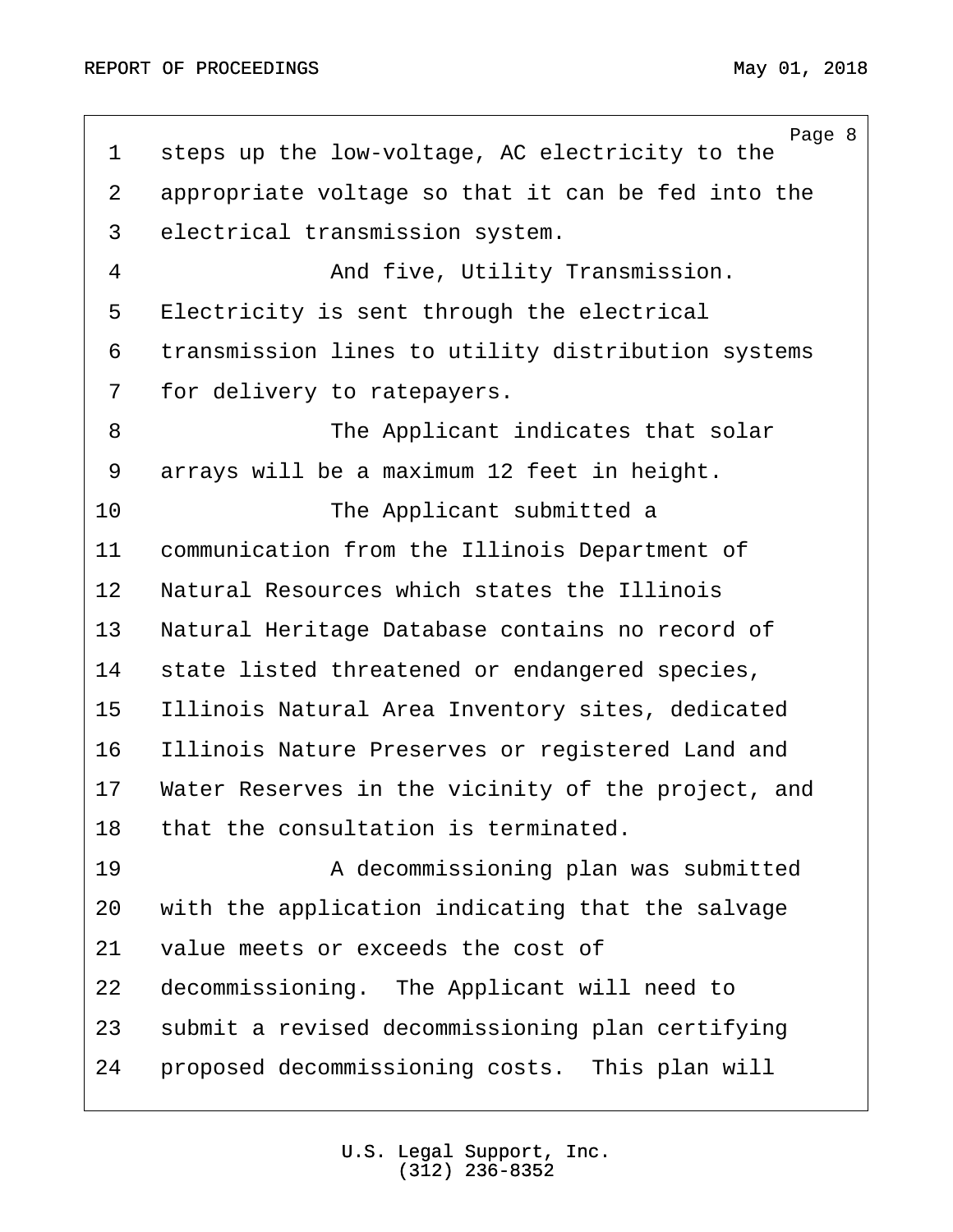<span id="page-8-0"></span>Page 9 1 need to provide financial assurance to the County 2 after year 12 of operation of the facility that 3 the site will be properly reclaimed. ·4· · · · · · · · This financial assurance should be 5 similar to that as required of wind farms in the 6 Agricultural Impact Mitigation Agreement that wind 7 farms have with the Illinois Department of 8 Agriculture. 9 The contact person for the Applicant 10 vill need to be kept on file with the Department 11 of Building and Zoning for issues and complaints. 12 **12** There has been no communication 13 Submitted from the Illinois Historic Preservation 14 Agency, IHPA. 15· · · · · · · · B, The proposed special use will not 16 be injurious to the use and enjoyment of other 17 property in the immediate vicinity for purposes 18 already permitted or substantially diminish 19 • property values in the immediate area. And this 20 standard is met. 21· · · · · · · · Nearby property that is currently in 22 crop production will continue to be desirable for 23 such use. Ground cover that encourages 24 • pollination, recommended by the McLean County Soil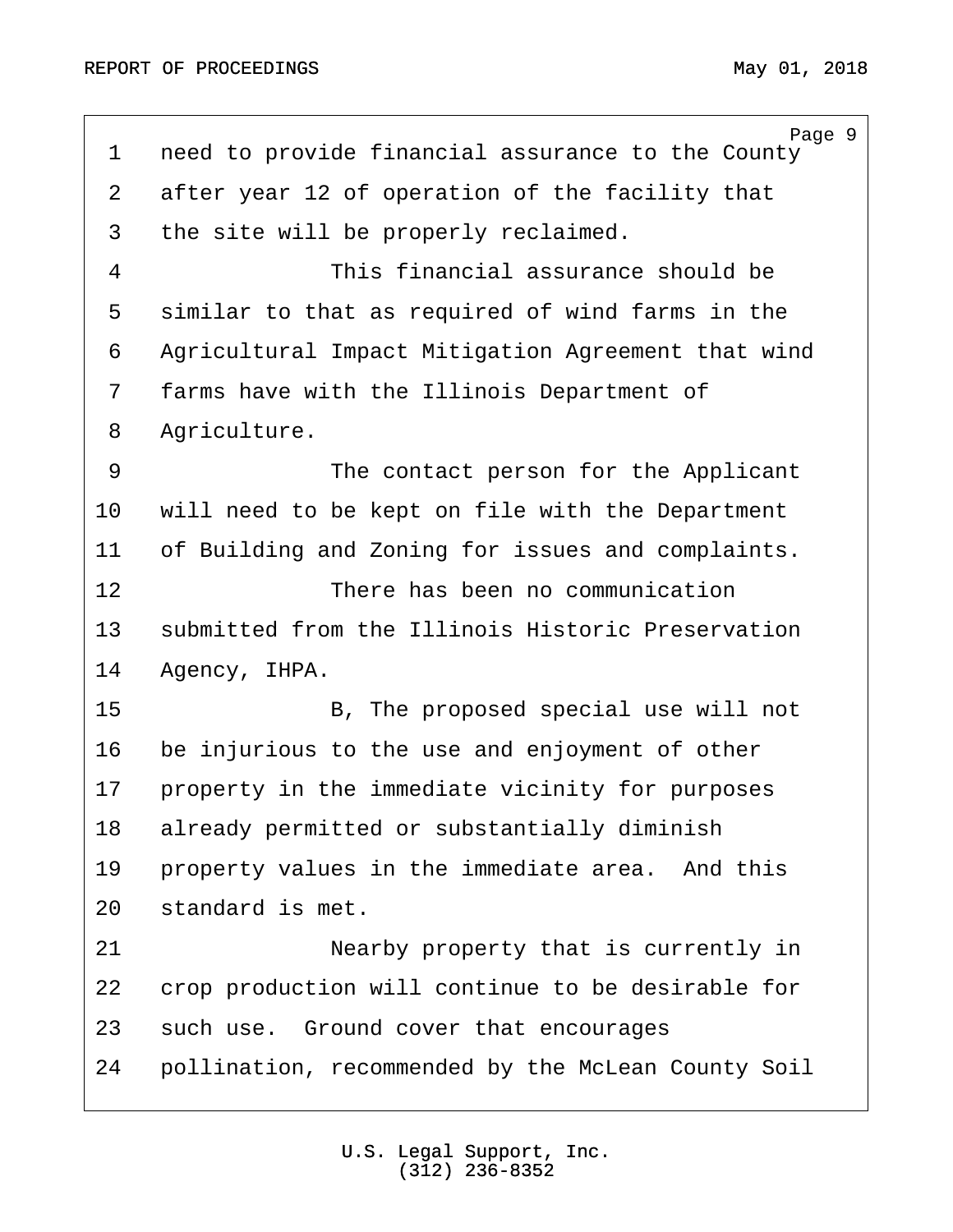<span id="page-9-0"></span>Page 10 1 and Water Conservation District will need to be 2 installed. The solar arrays will be designed with 3 an antireflective coating. 4 C, the proposed special use will not 5 impede the orderly development of the surrounding 6 property for uses permitted in the District. And 7 this standard is met. Nearby property that is 8 currently in crop production or used as residences 9 will continue to be desirable for such uses. 10 · · · · · · · · D, Adequate utilities, access roads, 11 drainage and/or other necessary facilities have 12 been or will be provided. This standard is met. 13 The property has approximately 500 feet of 14 frontage on the south side of Margaret Street and 15 550 feet on the west side of the Business U.S. 16 · Highway 51 Frontage Road. Bloomington Township 17 Fire District will provide fire protection for the 18 subject property. Pre-development drainage 19 patterns will be retained as much as possible. 20 The Applicant will provide certified plans for 21 storm water detention/retention before a permit is 22 issued for the proposed solar power generating 23 facility. 24 The Applicant will need to have all

> U.S. Legal Support, Inc. (312) 236-8352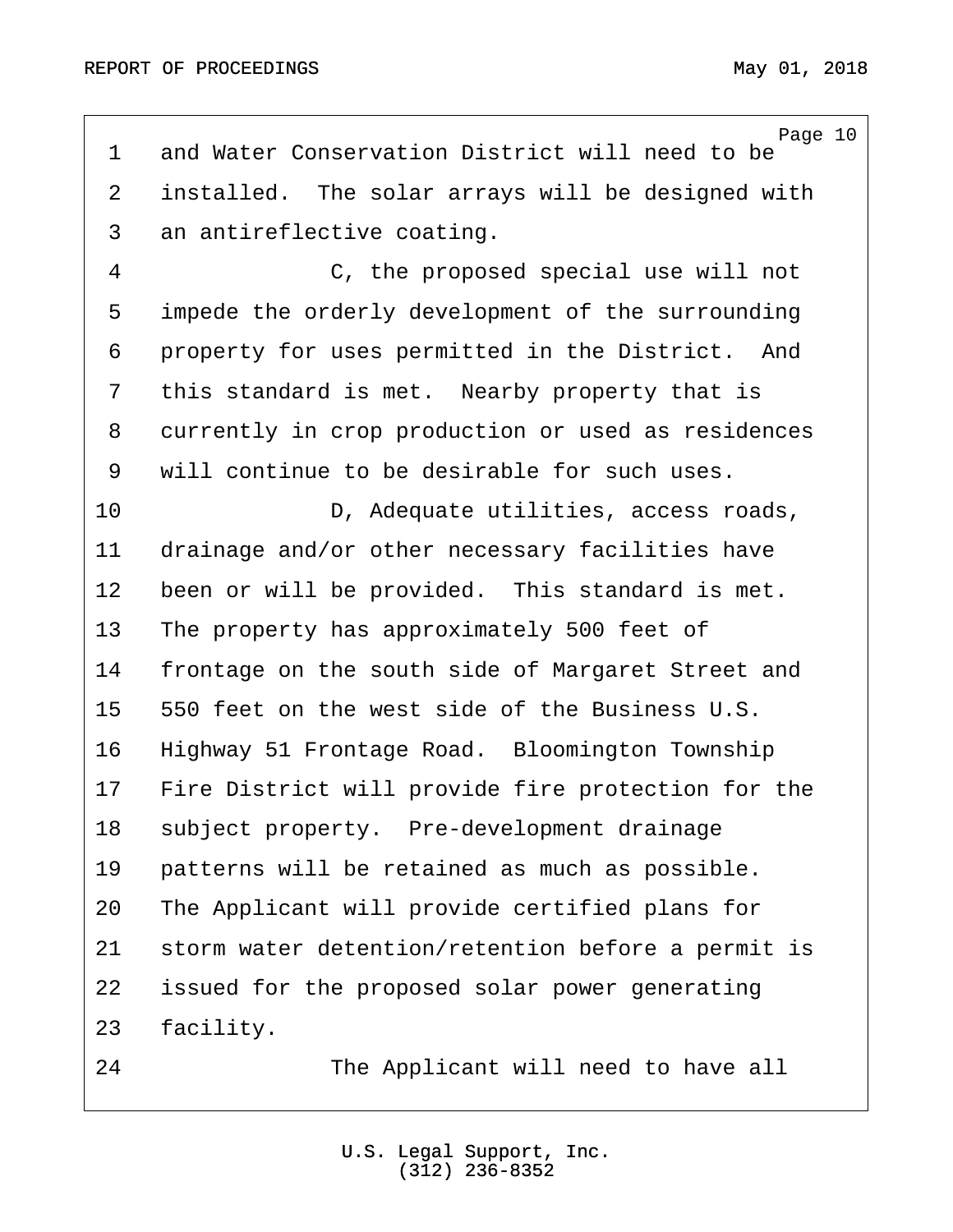<span id="page-10-0"></span>Page 11 1 field tile damaged in the construction process 2 repaired by a competent contractor, with 3 experience in such repair, during the life of the 4 solar farm. ·5· · · · · · · · Adequate measures have been taken to 6 provide ingress and egress so designed as to 7 minimize traffic congestion in the public streets. 8 This standard is met. It appears that safe sight 9 distance can be provided at the proposed entrance. 10 **10** The establishment, maintenance and 11 operation of the special use will be in 12 conformance with the intent of the district in 13 which it is located. This standard is met. 14 The preamble states for the 15 Agriculture District that it is to provide for the 16 location and govern the establishment and 17 operation of land uses which are compatible with 18 agriculture and are of such nature that their 19 location away from residential, commercial and 20 industrial areas is most desirable. 21· · · · · · · · G, The proposed special use in all 22 other respects conforms to the applicable 23 regulations of the Agriculture District. And this 24 standard is met.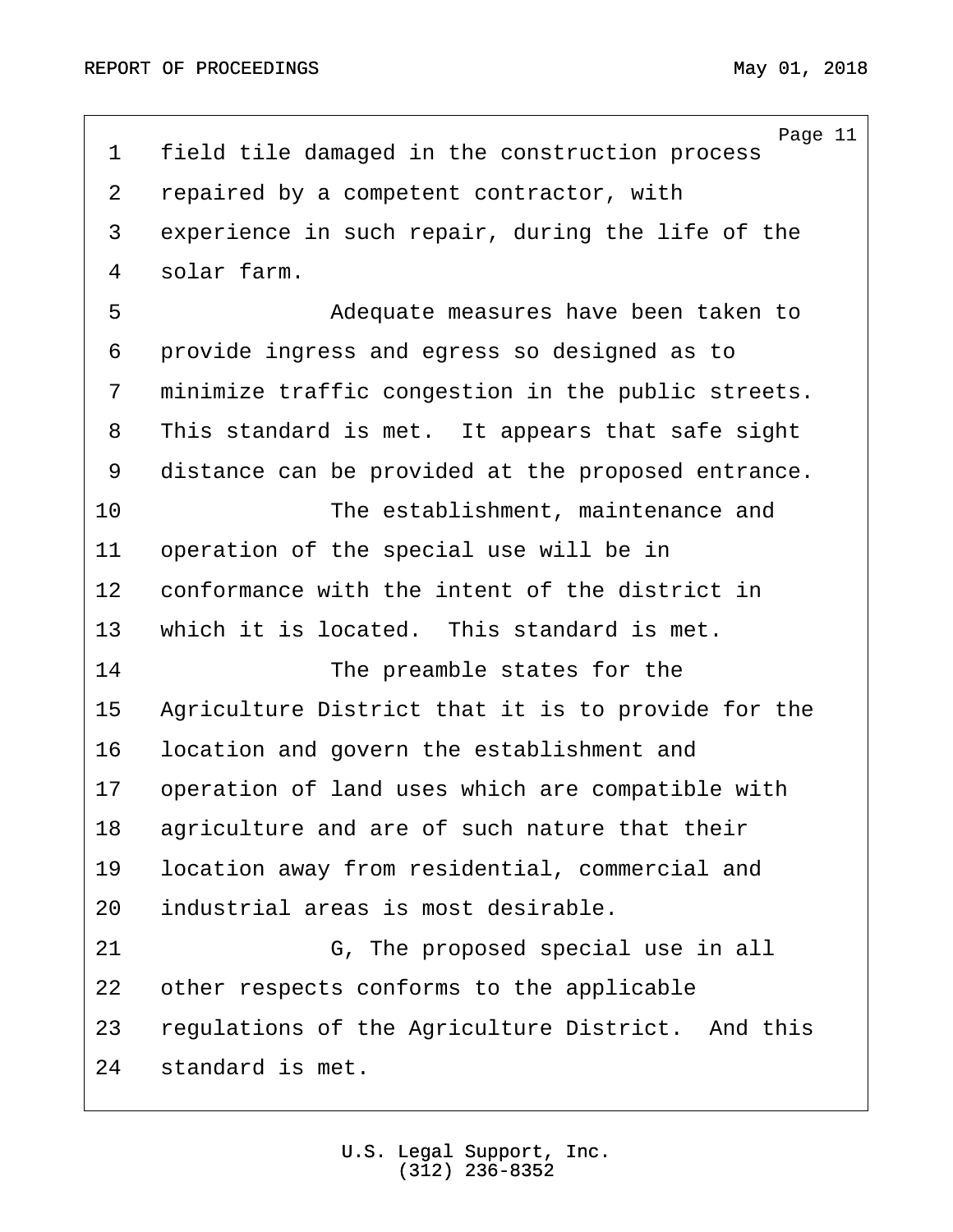<span id="page-11-0"></span>Page 12 1 and 1 regions of the condusion, Staff recommends that 2 this application meets all of the standards set ·3· ·forth in Article VIII, Section 350-56 which is 4 Standards for Special Use Permits, provided the 5 following stipulations: ·6· · · · · · · · One, the Applicant needs to provide 7 certified plans for storm water 8 detention/retention before a permit is issued for 9 the proposed solar powered generating facility. 10 Two, The solar arrays will be 11 installed with anti-reflective coating. 12 **· · · · · · · · · · · · Three, ground cover that encourages** 13 • pollination that is recommended by the McLean 14 County Soil and Water Conservation District needs 15 to be installed. 16 · · · · · · · · · · · · Four, the Applicant needs to submit a 17 revised decommissioning plan certifying proposed 18 decommissioning costs that provides financial 19 assurance to the County after year 12 of the 20 operation of the facility. And this financial 21 assurance needs to be similar to what is required 22 of wind farms in the Agricultural Mitigation 23 Agreement that wind farms have with the Illinois 24 Department of Agriculture.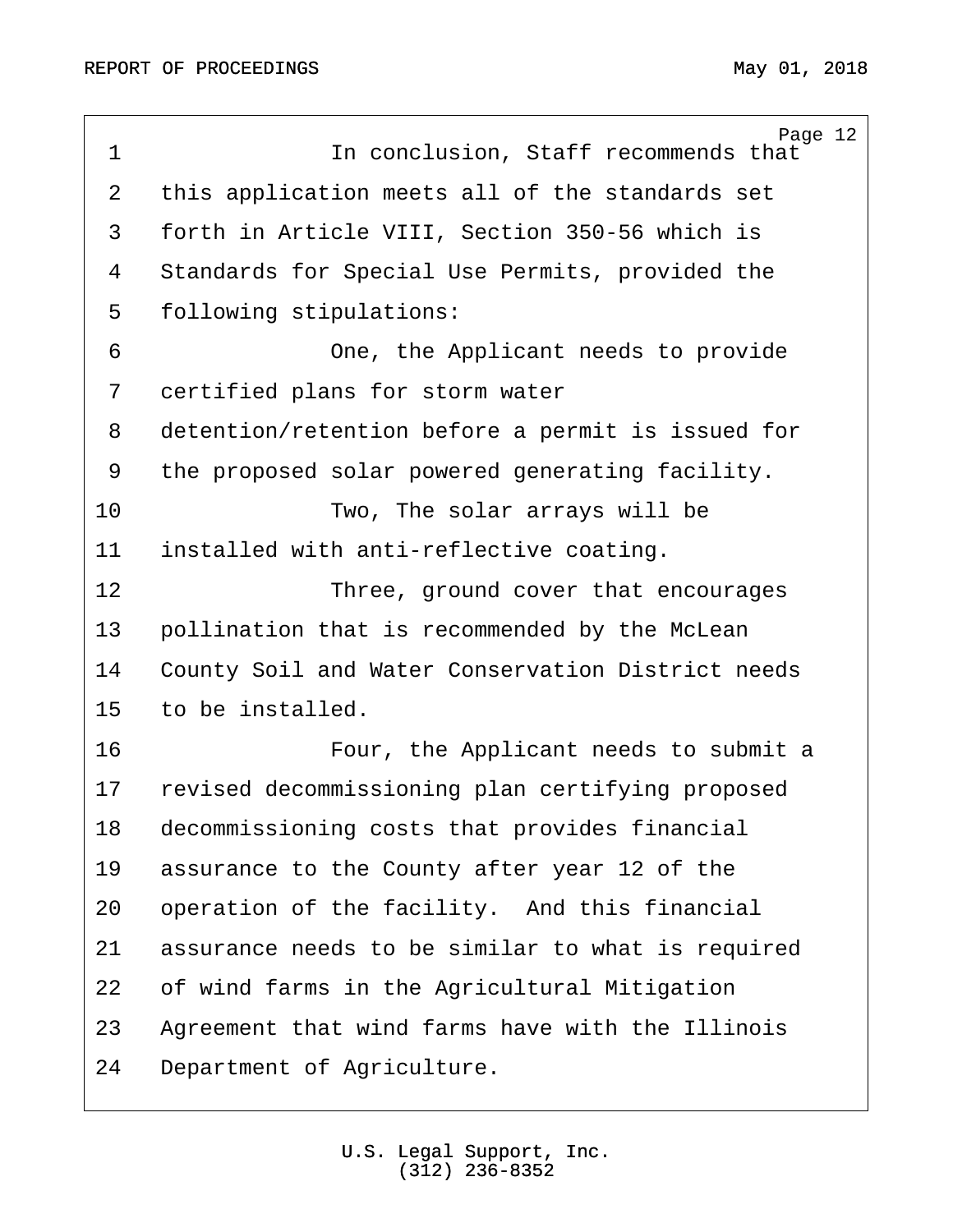<span id="page-12-0"></span>

|                | Page 13                                            |
|----------------|----------------------------------------------------|
| $\mathbf 1$    | Five, A contact person for the                     |
| $\overline{2}$ | Applicant will need to be kept on file with the    |
| 3              | Department of Building and Zoning for issues of    |
| $\overline{4}$ | compliance.                                        |
| 5              | Six, the Applicant shall have all                  |
| 6              | field tile damaged in the construction process     |
| 7              | repaired by a competent contractor with experience |
| 8              | in such repair during the life of the solar farm.  |
| 9              | Seven, the Applicant needs to                      |
| 10             | complete consultation with the Illinois Historic   |
| 11             | Preservation Agency before construction can begin. |
| 12             | And eight, Development shall follow                |
| 13             | the plans and documents submitted with the         |
| 14             | application and with zoning regulations, including |
| 15             | Article VI, Section 350-43.00(3) (Use Standards of |
| 16             | a solar power regenerating facility.)              |
| 17             | That concludes my report.                          |
| 18             | MS. TURNER: Would you guys like to                 |
| 19             | be sworn in or affirmed?                           |
| 20             | MS. GRECO: Sworn in.                               |
| 21             | (Mr. Cooper, Mr. Novack Ms. Greco sworn in.)       |
| 22             | MR. NOVACK: If you will all give                   |
| 23             | your names and addresses one at a time.            |
| 24             | MR. COOPER: Jason Cooper. I am a                   |
|                |                                                    |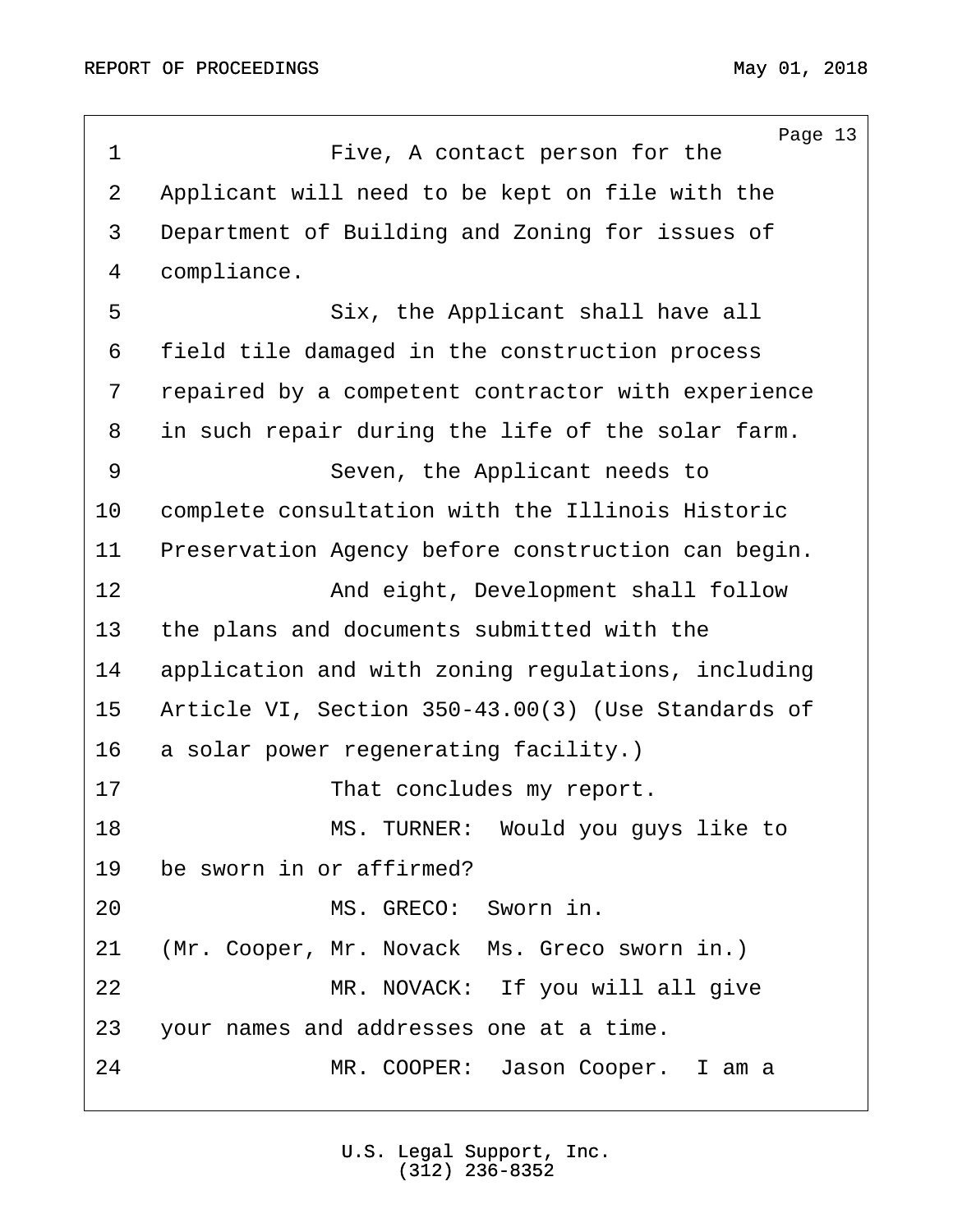<span id="page-13-0"></span>Page 14 1 Licensed Professional Engineer in the State of 2 Illinois. 1001 Warrenville Road, Lisle, 3 Illinois. 4 MR. NOVACK: Scott Novack. I am 5 Senior Developer for Cypress Creek Renewables. 6 18 South Michigan, Chicago, Illinois, 60603. 7 MR. DICK: Could you spell the last 8 name? 9 MR. NOVACK: N-O-V-A-C-K. 10 · · · · · · · MS. GRECO: Kelly Greco. I am an 11 attorney at Polsinelli. Address is 150 North 12 Riverside Plaza, Suite 3000, Chicago, Illinois. 13 • · · · · · MR. DICK: Could you spell your last 14 name, please? 15 MS. GRECO: Sure, G-R-E-C-O. 16 · · · · · · · · MR. DICK: Could you repeat your 17 address one more time? 18· · · · · · · · MS. GRECO:· 150 North Riverside 19 Plaza, Suite 3000. That's Chicago, Illinois. 20 MS. TURNER: Okay. It looks like 21 you have something you would like to present to 22 us, so you can go ahead and do that. 23· · · · · · · · MR. NOVACK:· I think Kelly will 24 introduce the project first and then I will take

> U.S. Legal Support, Inc. (312) 236-8352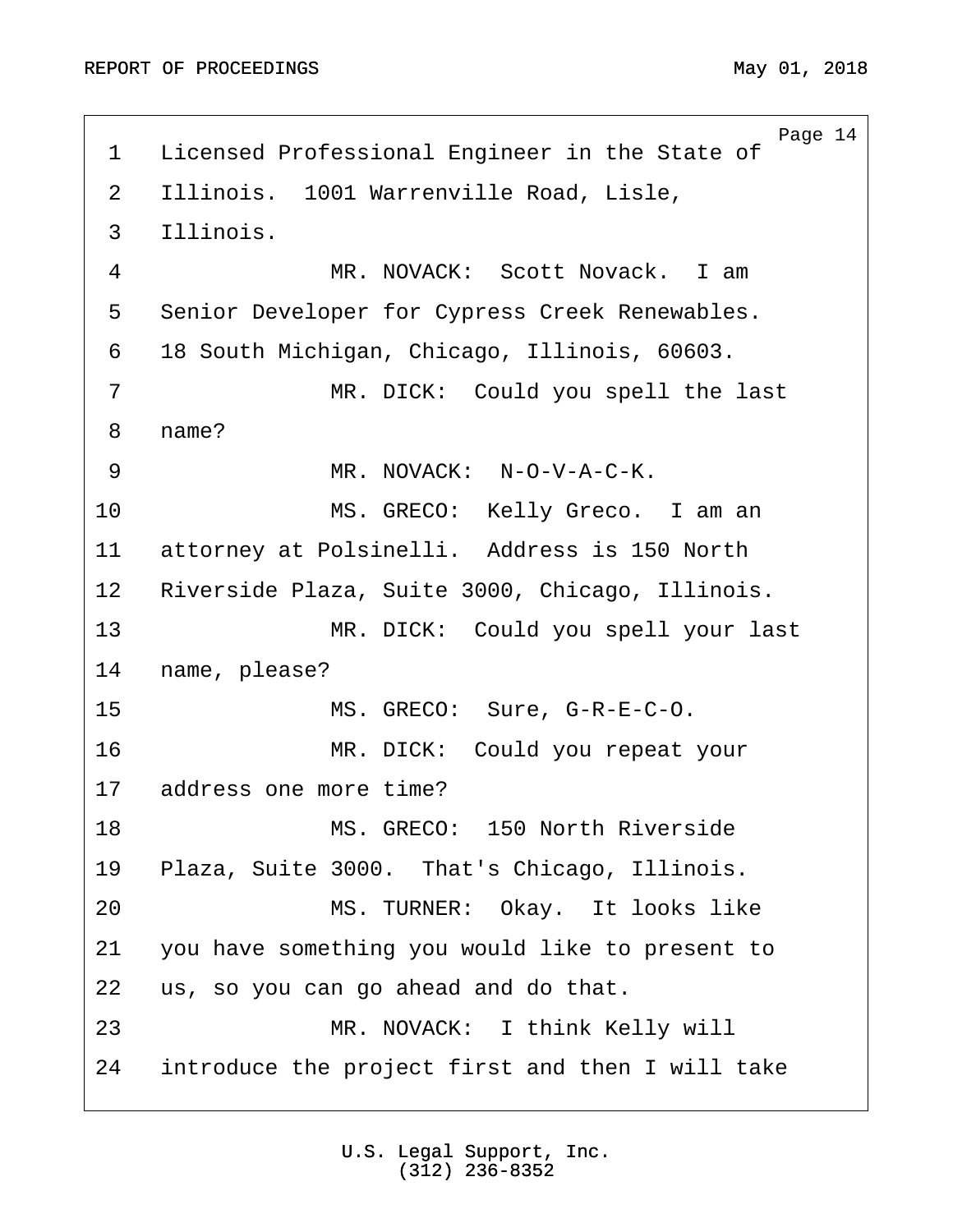<span id="page-14-0"></span>Page 15 1 over, if that's okay with you. 2 · · · · · · · · MS. TURNER: That's fine. ·3· · · · · · · · MR. NOVACK:· Thanks. 4 MS. GRECO: Just by way of 5 introduction, my name again is Kelly Greco. I am 6 an attorney at Polsinelli. We represent Cypress 7 Creek Renewables in this project. ·8· · · · · · · · Behind me hiding is Dave Streicker. 9 He's my colleaque at Polsinelli and also 10 co-counsel on this case. 11 · · · · · · · · · · · To my right is Scott Novack. He's 12 going to go through the presentation that's loaded 13 and give you guys some background on Cypress 14 Creek, on the solar farm development and on the 15 site in particular. And then we also have Jason 16 • Cooper, who is an engineer at Kimley Horn. He 17 • will be able to answer any technical questions you 18 might have about the project. And we also have 19 our landowner here if anybody has any questions. 20· · · · · · · · We appreciate the Staff Report and 21 the findings. The Staff Report confirms that we 22 are in compliance with the Zoning Ordinance 23 overall and the Solar Specific Ordinance that was 24 passed by McLean County.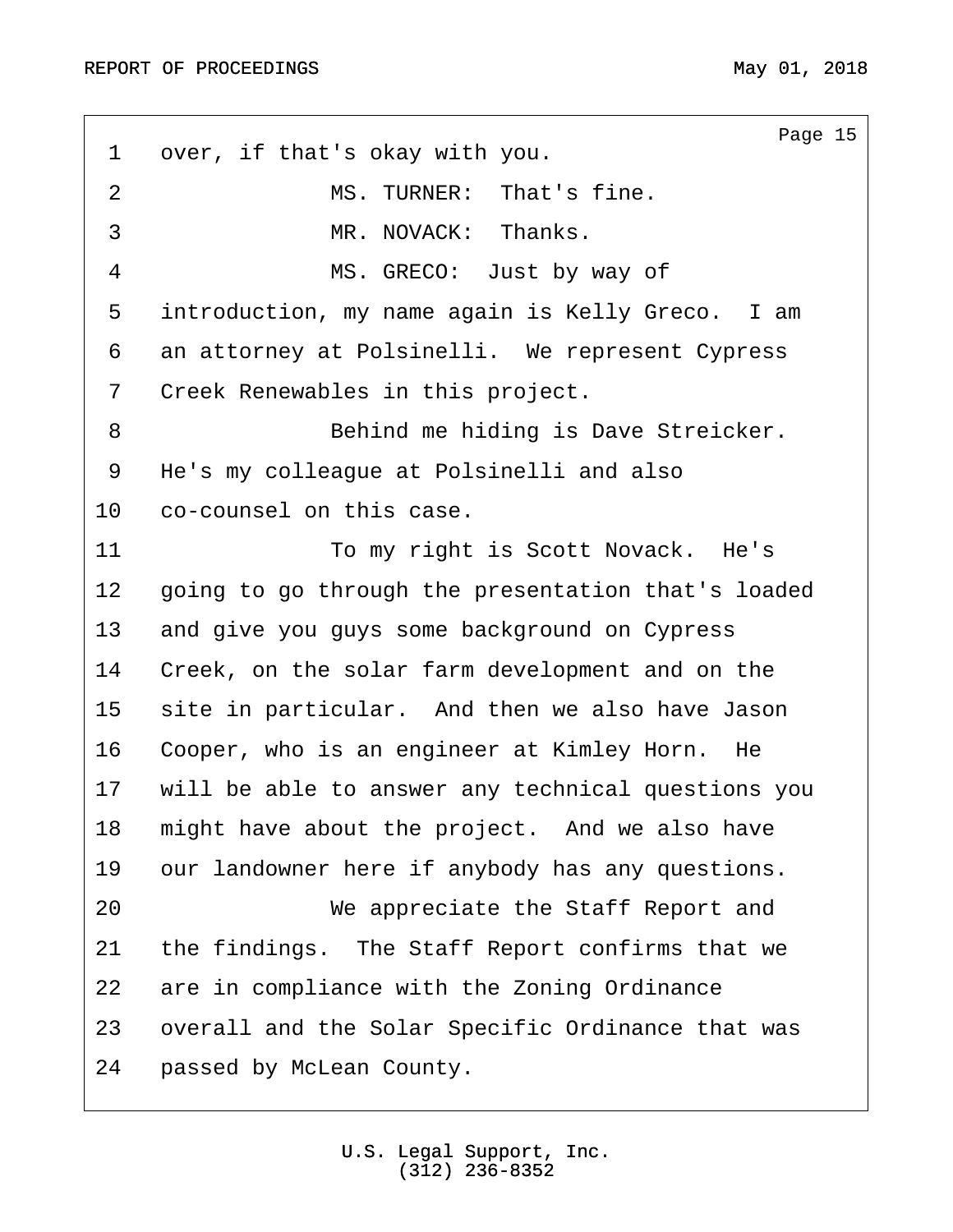<span id="page-15-0"></span>Page 16 ·1· · · · · · · · We have read the Staff Report in 2 detail and we have no problems with the 3 stipulations that are set forth in the Staff 4 Report. 5 The site might look familiar to 6 everybody since we were before the Board in March 7 with rezoning. So, we rezoned the property from 8 R1 Commercial to A1 specifically so we could be 9 here tonight and request the Special Use Permit 10 for the solar farm development. 11 · · · · · · · · As Mr. Dick has wonderfully provided 12 the summary of, we are proposing a 2-megawatt 13 community solar farm on an approximately 20-acre 14 tract of land in Bloomington Township. 15· · · · · · · · We are excited to be here in McLean 16 County. We think we will be good stewards of the 17 Iand and also good neighbors. And if it's okay 18 with the Board, at this time I will turn it over 19 to Scott. 20· · · · · · · · MS. TURNER:· That's fine. 21 MR. NOVACK: Thank you, Kelly. 22 · · · · · · So, given that Mr. Dick's summary was 23 very detailed and the fact that Cypress and me 24 · personally has been before this group a few times,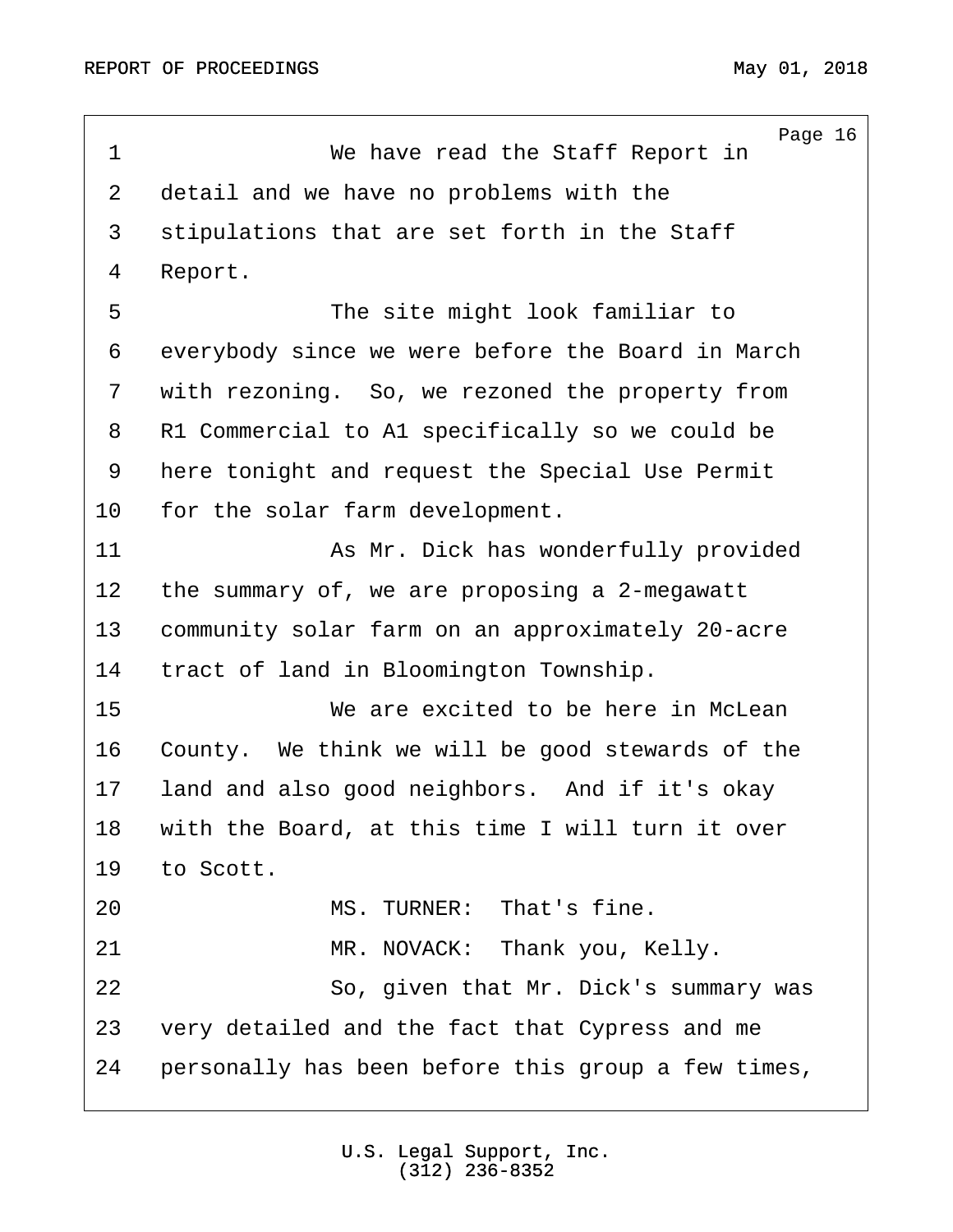<span id="page-16-0"></span>Page 17 1 I am happy to go into as much detail as you guys 2 would like. You will notice the presentation is 3 very similar to what was presented before, because 4 this proposed solar farm is very similar to the 5 previous ones. ·6· · · · · · · · There are specific, obviously, 7 locations that pertain just to this project. ·8· · · · · · · · Can I ask, Mrs. Turner, would you 9 like me to go through as if it was the first time? 10 I know there might be people in the audience who 11 have not heard it. 12· · · · · · · · MS. TURNER:· I think in deference to 13 their time, they have stayed here all night to 14 hear it, so go ahead and make sure that it is so 15 they can understand what it is. 16 · · · · · · MR. NOVACK: Certainly. I am happy 17 to do that. 18· · · · · · · · Bear with me.· Okay. 19 · · · · · · So for starters I want to introduce 20 myself and the company. I mentioned I am Scott 21 Novack, Senior Developer for Cypress Creek. I sit 22 in Illinois. I'm up in northern Illinois, just 23 north of Chicago, but I really cover the whole 24 state from an on the ground perspective.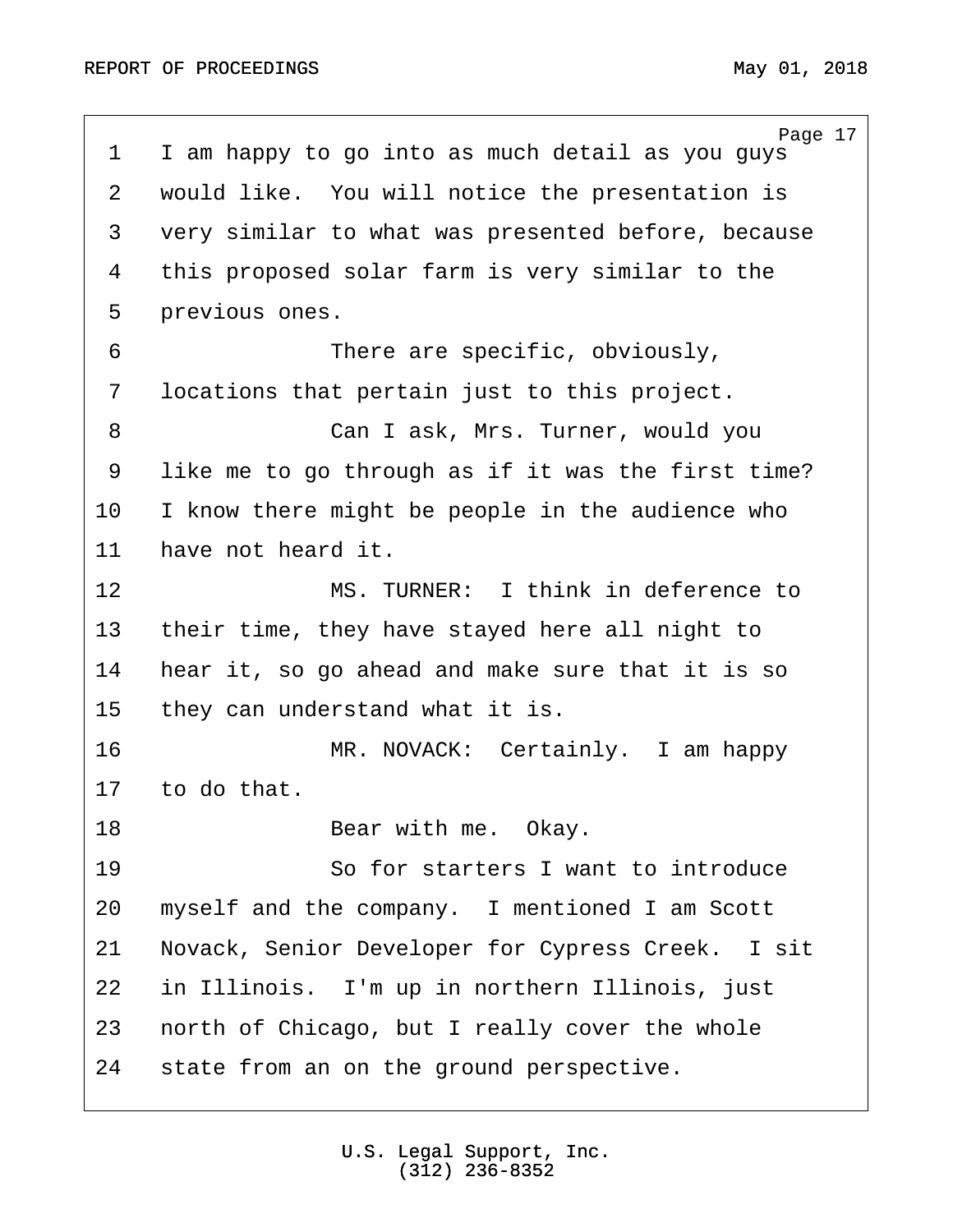<span id="page-17-0"></span>

| $\mathbf 1$ | Page 18<br>Cypress Creek is a national company.    |
|-------------|----------------------------------------------------|
| 2           | We were founded about three years ago, almost four |
| 3           | now, with the idea of really replicating what some |
| 4           | of our founders were doing in other markets        |
| 5           | nationally as far as understanding how to develop  |
| 6           | community and utility scale solar projects.        |
| 7           | We have a number of operational solar              |
| 8           | plants at the moment.                              |
| 9           | I should back up.                                  |
| 10          | Cypress Creek is a developer, builder              |
| 11          | and owner/operator of commercial and utility scale |
| 12          | solar power plants. We have about 150 operational  |
| 13          | plants at the moment scattered across the country. |
| 14          | The next slide will kind of give an indication of  |
| 15          | where they are located.                            |
| 16          | We have a development pipeline that                |
| 17          | is about five times the size of our existing       |
| 18          | portfolio. So, we have a tremendous amount of      |
| 19          | activity going on at the moment.                   |
| 20          | So, like I was mentioning, this kind               |
| 21          | of gives an indication where we are active across  |
| 22          | the country. And it is pretty much everywhere, as  |
| 23          | you can see. The yellow shaded states are where    |
| 24          | we have completed projects. And we also have       |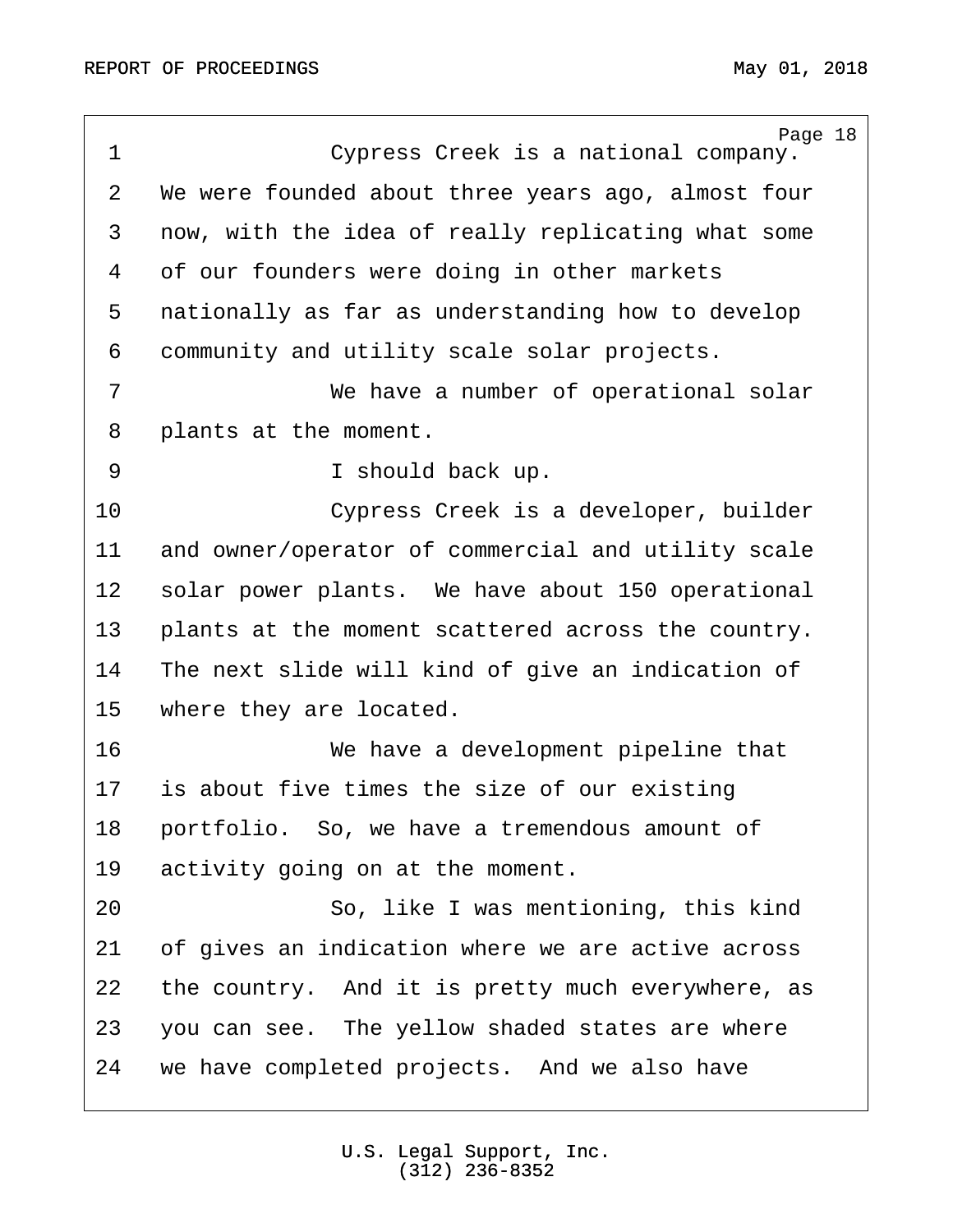<span id="page-18-0"></span>Page 19 1 development in those states as well. The blue 2 states represent areas in which we have not yet 3 completed projects but do have ongoing development 4 activities, such as in Illinois, as you see. 5 · · · · · · Stepping back a little bit more, 6 solar in general, very much a growing industry. 7 It's even growing amongst its peers in power 8 generation. 9 · · · · · · · · Last year, 2017, 30 percent of all 10 new electric generating capacity came from solar. 11 That's second only to natural gas. 12 · · · · · · So, even amongst its renewable peers 13 it is growing at a rapid pace. 14 There is a lot that's kind of fueling 15 the growth. I won't go through each of these 16· ·individually.· But costs really plummeting, for 17 lack of a better term -- that's the most 18 appropriate term -- have really allowed for the 19 spreading of solar across the country. Not just 20 in areas previously known for 300 days of sunshine 21 such as California, Nevada. But since 2010 prices 22 have come down over 70 percent. And what that's 23 done is really injected the industry with life 24 where the economics just pencil out in many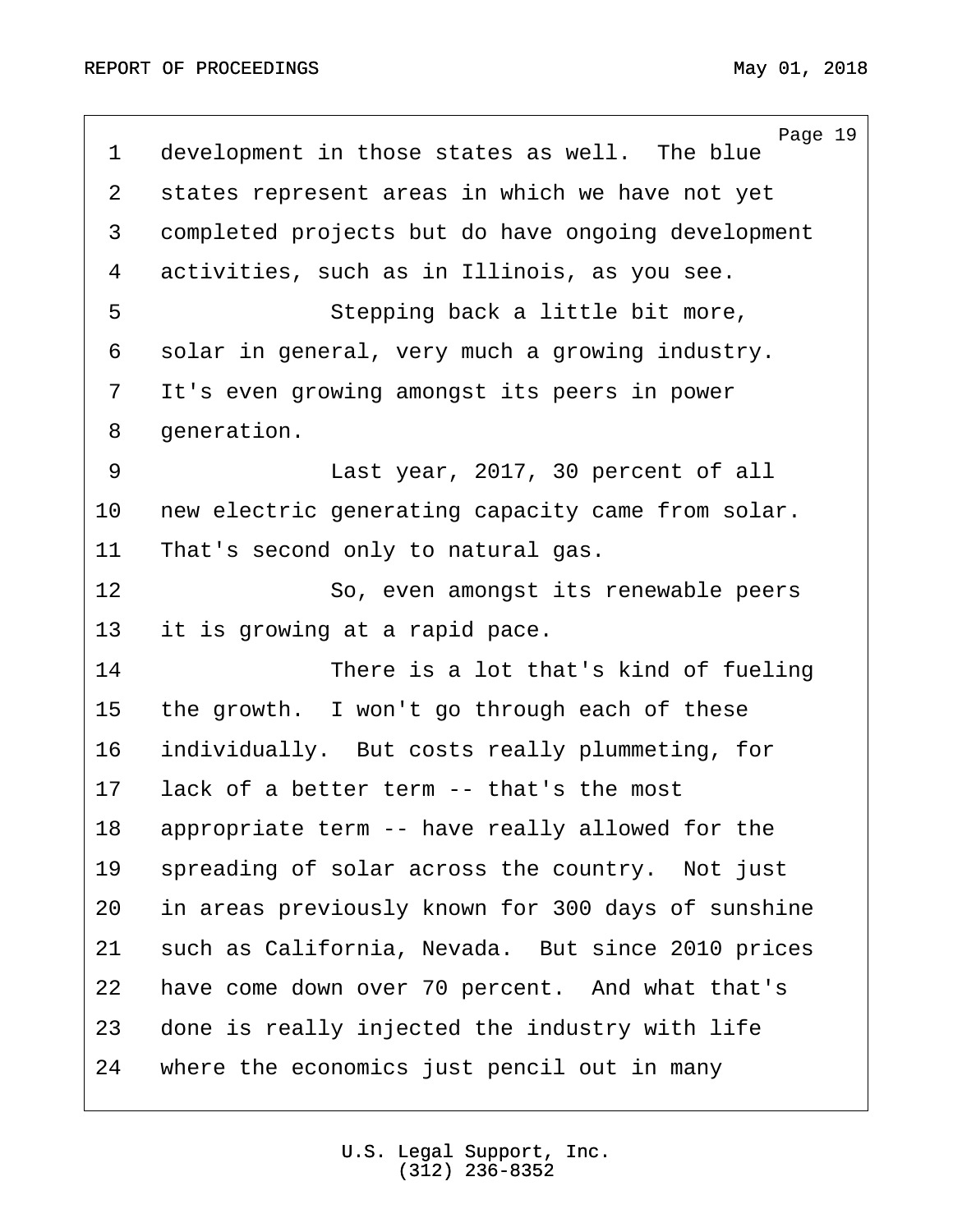<span id="page-19-0"></span>Page 20 1 places. 2 2 · · · · · · · · The State of Illinois noticed that. 3 They are one of many states that has noticed that 4 recently. 5 · · · · · · · · · What happened was at the end of 2016 ·6· ·Governor Rauner signed the Future Energy Jobs Act 7 into law. And what that Act did was took a 8 previously determined goal of an RPS, which stands 9 for Renewable Portfolio Standard, of 25 percent by 10 the year of 2025, and took that goal and really 11 solidified it, in that it paved a way to make it 12 happen. 13 · · · · · · So, there is essentially a mandate 14 now that 25 percent of the power that the 15 utilities are distributing on their networks comes 16 from renewable sources, including solar. 17· · · · · · · · There is a few different kind of 18 mechanisms that will basically enable that to 19 happen. 20 20 20 20 One of them is this term or concept 21 called community solar. And we at Cypress are big 22 fans of community solar for a number of reasons. 23 · · · · · Community solar farms are solar 24 · facilities in which local residents and businesses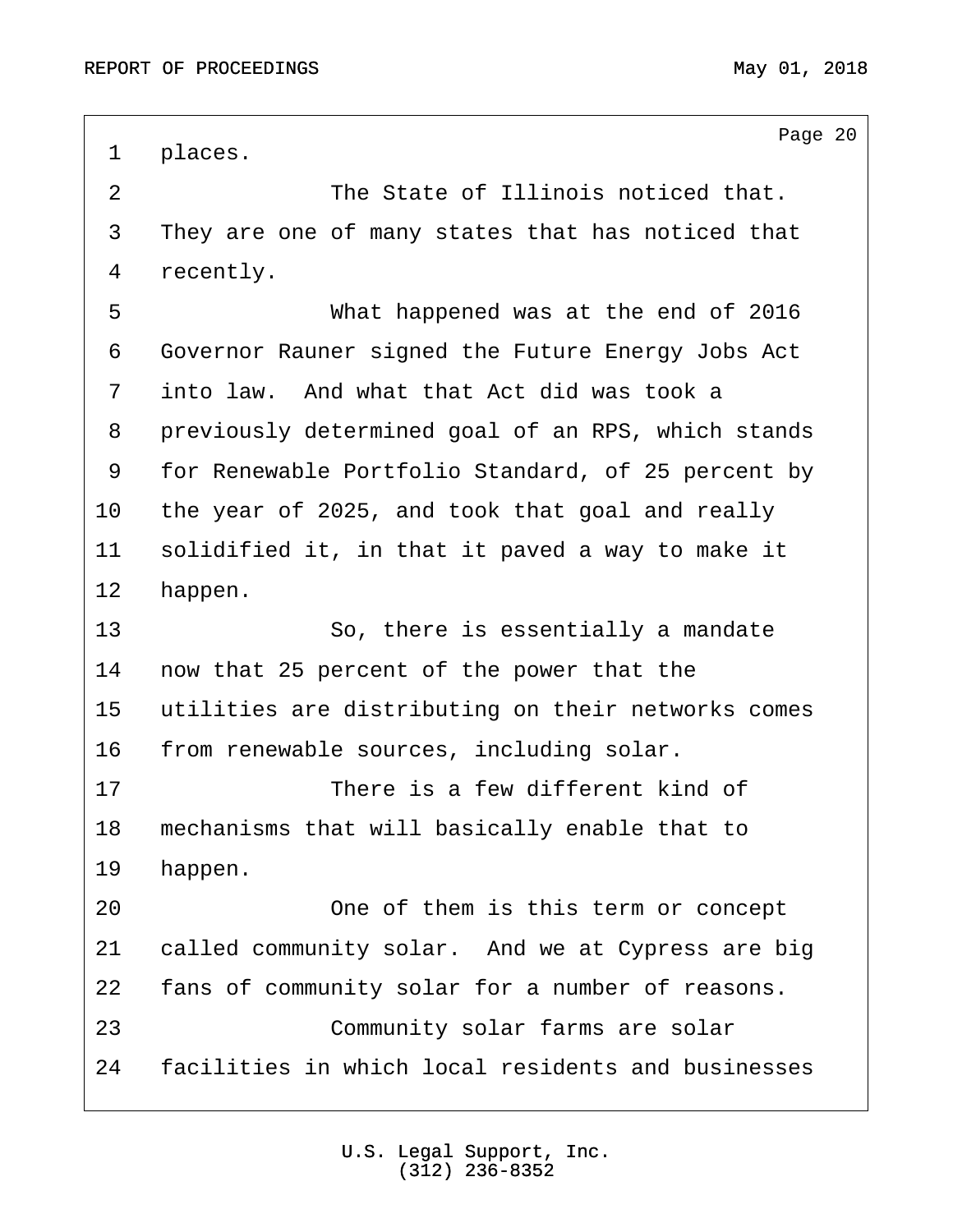<span id="page-20-0"></span>Page 21 1 can actually subscribe to a solar farm. And in 2 that instance it gives a great opportunity for a 3 number of different people to kind of reap the 4 benefits. Essentially cheaper electricity. ·5· · · · · · · · And what's nice is when we are in a 6 different territory -- right now we are in Ameren, 7 and really the regulations are such that 8 subscribers to a facility located in Ameren 9 territory have to come from Ameren territory. The 10 same is true for ComEd on the north part of the 11 state. 12 So, we are really excited about 13 McLean County and giving residents an opportunity 14 to participate in the renewables that's going on 15 here in the state. 16 · · · · · · On the super high level -- I always 17 Iike to make this clear. We are here discussing 18 Breezewood Solar. And all of the previous 19 projects we have proposed here in the county and 20 the projects that will follow here and in the rest 21 of the state will be solar Photovoltaic. Mr. Dick 22 did a wonderful job explaining what that is. It's 23 important to find out what it isn't. And that's 24 sometimes referred to as solar thermal or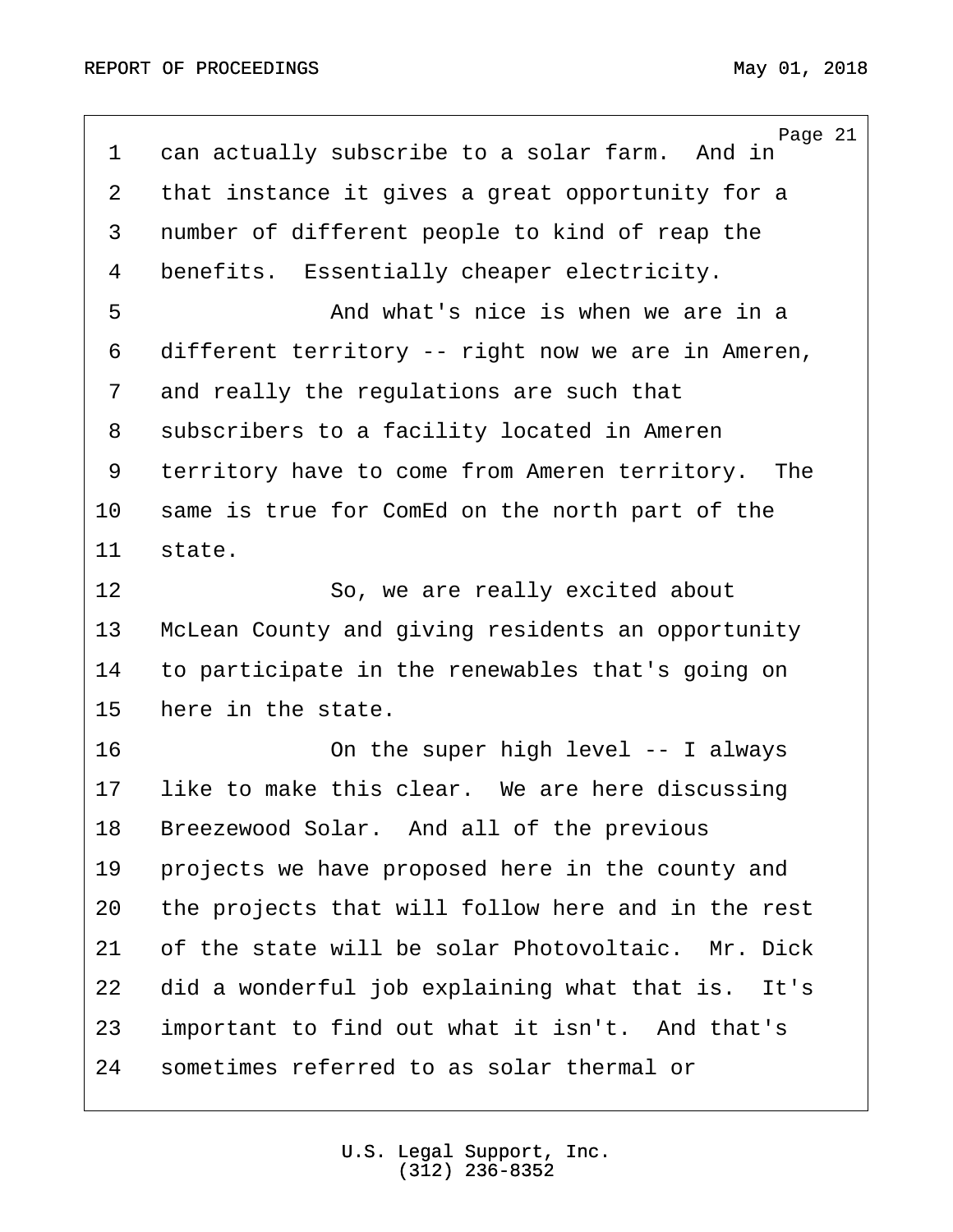<span id="page-21-0"></span>Page 22 1 concentrated solar, which is an elaborate array of 2 mirrors that basically redirect sunlight to a 3 central location, which is a totally opposite goal 4 of what solar PV is. 5 · · · · · · So, solar PV is designed to soak in 6 as much sunlight as possible. And there a few 7 different ways we accomplish that. One of which 8 is with an antireflective coating on each module. 9 But I wanted to highlight that difference, because 10 there is a lot of kind of complexities that are 11 associated with solar thermal when it comes to 12 issues with wildlife and some other issues that 13 don't apply to solar PV. 14 · · · · · So, I would like to really talk about 15 that at the front end. 16 · · · · · · · · · And then, furthermore, for solar PV 17 there is really two main ways that you mount the 18 solar PV module. There is fixed tilt, which are 19 modules at a 45ish degree angle facing south that 20 are stacked. They don't move throughout the day. 21 Conversely, single access tracking is a situation 22 where the modules themselves rotate throughout the 23 entire course of the day at a really slow pace. 24 The idea is in the morning they are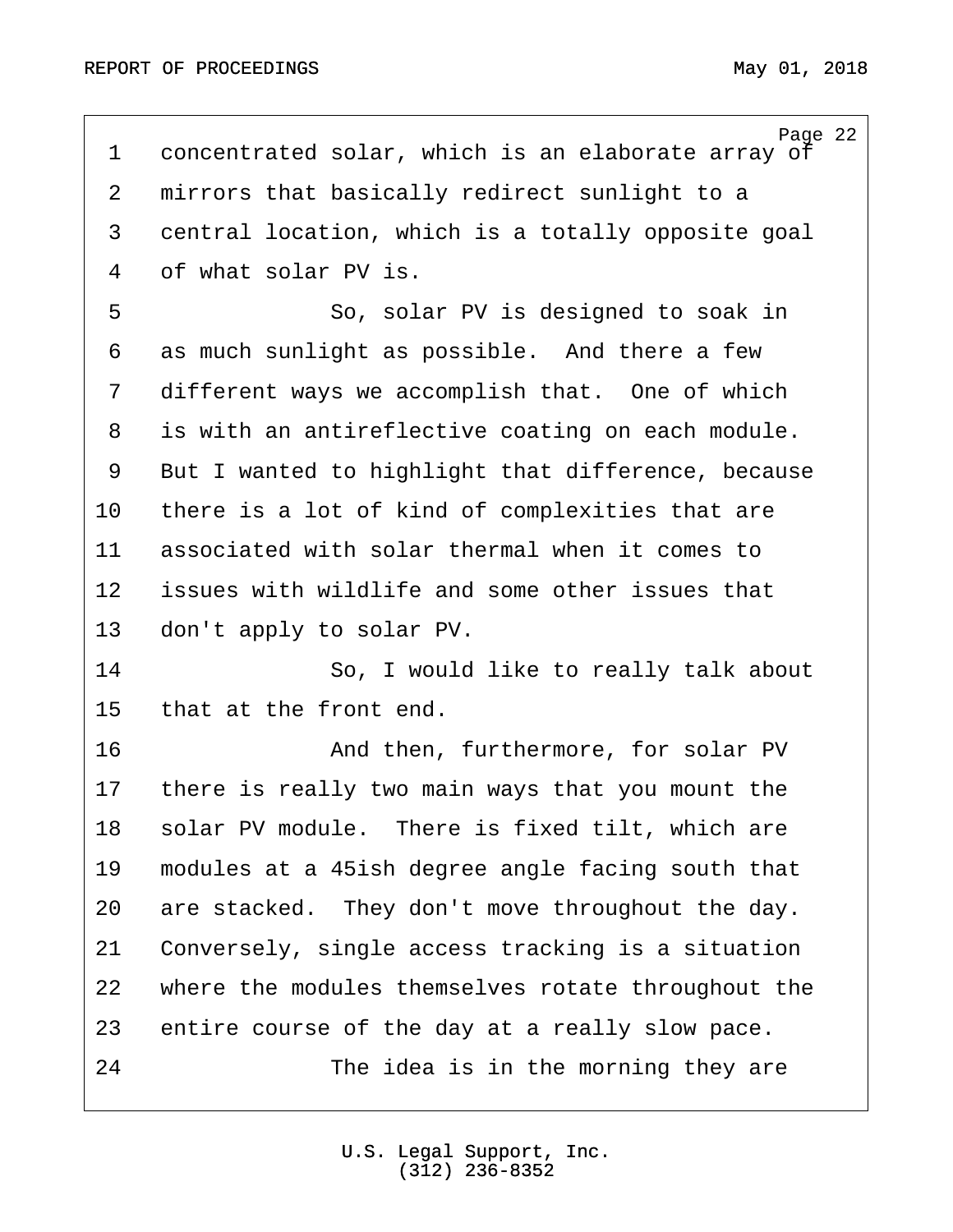<span id="page-22-0"></span>

| $\mathbf 1$    | Page 23<br>facing east, the modules are, and noontime, |
|----------------|--------------------------------------------------------|
| $\overline{2}$ | $2:00$ p.m. when the sun is overhead, they are flat.   |
| 3              | Kind of like if my computer was a module, this         |
| 4              | would be noon because the sun's overhead. And          |
| 5              | then in afternoon it shifts more to the west.          |
| 6              | The idea is just to soak up more                       |
| 7              | sunshine or create more yield from the site.           |
| 8              | It's estimated that all of our sites                   |
| 9              | here -- you know, again -- not again, this is the      |
| $10 \,$        | first time I mentioned this, but I have mentioned      |
| 11             | it before, these are not final engineered sites.       |
| 12             | That happens later on. This is the zoning              |
| 13             | process. When final engineering happens, that's        |
| 14             | when we select our exact modules, our exact            |
| 15             | mounting mechanisms. However, we are estimating        |
| 16             | that all of our sites will contain single access       |
| 17             | tracking, so I am comfortable saying that.             |
| 18             | At this point we will kind of take a                   |
| 19             | quick look at a few pictures to give you an idea       |
| 20             | of the scale we are talking about.                     |
| 21             | Our application, what Mr. Dick                         |
| 22             | mentioned, is that under no condition would any of     |
| 23             | our -- the elements of our solar farm be above         |
| 24             | 12 feet. In reality it is closer to 7 to 8 feet,       |
|                |                                                        |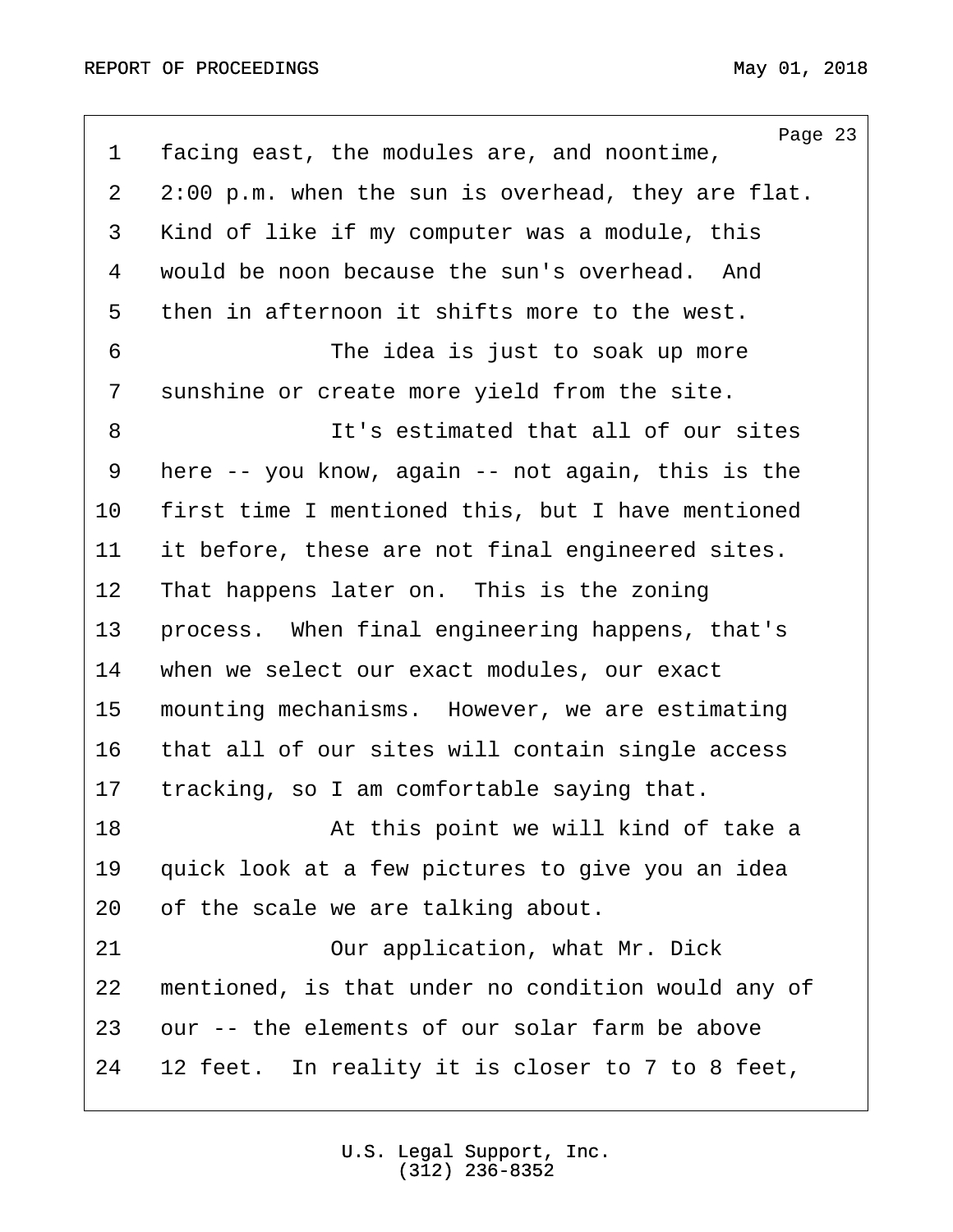<span id="page-23-0"></span>

| $\mathbf 1$ | Page 24<br>the tops of the modules. There are sometimes |
|-------------|---------------------------------------------------------|
| 2           | differences in the way the land is laid out, soil       |
| 3           | conditions and the topography that could maybe          |
| 4           | affect that. But in general, 7 to 8 feet is             |
| 5           | really what you will see, both to the top of the        |
| 6           | modules and other equipment that's on the site          |
| 7           | that I will get to in a second.                         |
| 8           | This picture also does a good job                       |
| 9           | showing how the modules are supported.                  |
| 10          | That's a steel post there. And if                       |
| 11          | you will go to the next slide, this is another          |
| 12          | shot underneath a row of modules that shows what's      |
| 13          | under the modules and what's not.                       |
| 14          | Specifically, there is no concrete                      |
| 15          | underneath these modules. They sit on steel posts       |
| 16          | driven into the ground. And there is wiring that        |
| 17          | runs underneath the modules that then goes to a         |
| 18          | combiner box, which basically ties the entire row       |
| 19          | together. And then from there, the wire and             |
| 20          | conductor cables are fed underground to the             |
| 21          | inverter and transformer, which I will show you in      |
| 22          | a second. I thought it was the next slide, but it       |
| 23          | will be in a second.                                    |
| 24          | This is a tracking. These modules                       |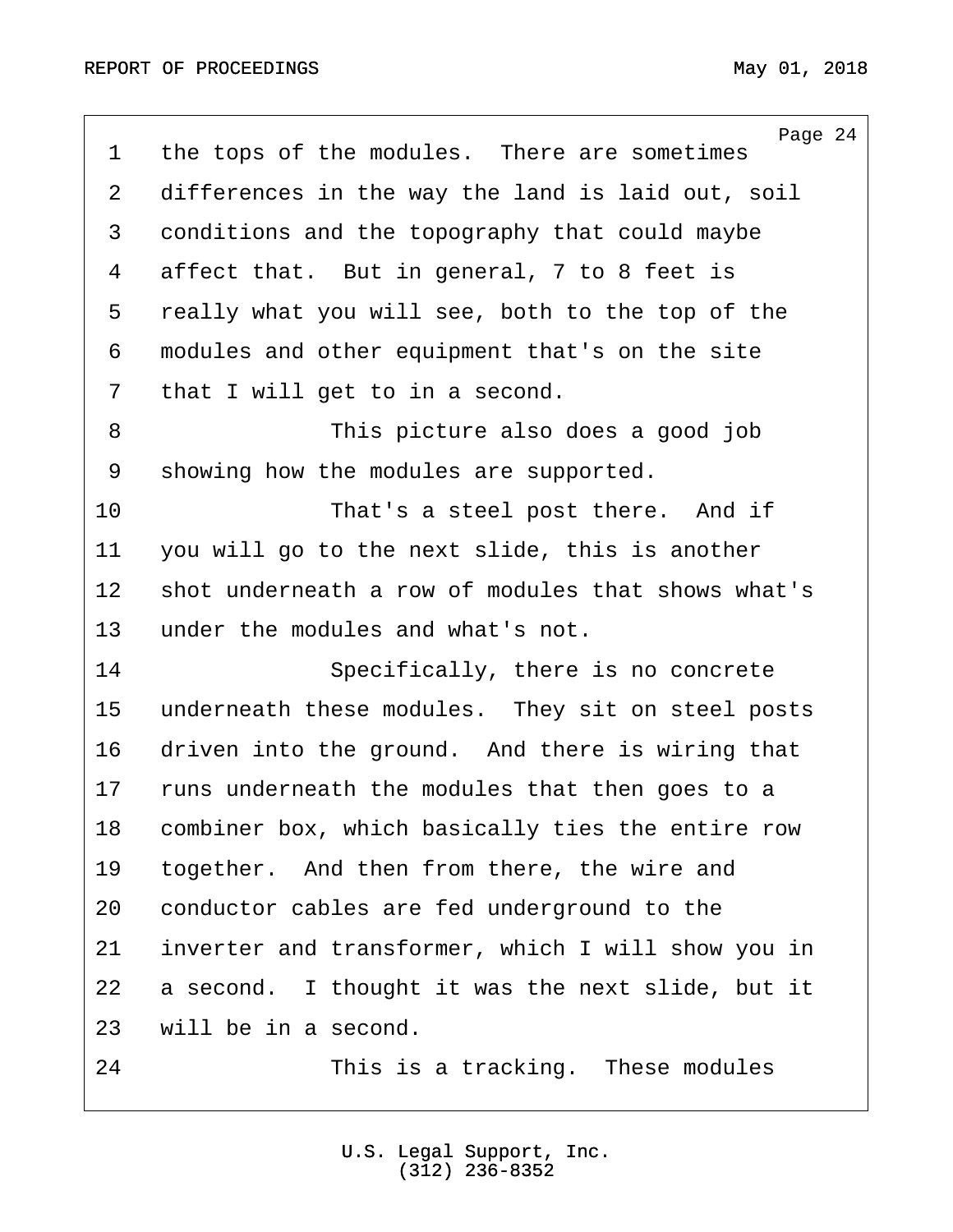<span id="page-24-0"></span>Page 25 1 sit on training racks. And this is around midday, 2 like I was describing earlier. So, you will see 3 they are flat with sun overhead. 4 · · · · · · · · Another picture to scale back a 5 little bit shows a few more components. There is 6 a perimeter fencing there on the left, an access 7 road, and kind of gives an idea of the spacing 8 between the roads. 9 · · · · · · · · This is the equipment I was talking 10 about earlier. So, the inverter and transformer 11 pair. Each pair sits on the approximate, you 12 know, about a one car garage worth of concrete. 13 Four inch concrete slab on grade. So very, very 14 limited concrete on a solar farm. 15· · · · · · · · A 2-megawatt solar farm such as this 16 one will have generally two sets of that 17 equipment. So, basically, two car garage worth of 18 concrete. 19 · · · · · · Go back real quick, if you don't 20 mind. I want to quickly point out solar farms are 21 pretty basic as far as the equipment that's 22 contained. We talked about each and every thing 23 that's listed on this already in the short 24 presentation.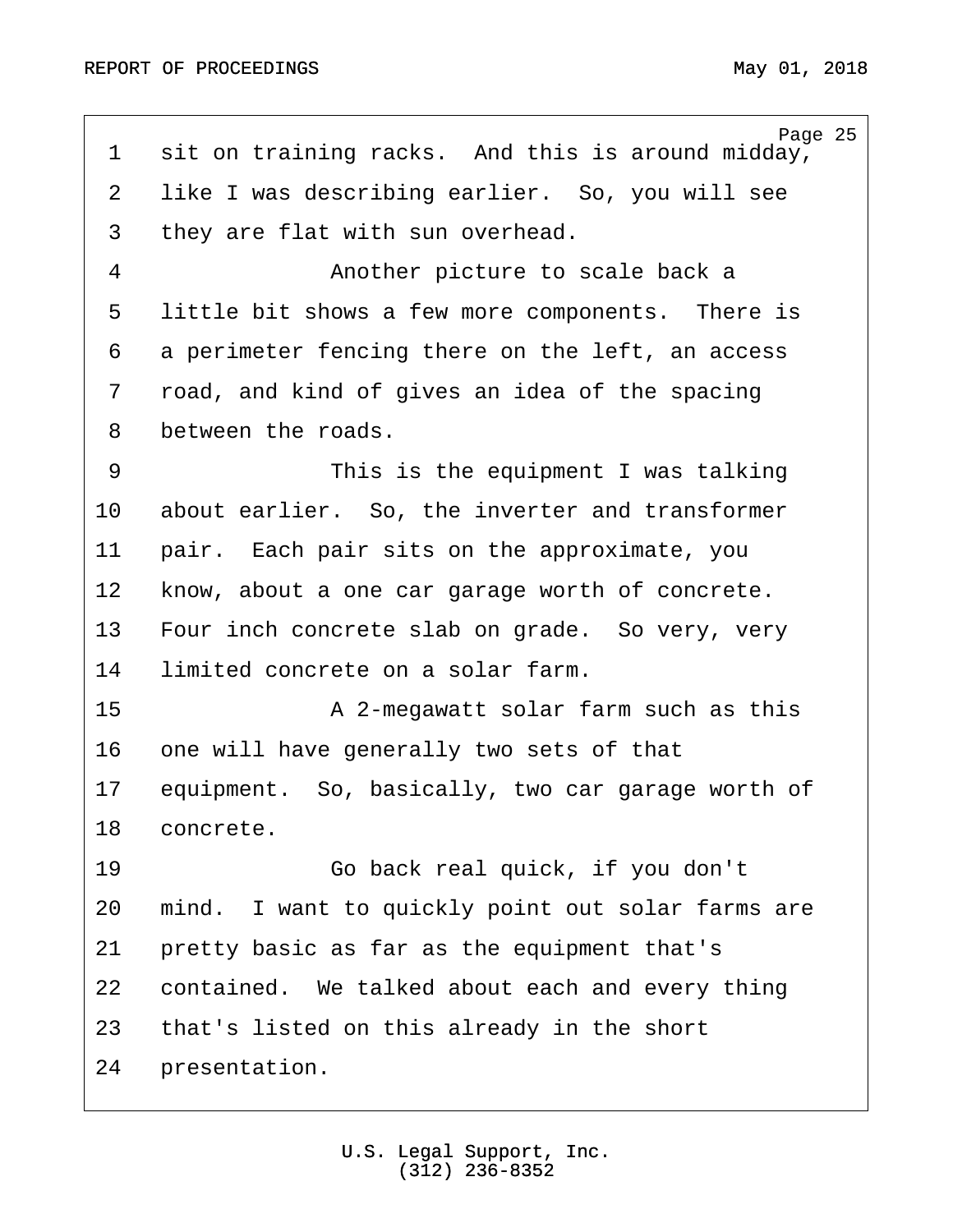<span id="page-25-0"></span>Page 26 1 This picture on the left shows the 2 steel posts being inserted at the ground, being 3 driven. You can see the equipment is not very 4 large. ·5· · · · · · · · On the right, that's an image showing 6 a site that's had its racking system installed. 7 It's just waiting for modules. So, it kind of 8 · gives a good idea of kind of scaled back on the 9 spacing and what the site looks like before 10 modules are installed. 11 · · · · · · · · · Ag impact was a topic of great 12 importance for us. I mean, it is everywhere, no 13 doubt, but it certainly is in Illinois, and from a 14 number of levels. 15· · · · · · · · I want to point out what I mentioned 16 earlier, which is due to the limited concrete, we 17 are really not changing the permeable nature of 18 the site at all. And understanding that field 19 tiles exist, and understanding that field tiles 20 exist that may have been installed 50 to 100 years 21 ago, we recognize that we don't want to come in 22 and just wreak havoc and cause flooding on our 23 property, potentially on neighboring properties, 24 · so we take the existing tile very seriously. We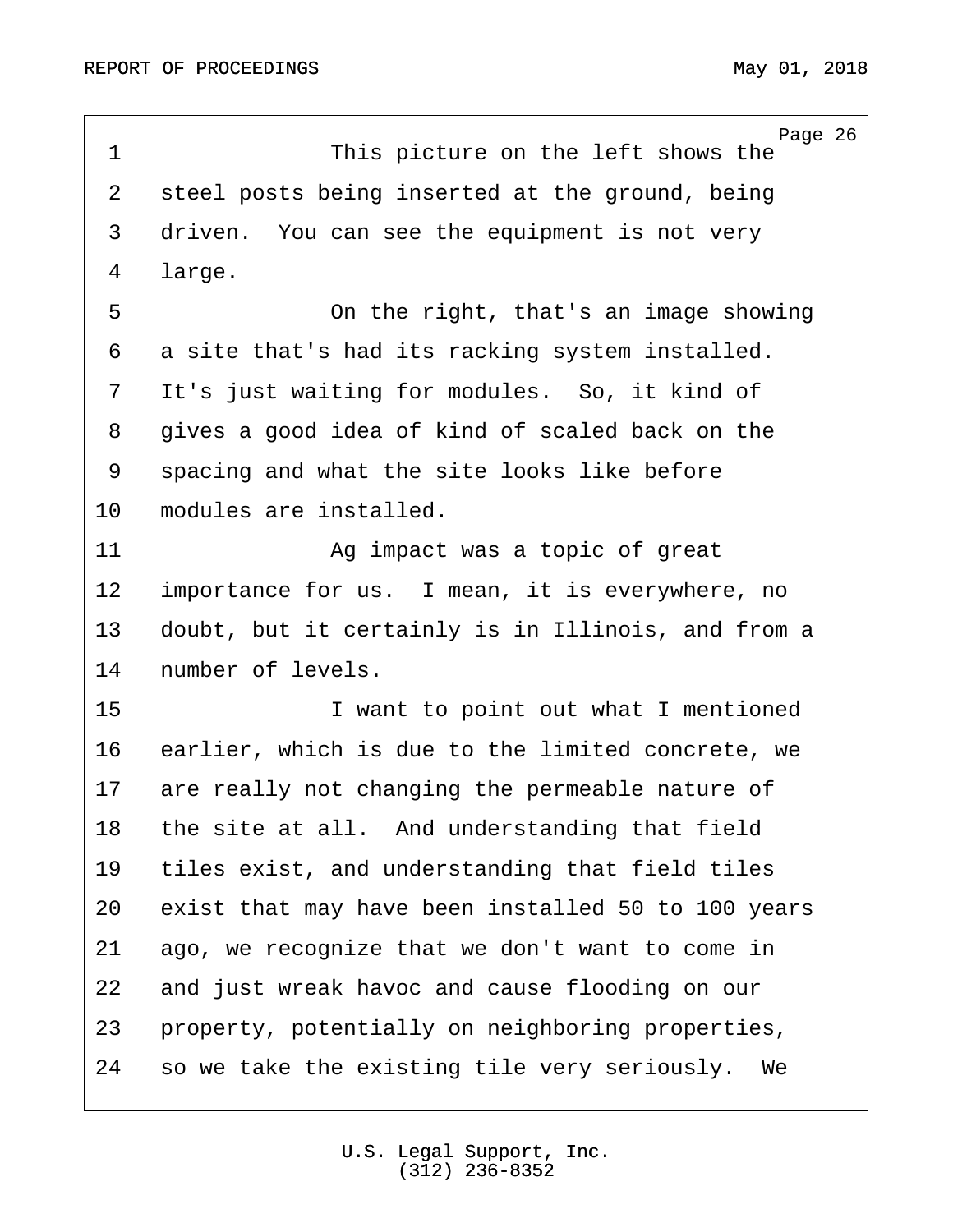<span id="page-26-0"></span>

| $\mathbf 1$    | Page 27<br>will do a drain tile survey on the front end |
|----------------|---------------------------------------------------------|
| $\overline{2}$ | before final design happens, before the site is         |
| 3              | engineered, so we understand where tiles are. We        |
| 4              | will design around where we can and we will repair      |
| 5              | and replace tiles that are either accidentally hit      |
| 6              | during the construction process or can't be             |
| 7              | avoided.                                                |
| 8              | Of course, main tiles that connect --                   |
| 9              | either have drainage jurisdiction or just connect       |
| 10             | offsite, those would be certainly designed around       |
| 11             | in every condition.                                     |
| 12             | We cover crop, so we plant native                       |
| 13             | grasses that are slow growth.                           |
| 14             | And also important to point out some                    |
| 15             | benefits to letting the land lay foul and not           |
| 16             | toiling each spring and having a little bit             |
| 17             | eroding each year. So, capping it with local            |
| 18             | cover crop has been shown to show some advantages,      |
| 19             | which is nice as well.                                  |
| 20             | A few pictures of completed solar                       |
| 21             | farms. We don't have any in Illinois. And that          |
| 22             | is not unique to us. There is just a small              |
| 23             | handful of existing solar farms. That will              |
| 24             | change, of course, with this new round of               |
|                |                                                         |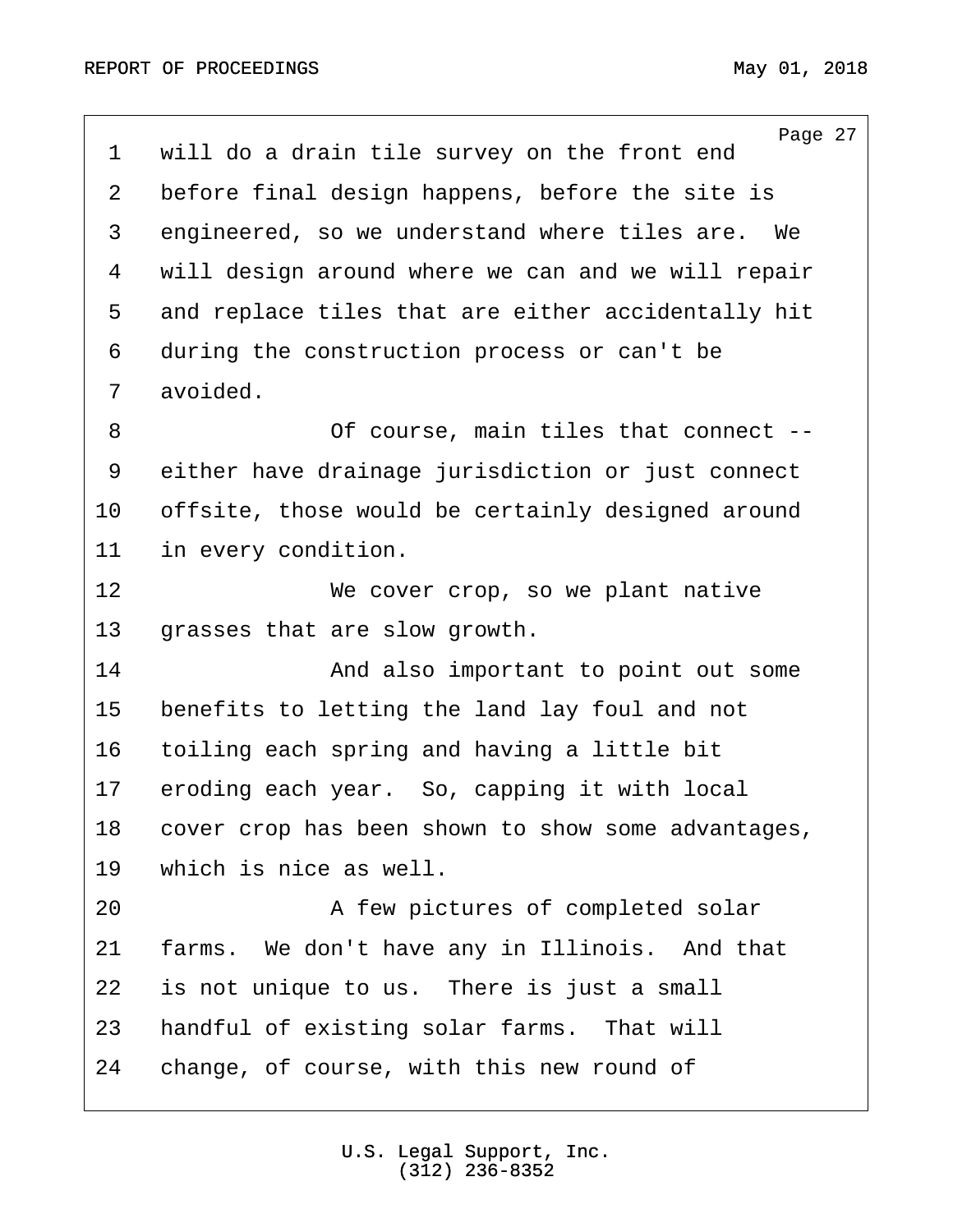<span id="page-27-0"></span>Page 28 1 development that's occurring. 2 a completed **by** However, we do have some completed 3 and operational solar farms across the border in 4 Indiana to the east. I have pictures of two such 5 farms that sit in the Terre Haute area. So, west 6 central Indiana. They are both 5-megawatt on 7 45 acres. So, they are more than double what we 8 are talking about today, but I still thought they 9 would give a good idea generally what they look 10 like both from the ground level on the right and 11 from the air on the left. 12 The next slide shows a separate solar 13 form. Same size and scale, just a different 14 shape. 15 · · · · · · · · · · · Again 5 megawatts over 45 acres. So, 16 more than double the 2 megawatts that we are 17 talking about today. 18 **18** · **1** want to point out really important 19 that there is no safety risk to the community 20 whatsoever. And that is all along, every step of 21 the way in the process. That begins with 22 engineering where we have licensed engineers that 23 are creating, you know, civil, structural and 24 electrical designs.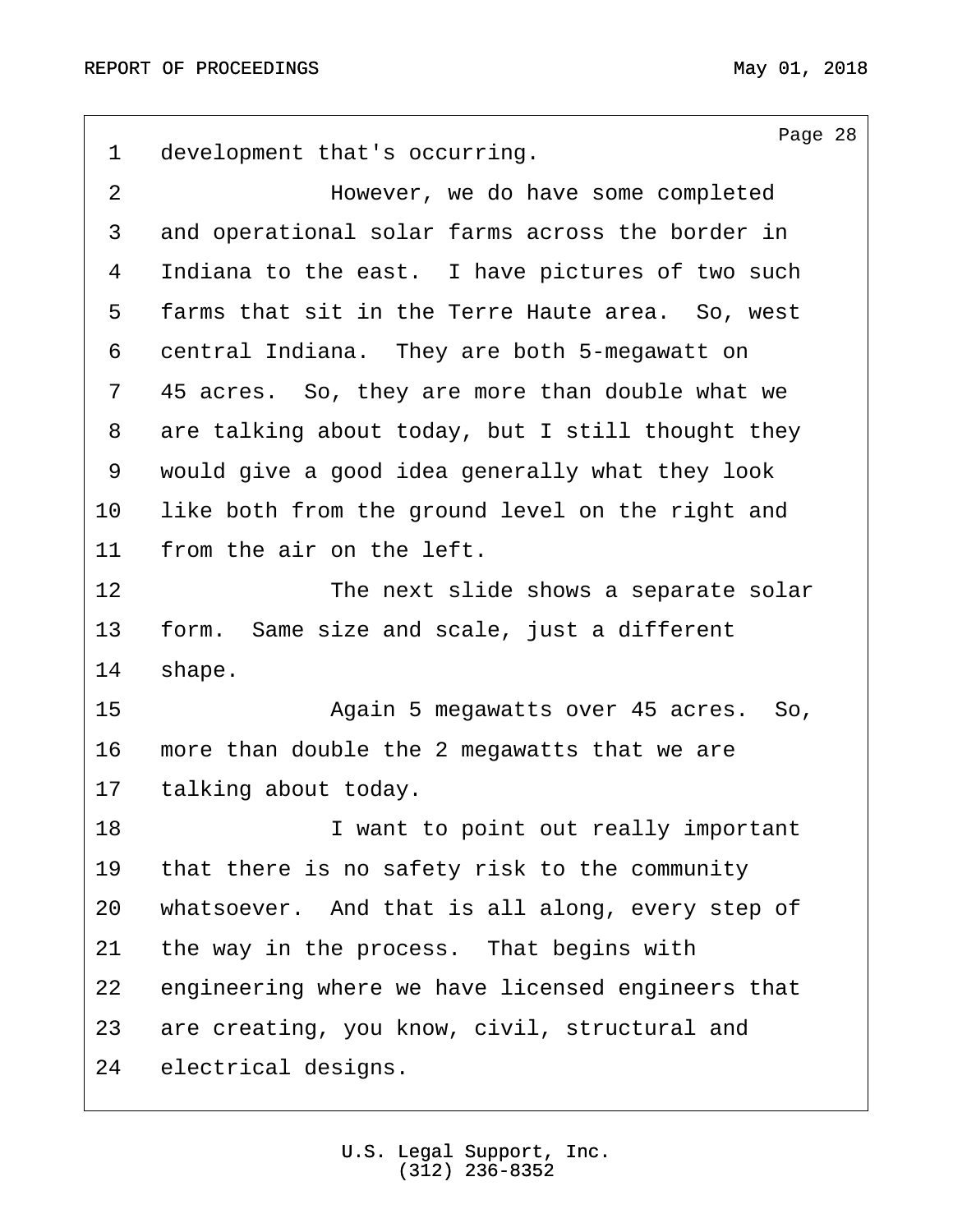<span id="page-28-0"></span>Page 29 ·1· · · · · · · · It's important to point out that 2 solar farms need to go through the same permitting 3 process that any other development would go 4 through. So, there is oversight every step of the 5 way. Erosion, storm water and sediment control, 6 we need a storm water permit, we need a plan for 7 erosion, both during construction and permanently. 8 · · · · · · · · · The systems are all designed to 9 · National Electric Code, or NEC. We also use local 10 and national building codes, and local building 11 authorities. 12 and then on the safety side, once 13 complete, we have a perimeter fence that again is 14 National Electric Code requirement. But that's 15 something we could do anyhow. We just want to 16 Reep our investment secure. 17 **· · · · · · · · Oftentimes in other markets we have** 18 like 1 foot of barbed wire on top of a 6-foot 19 chain link fence. We just received a lot of kind 20 of negative feedback from the community in various 21 parts of the state, and so we have just basically 22 been removing that from our proposal and instead 23 · going a foot higher to a 7-foot tall chain link 24 fence that doesn't have any barbed wire at all.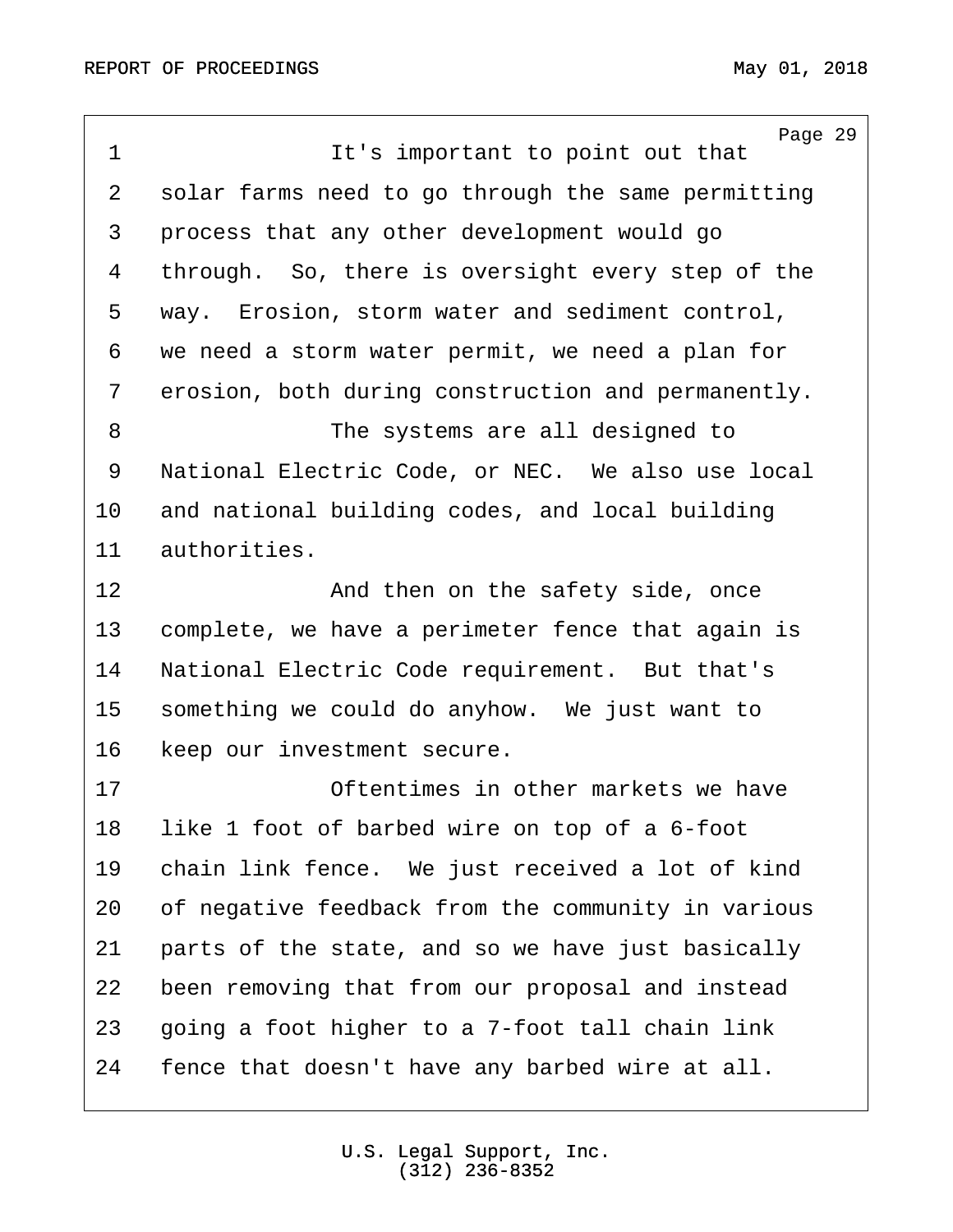<span id="page-29-0"></span>Page 30 1 We maintain vegetation. We do weed 2 control and we do mowing a few times a year during 3 the growing season as the site -- make sure we 4 understand more what that exact cadence will be, 5 but we want to keep a neat site. 6 · · · · · · · · And these are monitored remotely. 7 So, we don't have anybody -- nobody is sitting at 8 the site permanently. These are monitored 9 remotely. And we can tell by the performance if 10 there is something wrong, something going on that 11 looks out of the norm. And in that situation we 12 send in a local electrical engineer to basically 13 investigate, inspect and perform any repairs as 14 needed. 15· · · · · · · · The other site visits are for the 16 vegetative maintenance that I talked about 17 earlier, mowing and weed control. 18 **18** · · · · · · It's estimated that site visits are 19 in the neighborhood of five to nine -- maybe once 20 a month tops, but it's unlikely it would even be  $21$  that much. 22 **Another point of benefit to the low** 23 impact of a solar farm is lack of traffic. Solar 24 farms are extremely quiet. Really, the only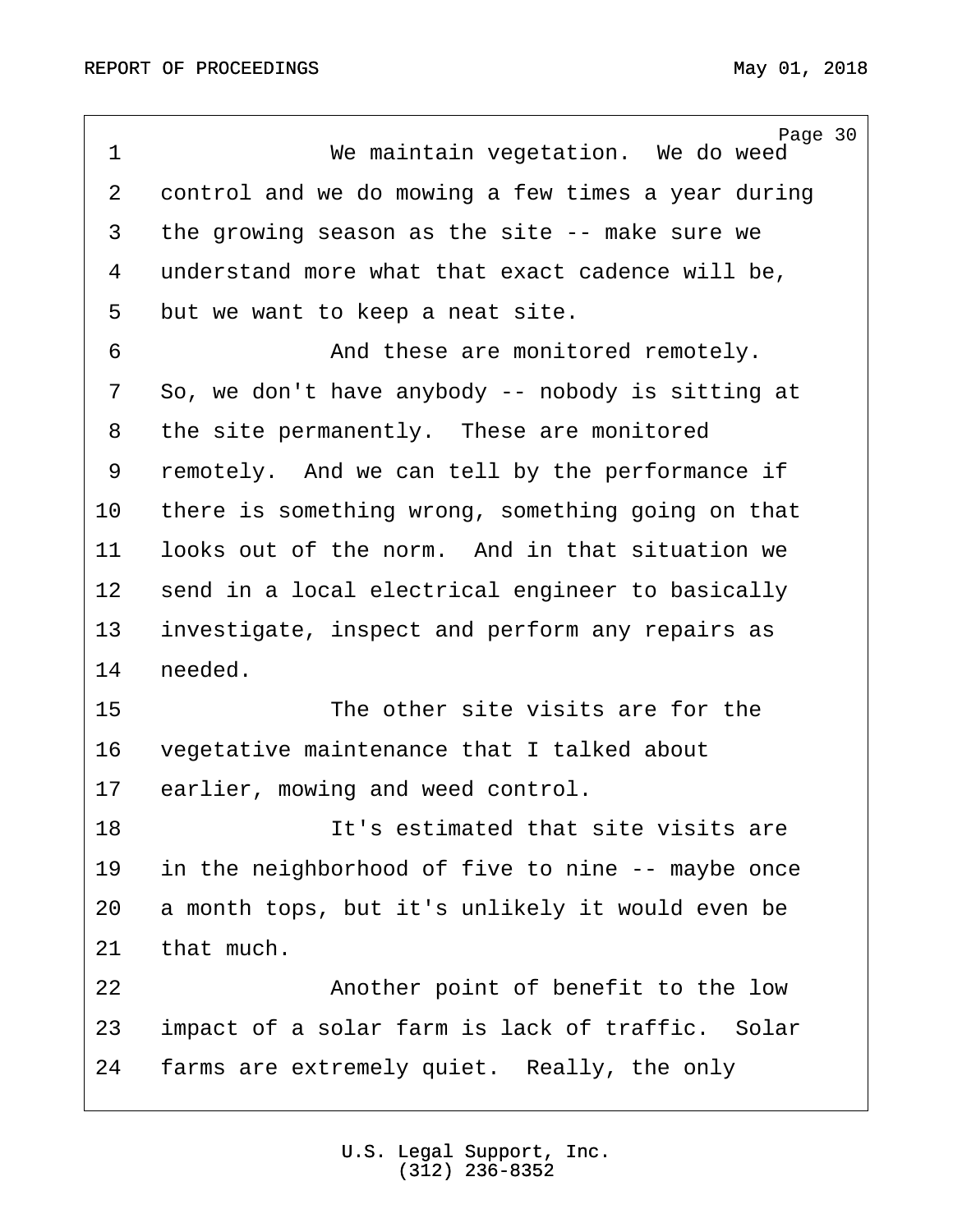<span id="page-30-0"></span>Page 31 1 equipment that makes any noise to speak of is that 2 inverter transformer I talked about. And that 3 comes from a cooling fan in the inverter 4 generally. But outside of 150 feet you really 5 can't even hear the inverters at all. ·6· · · · · · · · The circle within the circle on the 7 Iower right-hand corner of the slide we are 8 · looking at represents a 150-foot radius. And we 9 centrally located that equipment so it's nowhere 10 near the property line, and it will always be 11 further than 150 feet away from the property line. 12 So, there is really no noise outside of the 13 property boundary. That's during the day. 14 **• Then at night there is just, you** 15 know, there is no noise at all. The system is 16 completely down. 17· · · · · · · · Electromagnetic fields are another 18 sometimes an area of concern with people who 19 aren't super educated on solar farms. 20 and 1t's first important to point out 21 that really everything in nature  $-$ - I mean, there 22 is so many devices and appliances and overhead 23 power lines and cell phones and things that 24 • produce what we call EMF. There is nothing on the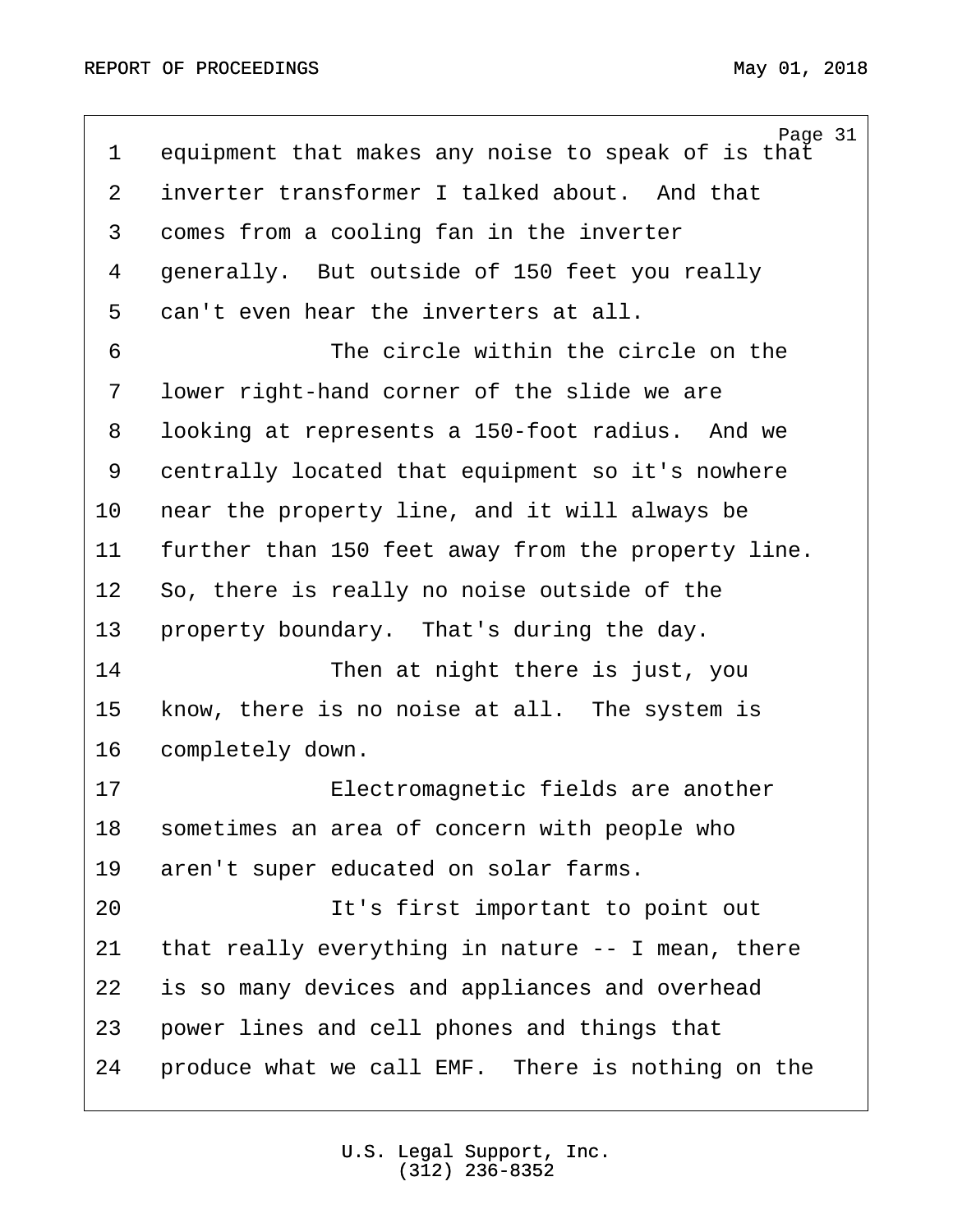<span id="page-31-0"></span>Page 32<br>The 1 solar farm that produces it at unsafe levels. 2 strongest source is again that inverter and 3 transformer equipment. But even there you can 4 stand right next to it, as that gentleman is 5 doing, as I have done numerous times, and there is 6 no safety concerns there. 7 The Further, outside of 150 feet from 8 that equipment as well, again, that same radius as 9 outlined, you can't detect anything above the 10 earth's magnetic field. 11 · · · · · · · · · Many benefits of local solar. First, 12 from the renewable angle, if you wanted to 13 participate before, community solar has now 14 arrived, or is slowly arriving in Illinois, or I 15 should say pretty soon quickly arriving in 16 Illinois. The only way to participate in solar is 17 really to install actual modules on your roof. 18 • And people have done that, and I think that's a 19 great thing to do, but that's not right for 20 everyone. Right? You need to have a south facing 21 roof. The roof has to be, you know, in good 22 condition structurally so it can handle the 23 additional weight. 24· · · · · · · · What community solar does is gives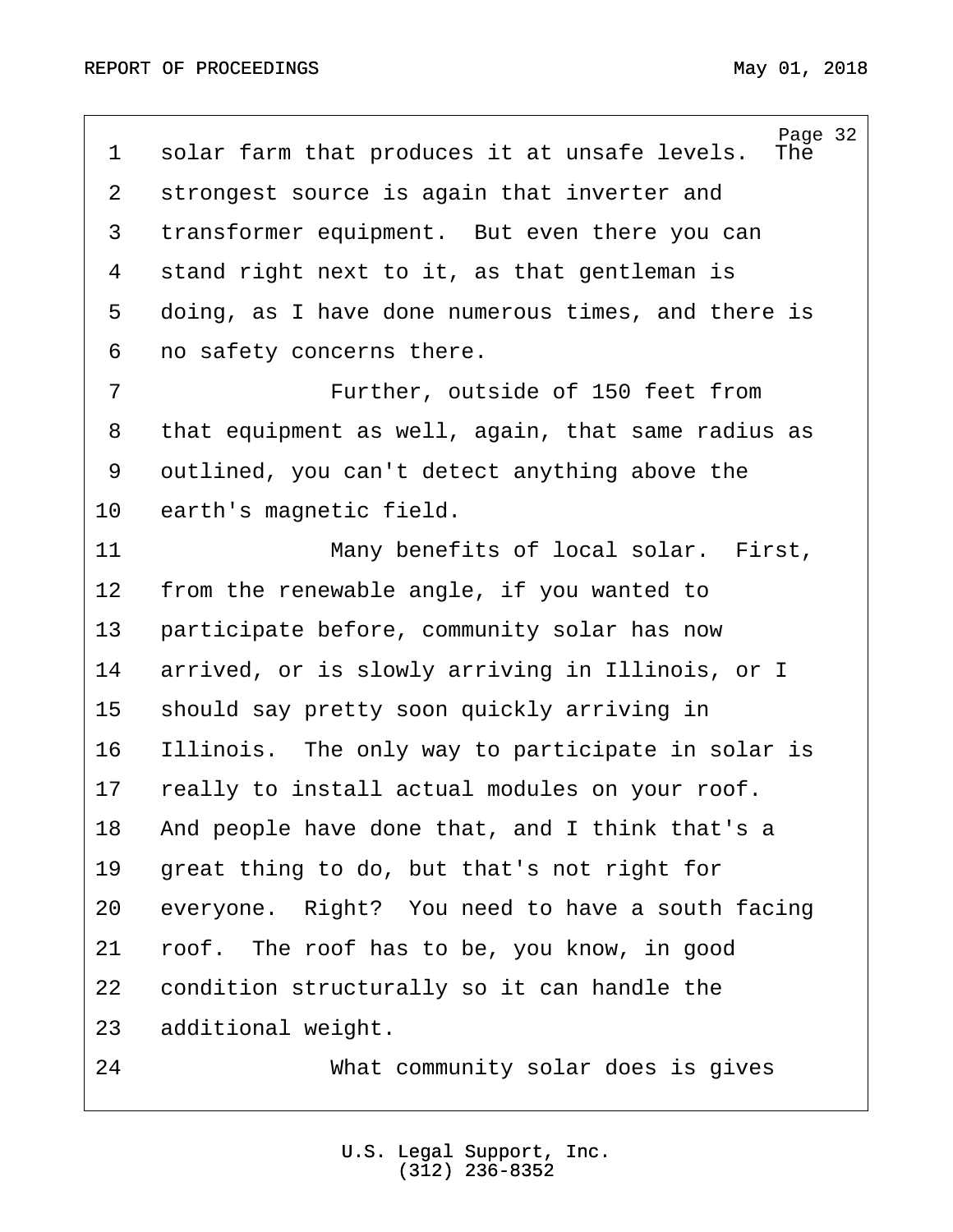<span id="page-32-0"></span>

| $\mathbf 1$    | Page 33<br>people an opportunity to be a part of it without |
|----------------|-------------------------------------------------------------|
| $\overline{2}$ | investing any money, just signing up and receiving          |
| 3              | reduced electricity costs. But also just knowing            |
| 4              | that you are a part of, you know, basically                 |
| 5              | reducing fossil fuels and slowly trying to remove           |
| 6              | ourselves from the reliance of fossil fuels to              |
| 7              | create electricity.                                         |
| 8              | They are quiet, virtually                                   |
| 9              | self-sufficient. We talked about earlier, they              |
| 10             | are very low profile. Everything is essentially             |
| 11             | in a 7 to 8 feet range. So, no noise that's                 |
| 12             | coming outside of the property line. And there is           |
| 13             | a nice economic growth component, both during the           |
| 14             | construction phase and then during the long-term.           |
| 15             | During the construction phase we have                       |
| 16             | about -- I'll actually show the numbers in a                |
| 17             | second here on the next slide. There is 25 local            |
| 18             | construction jobs estimated at a site this size.            |
| 19             | But there is also an ongoing benefit which comes            |
| 20             | in the form of property tax revenue.                        |
| 21             | Right now they are assessed as                              |
| 22             | farmland, regardless of its zoning, if it is                |
| 23             | residential zone, ag zone, commercial zone.<br>These        |
| 24             | properties in Illinois are assessed based on their          |
|                |                                                             |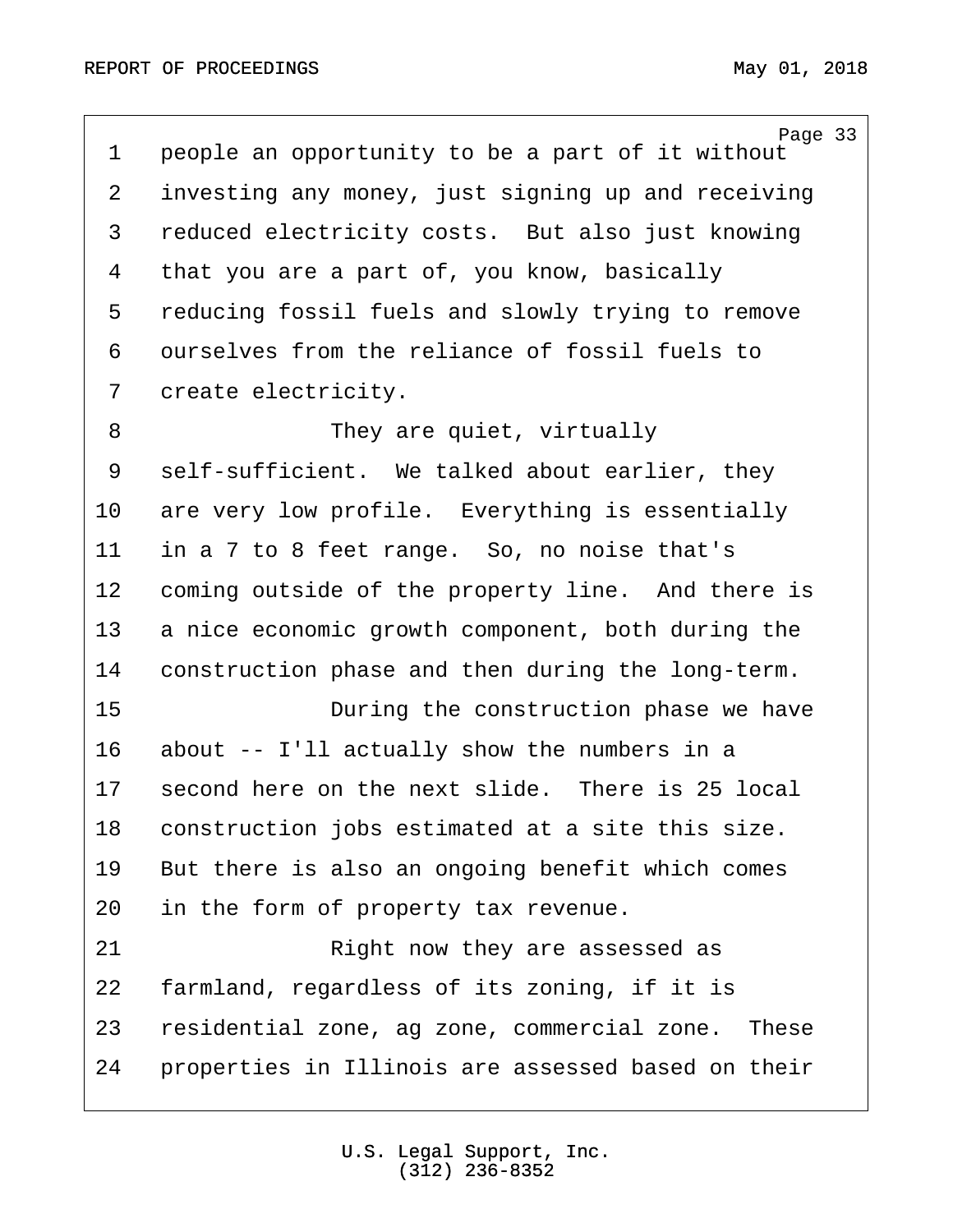<span id="page-33-0"></span>Page 34 1 use. So, the use is going to change. It will be 2 a solar farm. Springfield right now is 3 determining exactly how it will be assessed, but 4 it will be just like wind, in that it will be 5 essentially a uniform way to assess these things. 6 That's based on the power output, the capacity. 7 So there is a per megawatt basis. 8 · · · · · · · · · Right now there is no scenario --9 once the bills are determined, there is a -- there 10 will be one bill that dictates how this is done. 11 And there is no scenario where it will be less 12 than in the neighborhood of \$10,000 in year one 13 per 2 megawatt site. And that's compared to a 14 couple of hundred dollars as it's -- I don't have 15 the exact number with me, but certainly less than  $16$   $$1,000$ . 17 **• 17** There is no impact to the environment 18 here. Safe for wildlife and birds. 19 · · · · · · · · And then there is no emission. Solar 20 modules are zero emission. No fluids, no 21 chemical, no potential for leaking anything into 22 the air or the environment. 23 · · · · · · So, now, that was kind of the 24 background, which always tends to go a little

> U.S. Legal Support, Inc. (312) 236-8352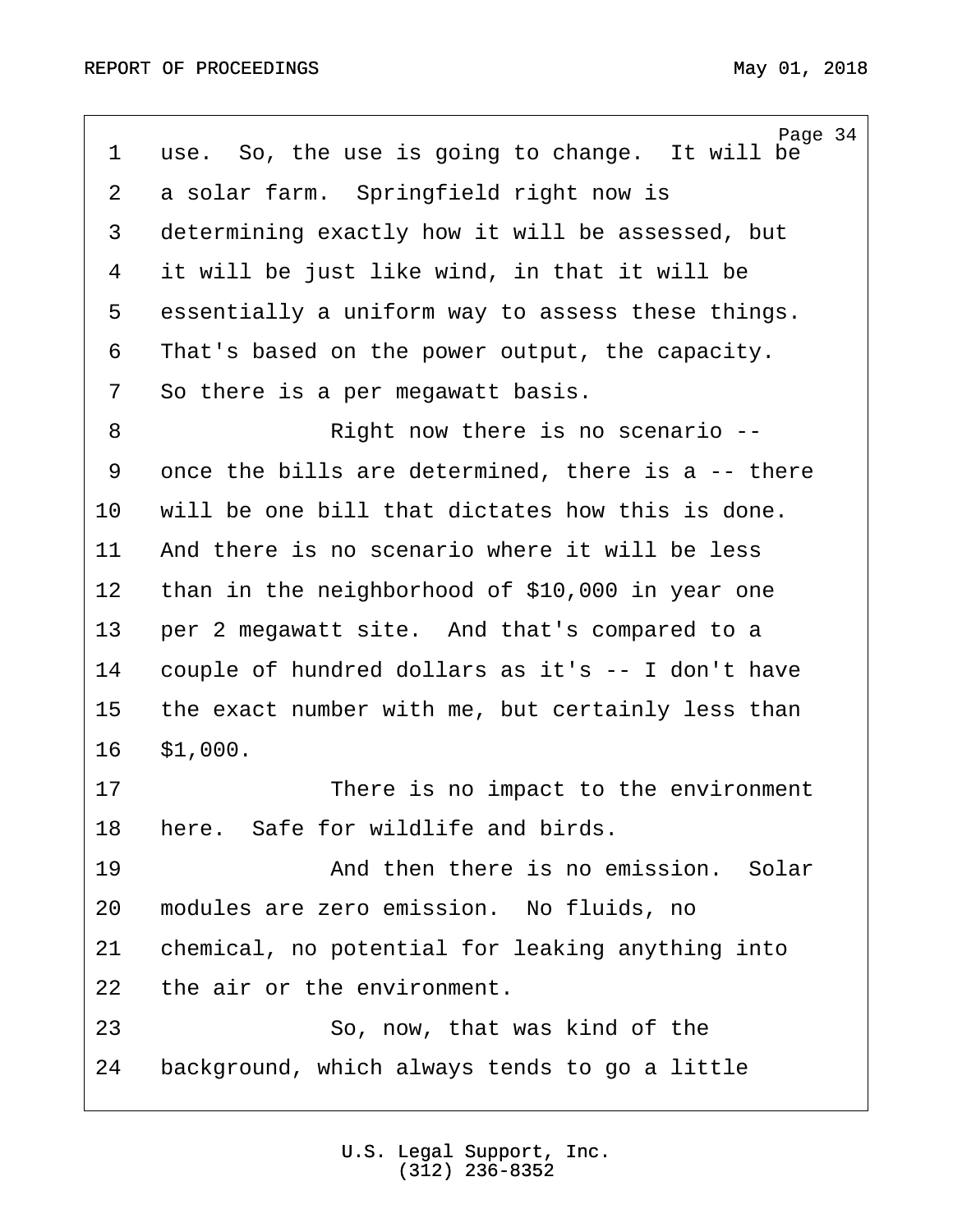<span id="page-34-0"></span>

| $\mathbf 1$    | Page 35<br>slower than I want, even if I am trying to skip |
|----------------|------------------------------------------------------------|
| $\overline{2}$ | through it, so I apologize.                                |
| 3              | We are here today to talk about                            |
| 4              | Breezewood Solar, as Mr. Dick appropriately                |
| 5              | pointed out everything about this site from the            |
| 6              | location to the size of the facility. But I will           |
| 7              | just quickly in some pictures show you guys what           |
| 8              | we are talking about.                                      |
| 9              | So, on the left $--$ I'll back up. We                      |
| 10             | are at approximately 322 Robert Street outside of          |
| 11             | the City of Bloomington, but with a Bloomington            |
| 12             | postal code. It is the northwest corner of                 |
| 13             | Business 51, or Main Street, and I74.                      |
| 14             | So, it's about a 25-acre site.<br>The                      |
| 15             | solar area that you see in the image to the right          |
| 16             | is approximately 15 acres. So, the 25 includes             |
| 17             | the setback from the property line, which is               |
| 18             | pretty significant. On the western edge that's             |
| 19             | 200 feet. Same with the northern edge.                     |
| 20             | Further, we proposed a vegetative                          |
| 21             | buffer between the residences north of Margaret            |
| 22             | Street and our site. So, there is a 200 feet               |
| 23             | buffer. Part of that 200 feet is two rows of               |
| 24             | evergreen trees that's sitting closest to the              |
|                |                                                            |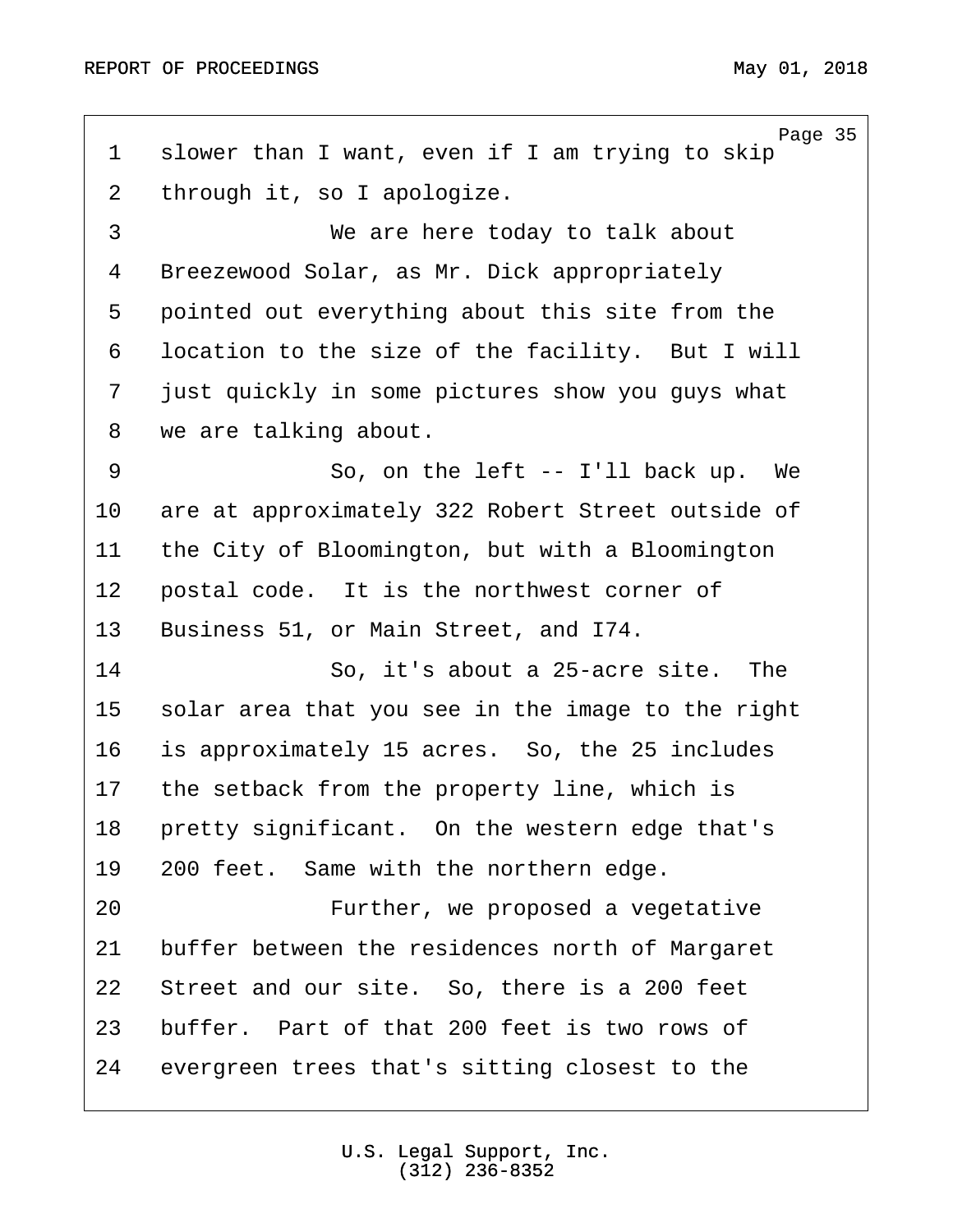<span id="page-35-0"></span>Page 36 1 northern property line. It's easier to make out 2 on the bigger screen. It is that kind of little 3 rectangular line on the north part of our site. 4 · · · · · Some of the numbers, I hit on one of 5 them earlier, which is the local job support 6 during construction estimated at 25. A site this 7 size is enough for about 320 homes per year. 8 That's based on the estimate output, which is 9 3.9 million kilowatt hours. 10 **10** The estimated investment is the 11 3.9 million, of which 2.3 should be invested here 12 locally. 13· · · · · · · · I want to point out municipal 14 services required, that is a none. So, solar 15 farms are passive neighbors. They don't require 16 any additional county services. No water needed, 17 · which is a great differentiator between other 18 • power generating sources. Something I like to 19 talk about. 20 **20** Our interconnecting utility is 21  $\blacksquare$  Ameren. There is a 12.5 KV distribution line that 22 runs parallel with Business 51, which is what we, 23 where we will be interconnecting. So, essentially 24 where we will be plugging into the grid.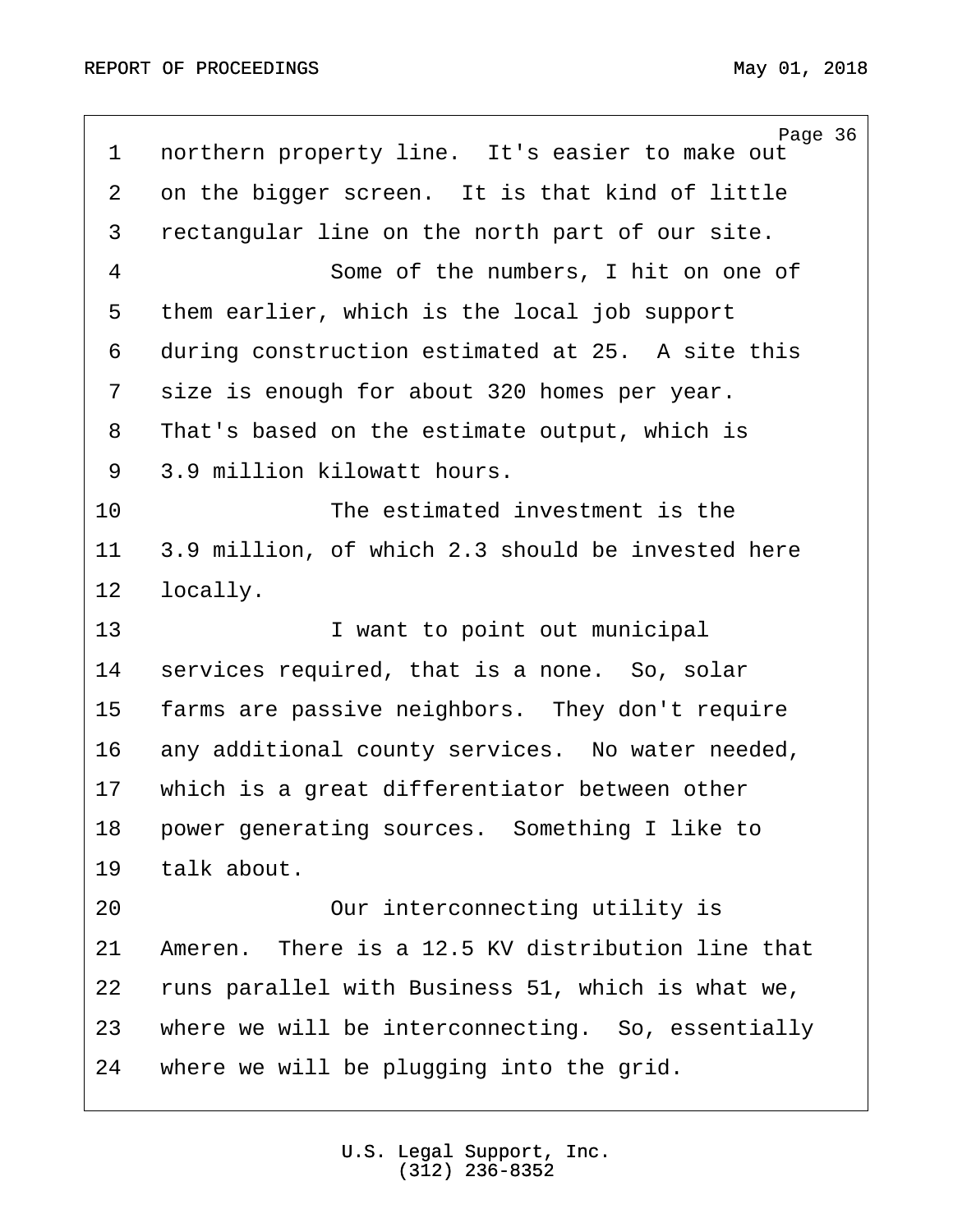<span id="page-36-0"></span>Page 37 1 · · · · · · · · · That's all the prepared words. I 2 have this team beside me here that Kelly 3 introduced, and we are happy to take your 4 questions. ·5· · · · · · · · MS. TURNER:· Does the Board have 6 questions? 7 · · · · · · · · · MR. KURTZ: Do you have plans to 8 improve that Frontage Road, or is it going to be 9 okay the way it is for your purposes? 10 **In the MR. COOPER:** That's part of the 11 · procurement engineering process. We will take a 12 look at that road closely. It will definitely, 13 just looking at it from the photos and street 14 view, that it is going to need to be improved at 15 least for the construction traffic up to -- at 16 least compacted gravel entrance coming through 17 there. But then as for the cracked section at 18 the end, we will take a closer look at that 19 during design and make sure it is adequate to 20 support the construction traffic, because that's 21 going to be the big concern where the heavy loads 22 are. So, yes, that will definitely be looked at 23 closely during design. 24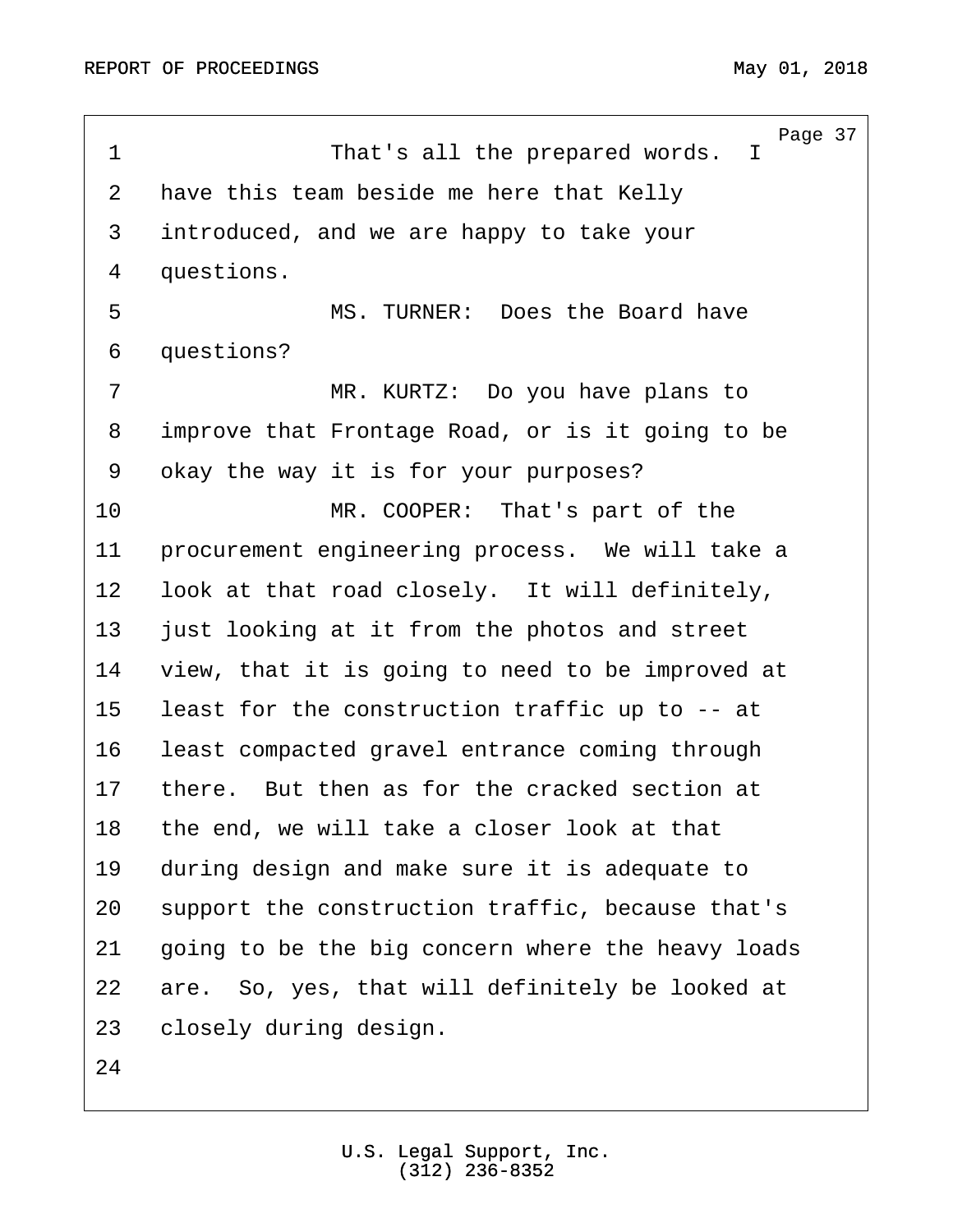<span id="page-37-0"></span>

| $\mathbf 1$    | Page 38<br>MR. KURTZ: Thank you.                 |
|----------------|--------------------------------------------------|
| $\overline{2}$ | MR. DEAN: What's the project life                |
| 3              | cycle?                                           |
| 4              | MR. NOVACK: Between 20 and 40                    |
| 5              | years. Forty being on the long side and the      |
| 6              | hopeful side.                                    |
| 7              | MR. KURTZ: That's with the same                  |
| 8              | equipment or -- and there is a possibility that  |
| 9              | if it's economically feasible that site could be |
| 10             | upgraded and run longer?                         |
| 11             | MR. NOVACK: Right. The estimated                 |
| 12             | useful life of the panels is anywhere 25 years   |
| 13             | and up. And that comes from existing PV modules  |
| 14             | that are still running well that were installed, |
| 15             | you know, in the eighties, in some cases in the  |
| 16             | seventies. The inverter and transformer          |
| 17             | equipment will need to be refreshed undoubtedly  |
| 18             | if it goes beyond that first 15, 20 year period. |
| 19             | But there is no -- that's kind of built into our |
| 20             | modeling. And what happens is that equipment     |
| 21             | gets refurbished and reused in a second life and |
| 22             | we bring new equipment on.                       |
| 23             | In a scenario where we would want to             |
| 24             | bring new modules out, that could happen.<br>It  |
|                |                                                  |

U.S. Legal Support, Inc. (312) 236-8352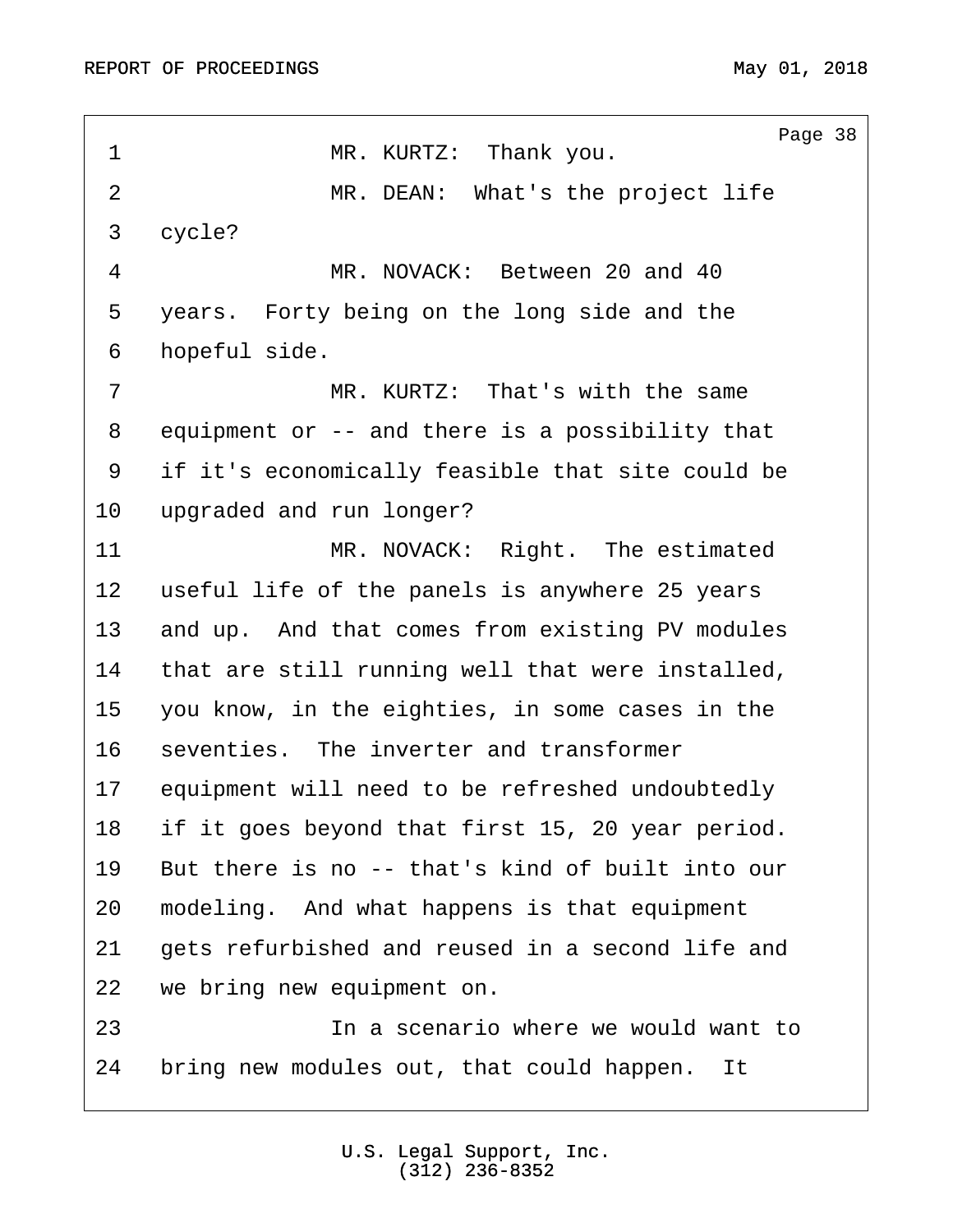<span id="page-38-0"></span>Page 39<br>We 1 certainly wouldn't be during the first term. 2 are limited to 2 megawatts of capacity. We can't 3 exceed that. 4 a so oftentimes we get the question, 5 vell, what if there is new technology that comes 6 out that is much more efficient? And that would 7 be great, but we are limited by what we can put 8 out. So, if that changes -- and, of course, we 9 would never expand the footprint of the facility 10 because we are bound by the Special Use, the 11 limits of that. 12 **12** · · · · · · · · · But in the scenario where there is 13 other panels and the other ones are no longer 14 being as efficient as they were before, we could 15 come in with new modules or panels. 16 · · · · · · · · MS. TURNER: So, that's interesting. 17 You are limited as to the number of megawatts you 18 can have as output from this project. And is 19 that because of your contract with Ameren or --20 MR. NOVACK: It will be ultimately 21 because of our contract with Ameren. Right now 22 there is a limit set by the Illinois Power Agency 23 for Community Solar. So, anything larger than 24 2 megawatts wouldn't be considered community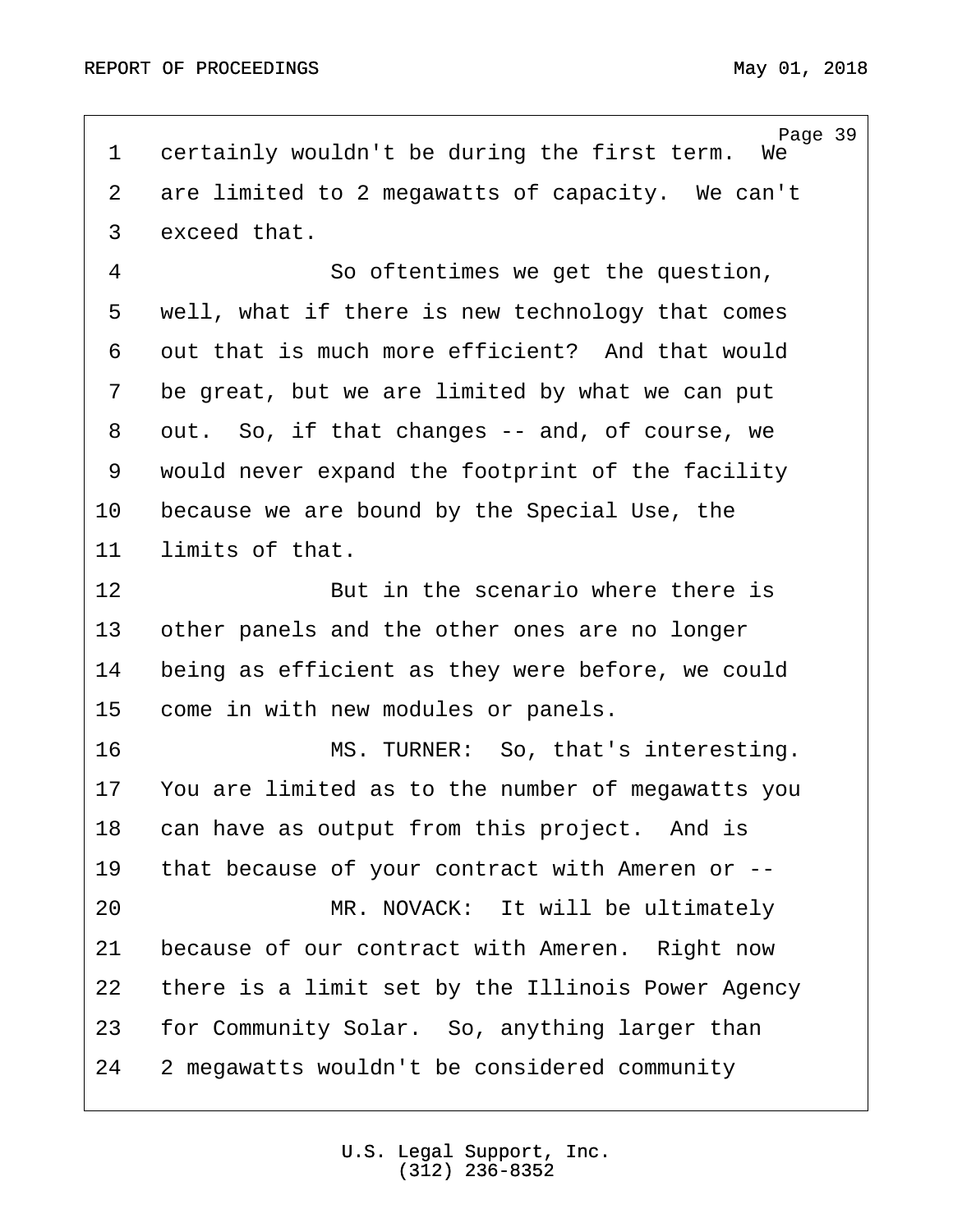<span id="page-39-0"></span>Page 40 1 solar. Your question is a good one, because when 2 we go to actually execute our Interconnection 3 Agreement with Ameren, it will be bound to that 4 2-megawatt and it can't be larger. 5 · · · · · · · · MS. TURNER: It's the community 6 solar thing that really limits you. I remember 7 now. ·8· · · · · · · · How long does it take to construct? ·9· · · · · · · · MR. NOVACK:· Twelve to 16 weeks is 10 our estimate on a site this size. 11 MR. KURTZ: The community solar --12 because I was gone in January when you must have 13 explained that part of it. You sign up and then 14· ·you don't necessarily get the solar energy but 15 you get the credits for the less expensive 16 electricity, is that it? 17· · · · · · · · MR. NOVACK:· That's exactly right. 18 Because anybody from the Ameren territory can 19 subscribe to Breezewood Solar if it's up and 20 running. 21 Now, of course, if somebody, you 22 know, from Peoria, or I don't know, some other 23 area signs up, obviously, there is no way to take 24 the electrons that are generated here and just zap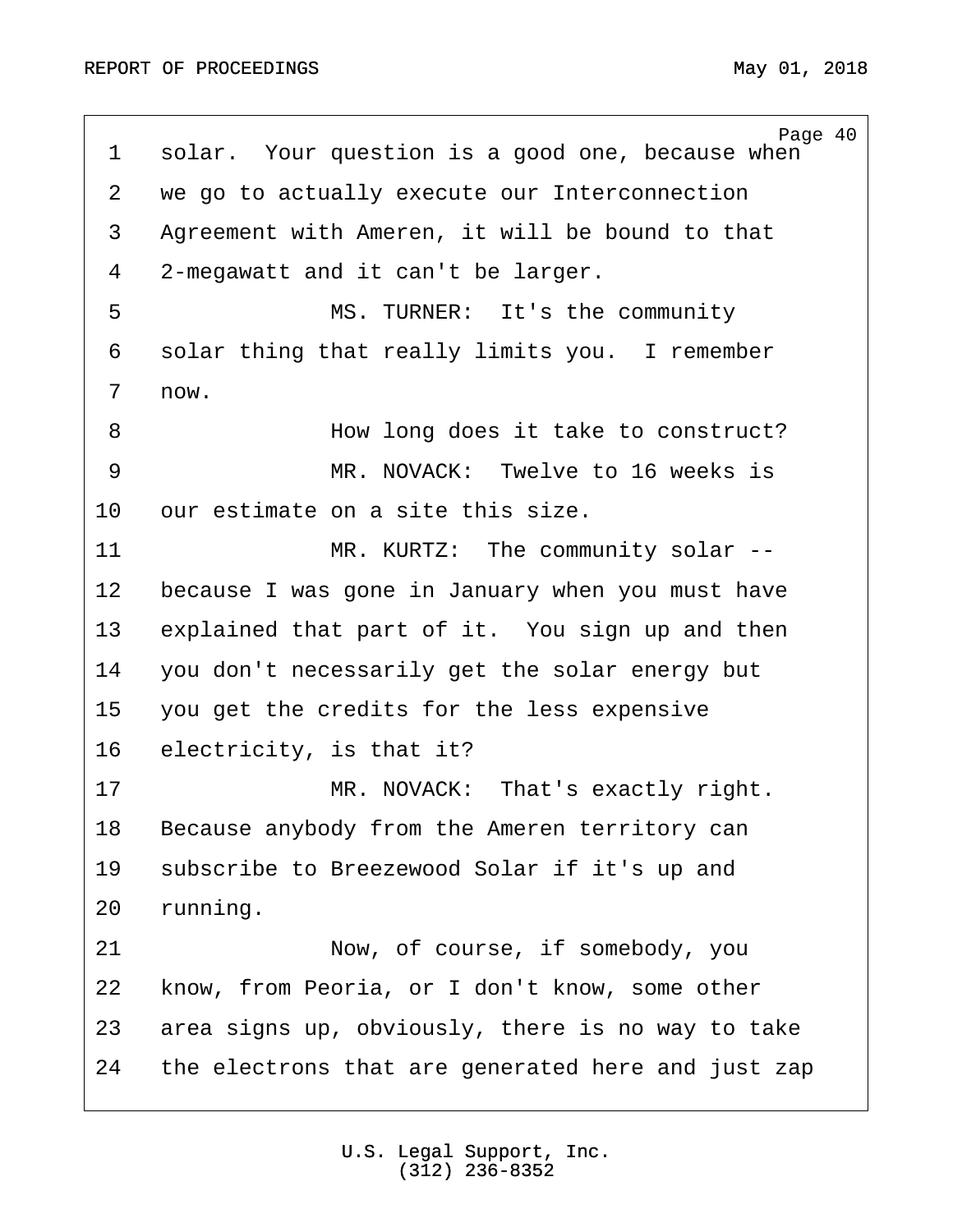<span id="page-40-0"></span>

| 1  | Page 41<br>them over to Peoria. But what happens is the |
|----|---------------------------------------------------------|
| 2  | credits -- well, you actually hit it on the head.       |
| 3  | All right. So, by subscribing you are saying that       |
| 4  | I am purchasing the equivalent amount of                |
| 5  | electricity that is being generated on this site        |
| 6  | for my house. But a step further is, you know,          |
| 7  | that it's being generated local to your utility         |
| 8  | territory and not being generated in Texas or           |
| 9  | Iowa.                                                   |
| 10 | MS. TAYLOR: How did they decide who                     |
| 11 | has the opportunity to sign up? I mean, if it is        |
| 12 | limited to 321 homes --                                 |
| 13 | MR. NOVACK: Great question.<br>There                    |
| 14 | is a couple of regulations as far as who -- not         |
| 15 | who but -- well, yes, who. And we have                  |
| 16 | established it has to be in the Ameren territory,       |
| 17 | but as far as the numbers go. So, I'll give you         |
| 18 | an example of one. No more than 40 percent of           |
| 19 | the capacity can be taken up by one user. So we         |
| 20 | couldn't go to, you know, the City of Bloomington       |
| 21 | and say, you know, if they use 3.9 million              |
| 22 | kilowatt hours a year, we can't say sign up for         |
| 23 | this farm and we are done.                              |
| 24 | The Illinois Power Agency and other                     |
|    |                                                         |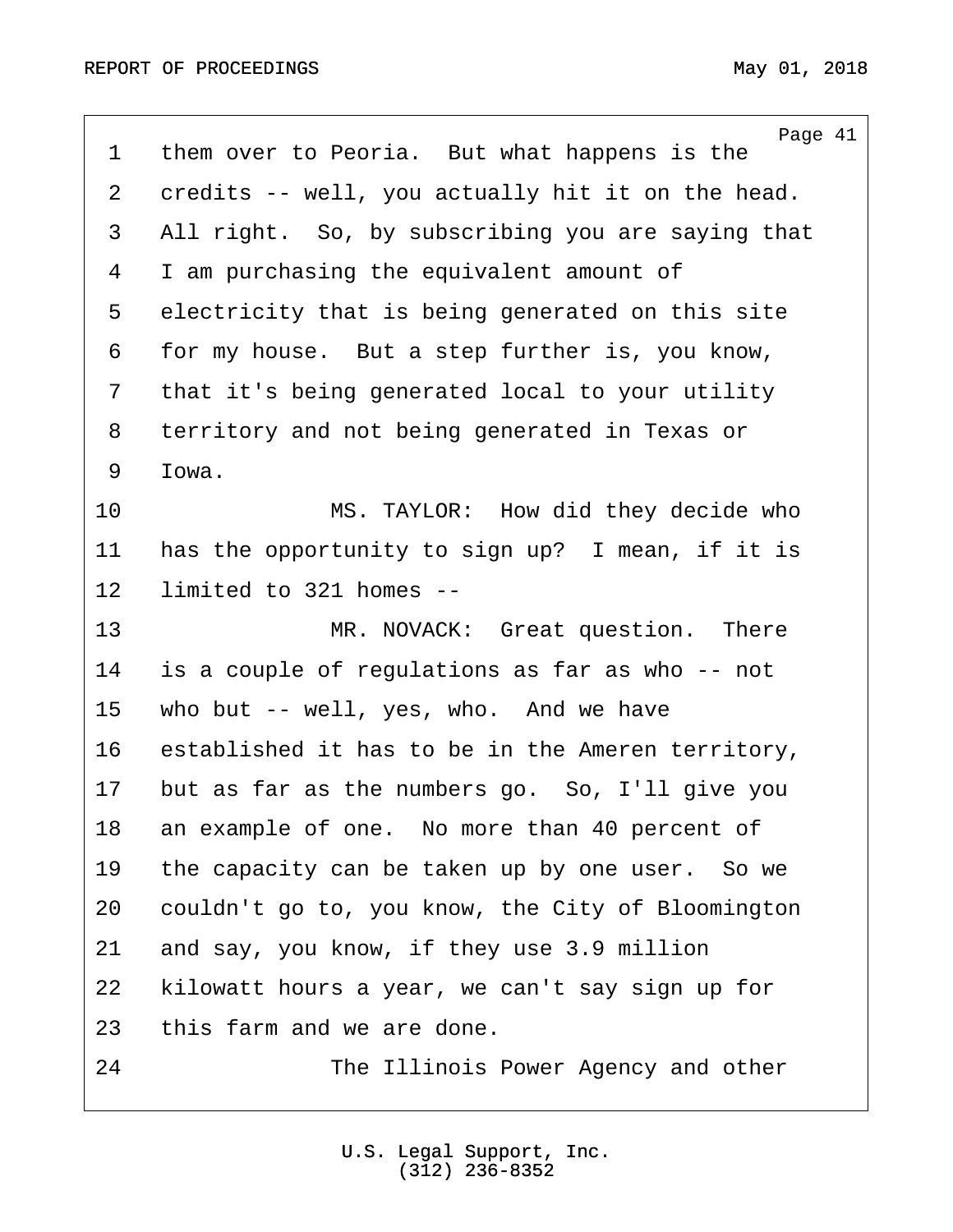<span id="page-41-0"></span>Page 42 1 states are doing this too. They want to give a 2 lot of people an opportunity to join. 3 and So, the developer is responsible for 4 gaining subscribers. And our philosophy on the 5 subscription side -- and it's too early for us to 6 actually start getting subscribers because of 7 where we are at in the process, but our philosophy 8 is to try to kind of go inside out. Like try to 9 get local businesses and local residents. When I 10 say local, like in the community. And then if we 11 need more numbers, you know, then we kind of 12 expand to other population centers in the 13 territory. 14· · · · · · · · We hope to give an opportunity for 15 anybody who wants to subscribe. That's what we 16 would love to do, to give an opportunity to 17 subscribe. 18 · · · · · · · · · MS. TAYLOR: This is located fairly 19 close to the city. So, are there city utilities 20 that run through this that we have to be 21 concerned about, sewer, water, existing lines? 22· · · · · · · · MR. COOPER:· We will have a survey 23 done and all of that done as part of the design, 24 but in our preliminary look at it there is no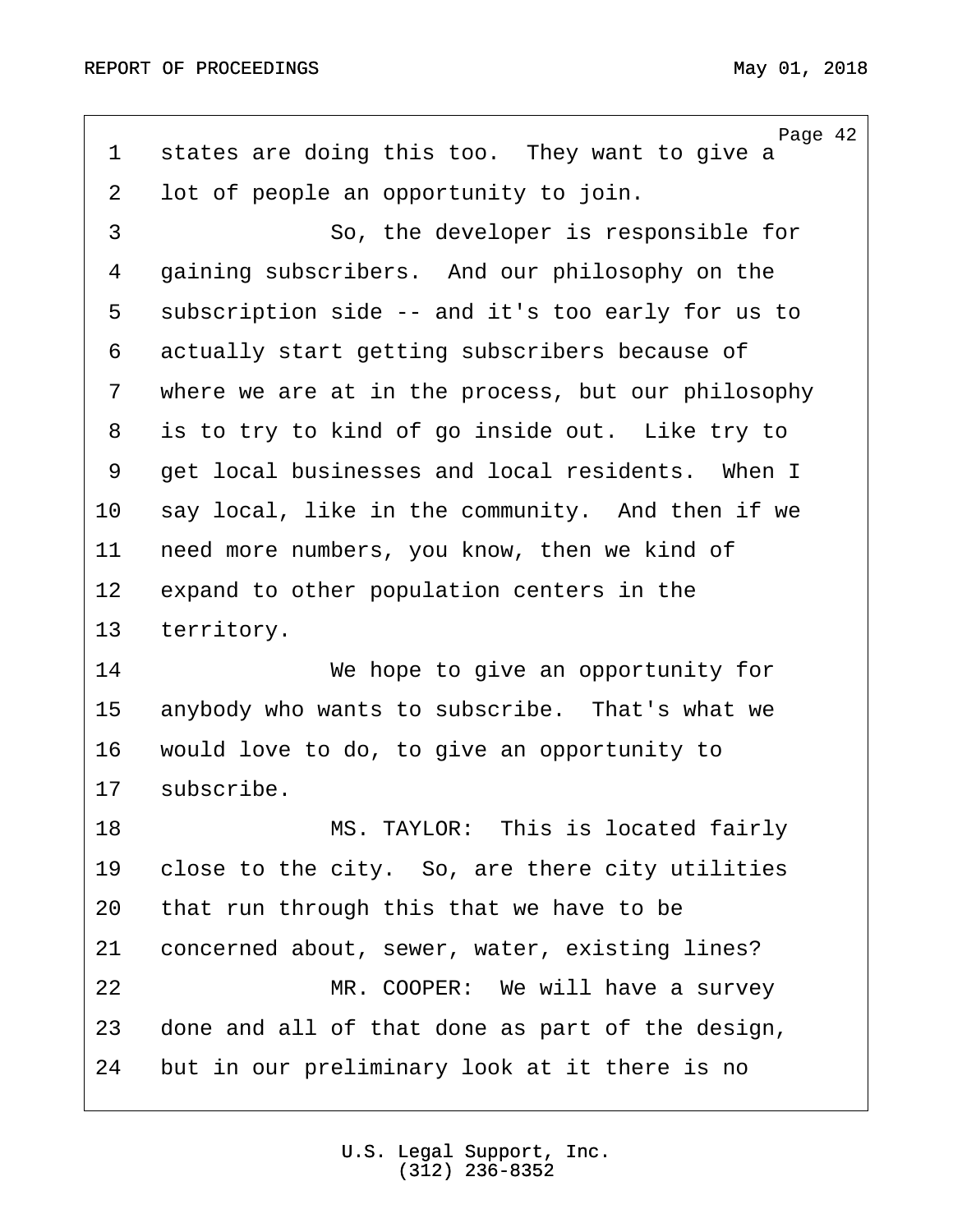<span id="page-42-0"></span>Page 43 1 utilities that are running where we are going to 2 be putting the solar panels or pods. 3 MS. TAYLOR: And you will not be 4 building any facilities there that would need any 5 of those? 6 · · · · · · · · MR. COOPER: Correct. 7 MR. DICK: Just for your 8 information, there is a sewer line that does go 9 across there from that -- the subdivision there 10 across I74 that will be going underneath this 11 solar farm. So, you will spot that at some 12 point. But it would cause a significant problem 13 if you made a hole in it. 14 MR. COOPER: Noted. 15· · · · · · · · MS. TAYLOR:· Just back for a second 16 to what I think Michael asked about the roads, I 17 · noticed on this LESA report that the roads were 18 rated the worst of the five conditions that were 19 Iisted here. And they gave you the maximum 20 · points which counts against you. 21 **I** just -- how is that going to affect 22 you if the roads are really that poor in that 23 area? 24 MR. COOPER: So, as I mentioned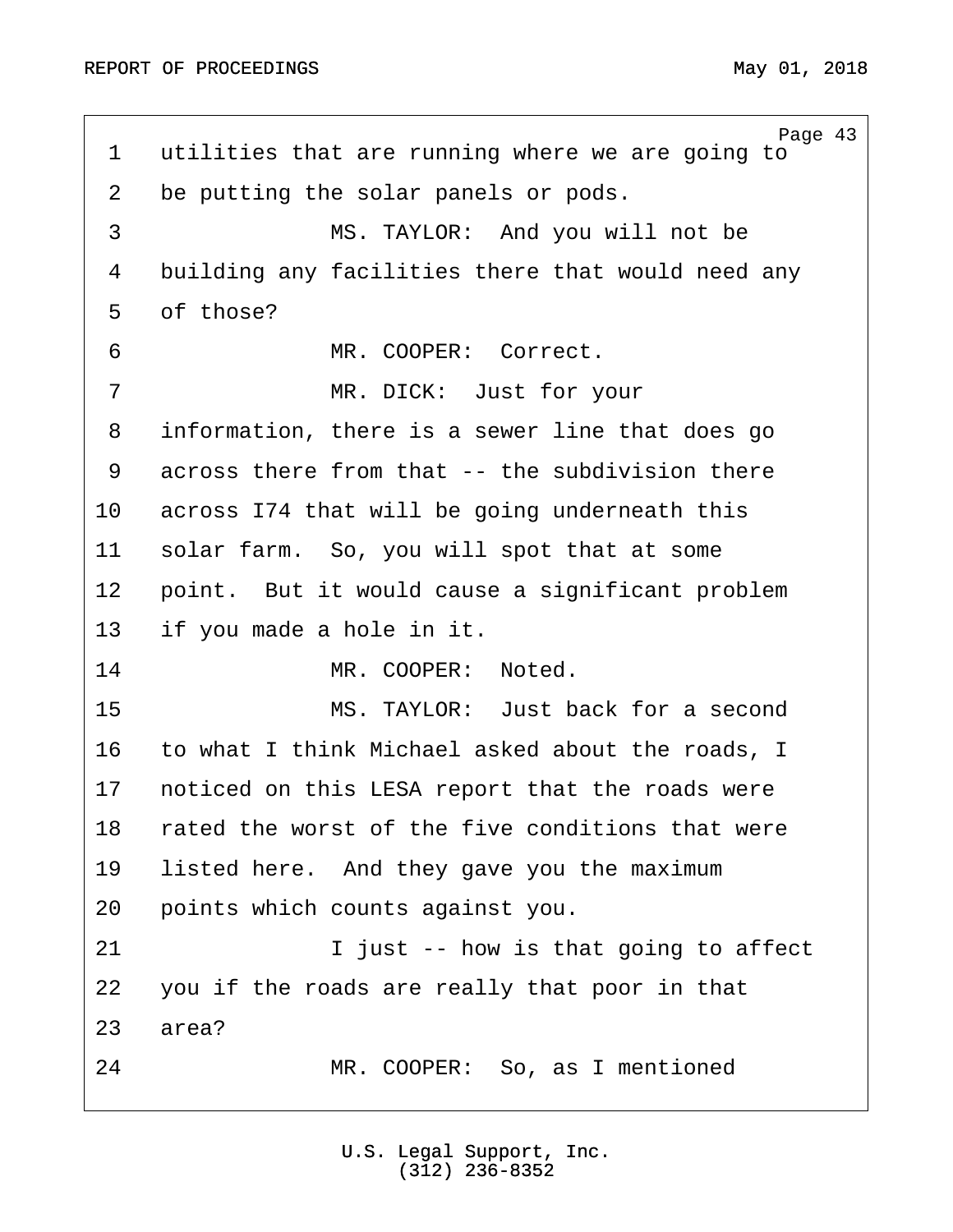<span id="page-43-0"></span>

| $\mathbf 1$    | Page 44<br>before, we will $--$ it is really just the |
|----------------|-------------------------------------------------------|
| $\overline{2}$ | roadways, and I will be honest, the LESA score, I     |
| 3              | am not 100 percent understanding where they           |
| 4              | assessed the roadway in that. But really the          |
| 5              | roadway, we are right off a main interstate.          |
| 6              | Business 51 is a good quality road. The only          |
| 7              | road that I can see being an issue is the one         |
| 8              | that we spoke of, the entrance gravel. And it         |
| 9              | looks like the old frontage road used to be           |
| 10             | concrete. We will be repairing that road up to        |
| 11             | the necessary standards to get the equipment in       |
| 12             | there during construction. So whether that be         |
| 13             | putting down gravel -- we will have a report that     |
| 14             | will give us a better understanding of the soils.     |
| 15             | And we may need to put pavement down there as         |
| 16             | well.                                                 |
| 17             | MS. TAYLOR: You will come in kind                     |
| 18             | of very close to -- what did you say, which           |
| 19             | route?                                                |
| 20             | MR. COOPER: The gravel roadway                        |
| 21             | closest to Main Street here. In the photo --          |
| 22             | MS. TAYLOR: So, you will come in                      |
| 23             | from Main Street basically?                           |
| 24             | MR. COOPER: Yes, yes. We will come                    |
|                |                                                       |

U.S. Legal Support, Inc. (312) 236-8352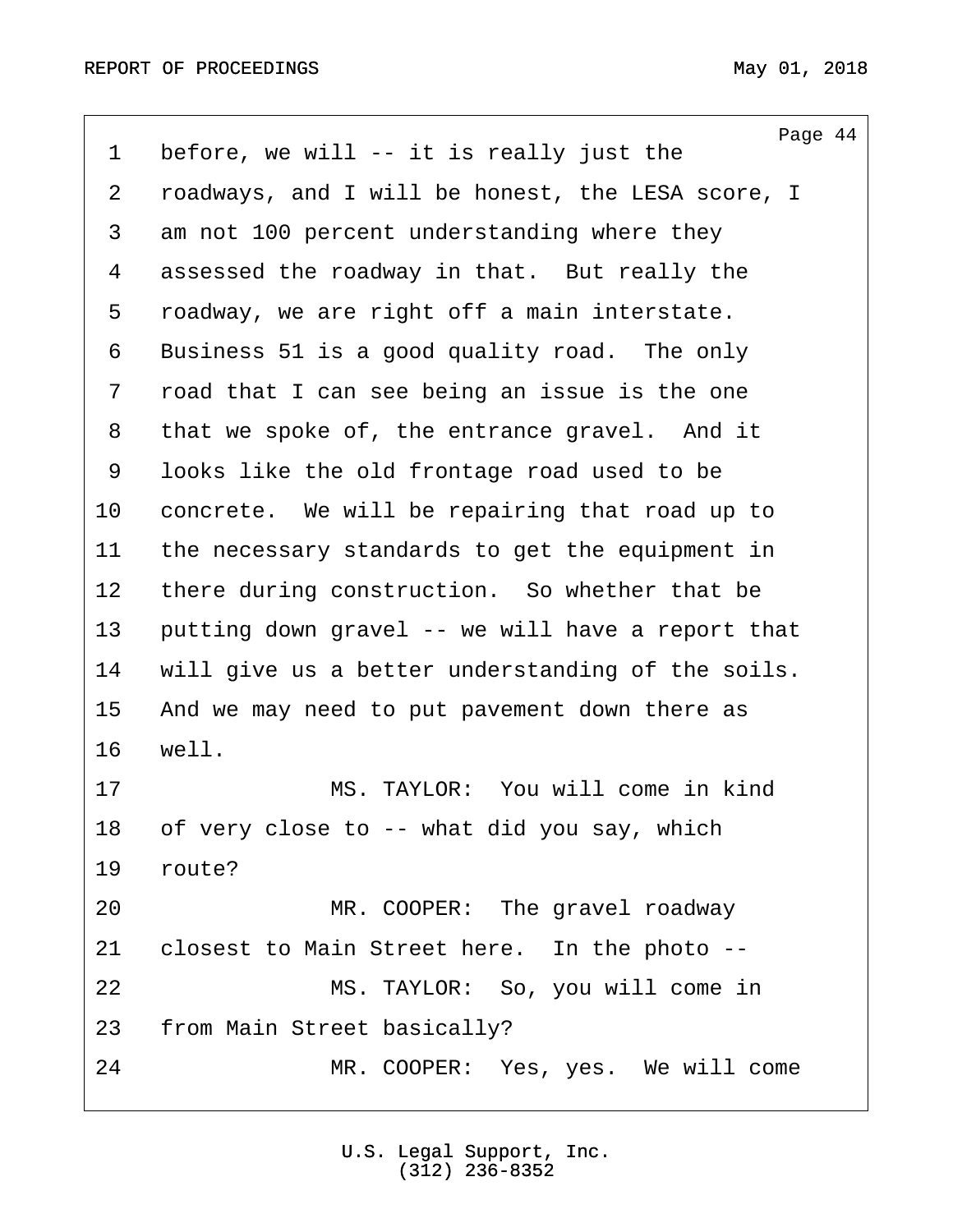<span id="page-44-0"></span>Page 45 1 in here and then turn into here and right down 2 the side. 3 MS. TAYLOR: Okay. 4 MR. COOPER: We are not anticipating 5 coming into the residential area. ·6· · · · · · · · MS. TURNER:· I have one final.· You 7 · guys are close to a residential area. Have you 8 built these close? And I asked the question 9 earlier, but does it cause an attractive 10 · nuisance? Curiosity often is more than anything 11 what causes issues. 12 MR. NOVACK: Right. And we have. 13 To answer your question, we have built solar 14 farms that are in proximity to residential such 15 as this site in other states, and we also have 16 • projects in the works in the state with similar 17 conditions. 18· · · · · · · · We have looked at and studied the 19 effects, or I should say lack of effect, of solar 20 farm on neighboring property values. And I want 21 to say 134 feet was the closest property that was 22 evaluated as a comp to show that there was no 23 impact in the value 134 feet away from  $-$ 24 actually, that was a house to the actual modules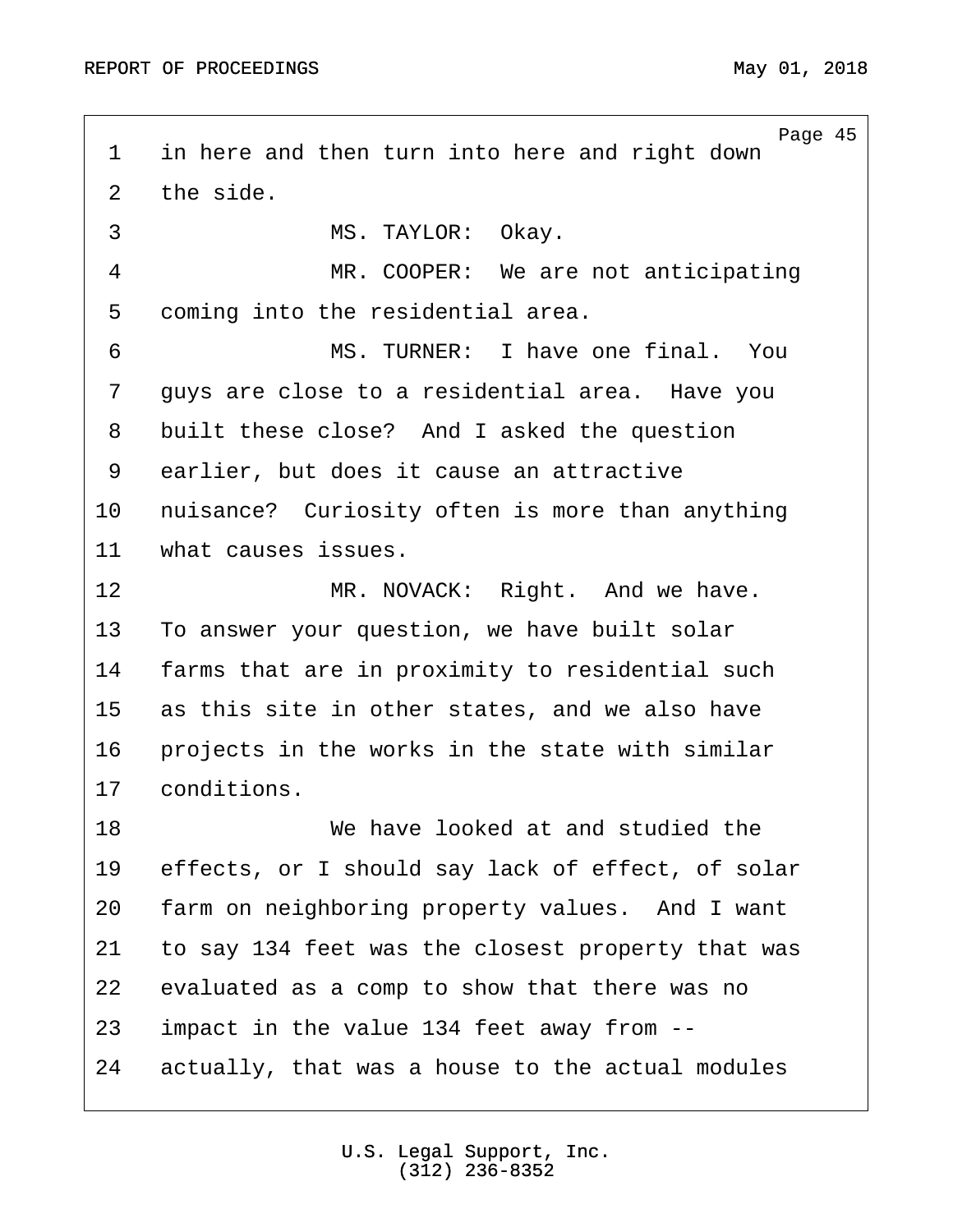<span id="page-45-0"></span>Page 46 1 itself. 2 and in this case, the 200 foot 3 setback is kind of a start of the array. ·4· · · · · · · · MS. TURNER:· What about vandalism? 5 That is more what I meant, vandalism or just kids 6 wanting to get inside the fence to see what's 7 going on in there. 8 · · · · · · · · MR. NOVACK: That's I am sure part 9 of the reason why the NEC does require a chain 10 Iink fence of some height. You know, the lack of 11 barbed wire could potentially be less of an 12 impediment. The thing is every time I have 13 discussed this with people, you know, what we 14 · fall back on this is what we have seen, because 15 we operate a lot of solar farms -- they are just 16 · not very fun to vandalize because you can't see. 17 Like, you know, it would be like if a tree falls 18 in the middle of the woods and nobody is there to 19 hear it, that type of thing. 20 MS. TURNER: Anybody else have any 21 more questions? 22 Staff have any questions? 23 **23 Does anyone in the audience have any** 24 questions for these witnesses?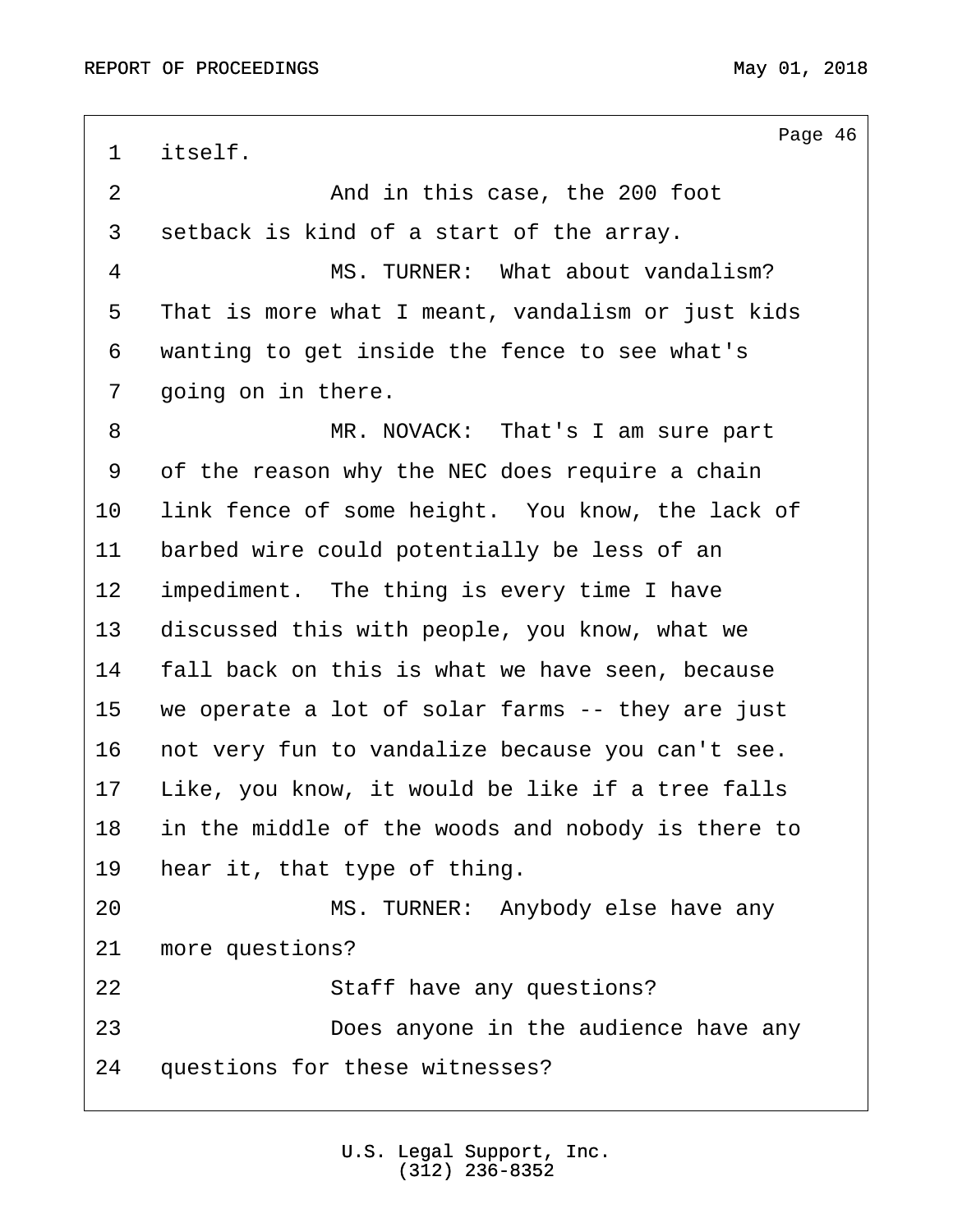<span id="page-46-0"></span>Page 47 1 · · · · · · You can come up. ·2· · · · · · · · PAM AUGSTIN:· My name is Pam 3 Augstin, A-U-G-S-T-I-N. 4 My address is 101 Margaret Street, 5 and that's Bloomington, 61704. 6 · · · · · · · · MS. TURNER: This is for questions. ·7· · · · · · · · PAM AUGSTIN:· Yes.· I have a few 8 questions and comments. 9 · · · · · · · I am all for it. Let me tell you, I 10 am all for it. Don't get me wrong. I just have 11 some questions. 12 **12** The frontage road that you are 13 talking about, that was built when they made 51 14 four lanes. They put all -- two lanes of traffic 15 right there. So, that's how close it was to my 16 house. I have lived in that house off and on for 17 61 years. So, I have been there a long time. 18 That's why I am saying you are going to have to 19 really do a lot of upgrades. 20 1f you are planning on entering that 21 frontage road off of Brigham School, that's close. 22 And especially during the school year, you have 23  $\sigma$  got buses there  $-\sigma$  it's like you pull in and turn 24 immediately. So that's going to have a lot of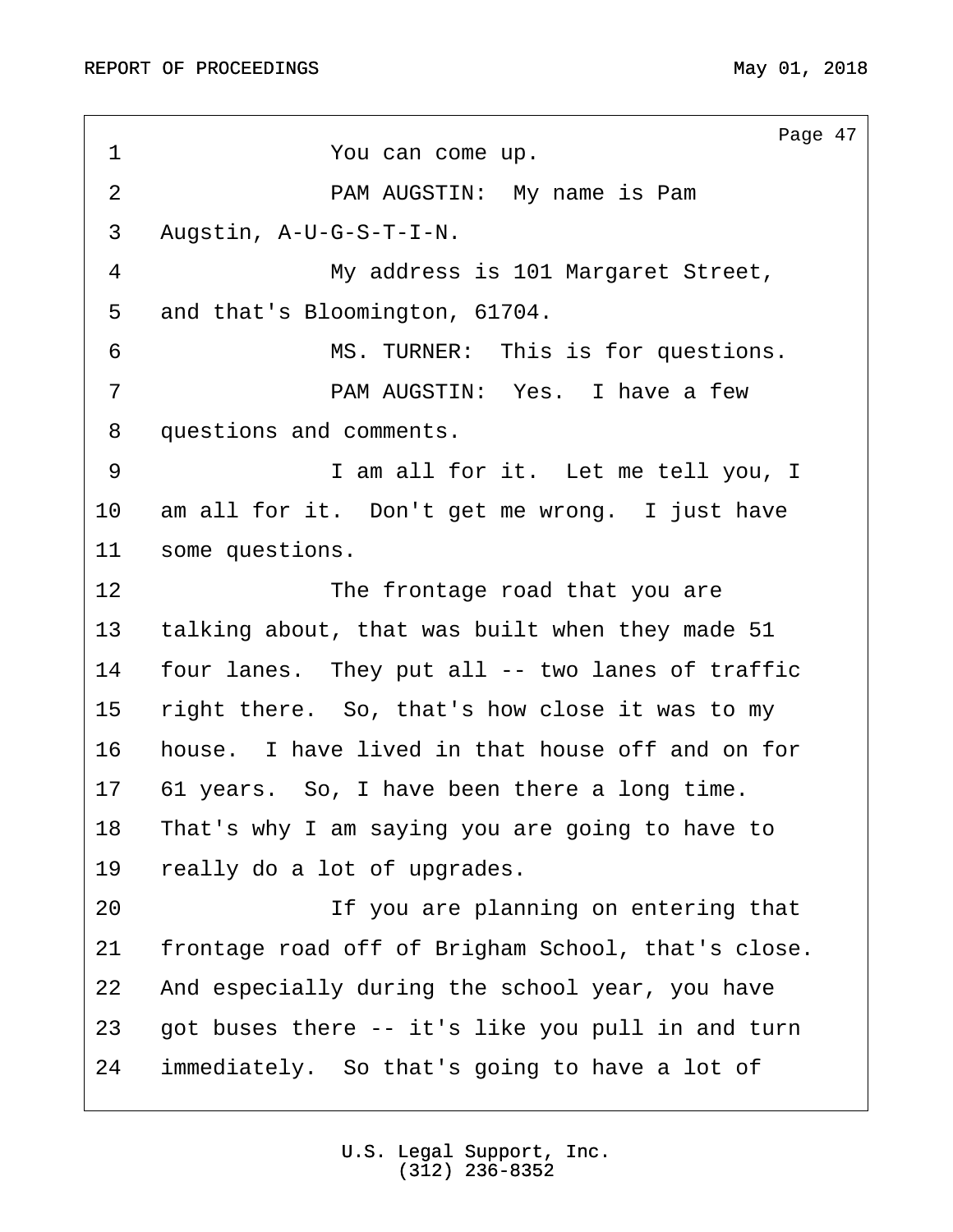<span id="page-47-0"></span>Page 48 1 problems. I just want you to know that. Okay. 2 a · · · · · · · · · · Because anybody -- even we, when we 3 pull off 51 and try to turn down that road, it's 4 hard. So, might want to think about that. 5 · · · · · · You might want to think about putting ·6· ·the barbed wire up too, only because -- 7 · · · · · · · · MS. TURNER: I definitely want your 8 comments, but if we could go to the questions 9 right now and then --10 · · · · · · · · PAM AUGSTIN: Okay. Well, the 11 traffic was my thing. 12 MS. TURNER: Okay. 13· · · · · · · · PAM AUGSTIN:· I didn't know if you 14 were going to access off of Robert or Margaret 15 Street. That was another thing. So, we didn't 16 know what kind of traffic to expect. 17 · · · · · · · You said 12 to 16 weeks. When are 18 you starting, do you know yet? 19 MR. NOVACK: It's too early to know 20 with certainty. 21 · · · · · · PAM AUGSTIN: Okay. 22 MR. NOVACK: But not -- you know, it 23 will be longer than 12 months from now I would  $24$  say.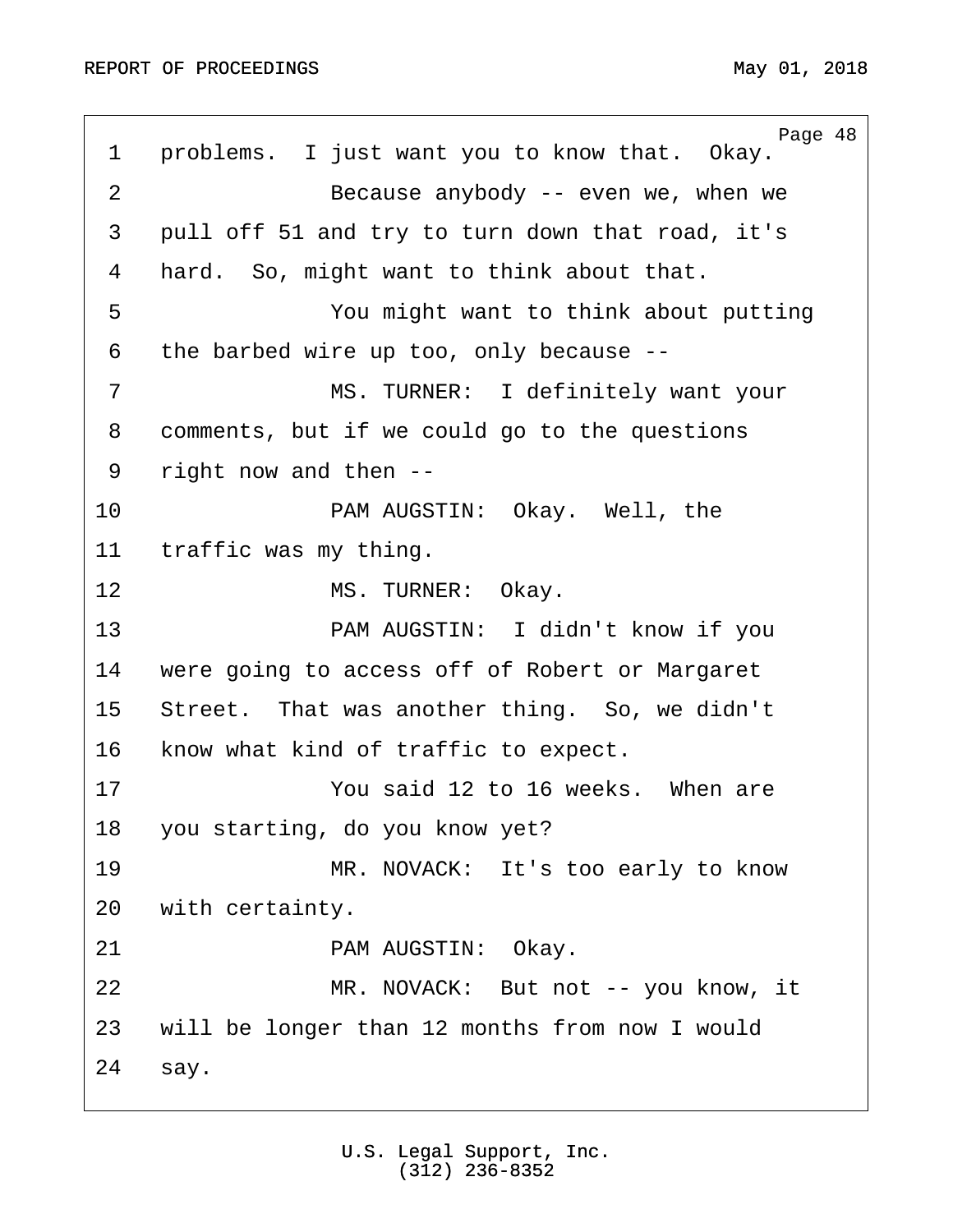<span id="page-48-0"></span>Page 49 1 · · · · · · · PAM AUGSTIN: Next year sometime? ·2· · · · · · · · MR. NOVACK:· Yes. ·3· · · · · · · · PAM AUGSTIN:· And then -- never 4 mind, I already answered that question from you 5 quys. 6 · · · · · · · · · Like I said, my own thing with the 7 barbed wire, because the kids across the street 8 · will do anything, just so you know. I'm serious. 9 They do anything in that field now. So, that's my 10 questions. 11 · · · · · · · MS. TURNER: Great. Thank you very 12 much. 13 · · · · · · · · PAM AUGSTIN: · Thank you. 14 MS. TURNER: Anybody else have 15 questions for these witnesses? 16· · · · · · · · ANNA ZIEGLER:· Anna Ziegler, 17· ·Z-I-E-G-L-E-R, 2242 West King Drive, Bloomington, 18 Illinois. I am here on behalf of McLean County 19 Farm Bureau. 20· · · · · · · · So, this is solar farm number four 21 for this company and this Board to evaluate. So, 22 we appreciate the references to decommissioning, 23 erosion control and the tile repair. Those are 24 all things we have discussed before.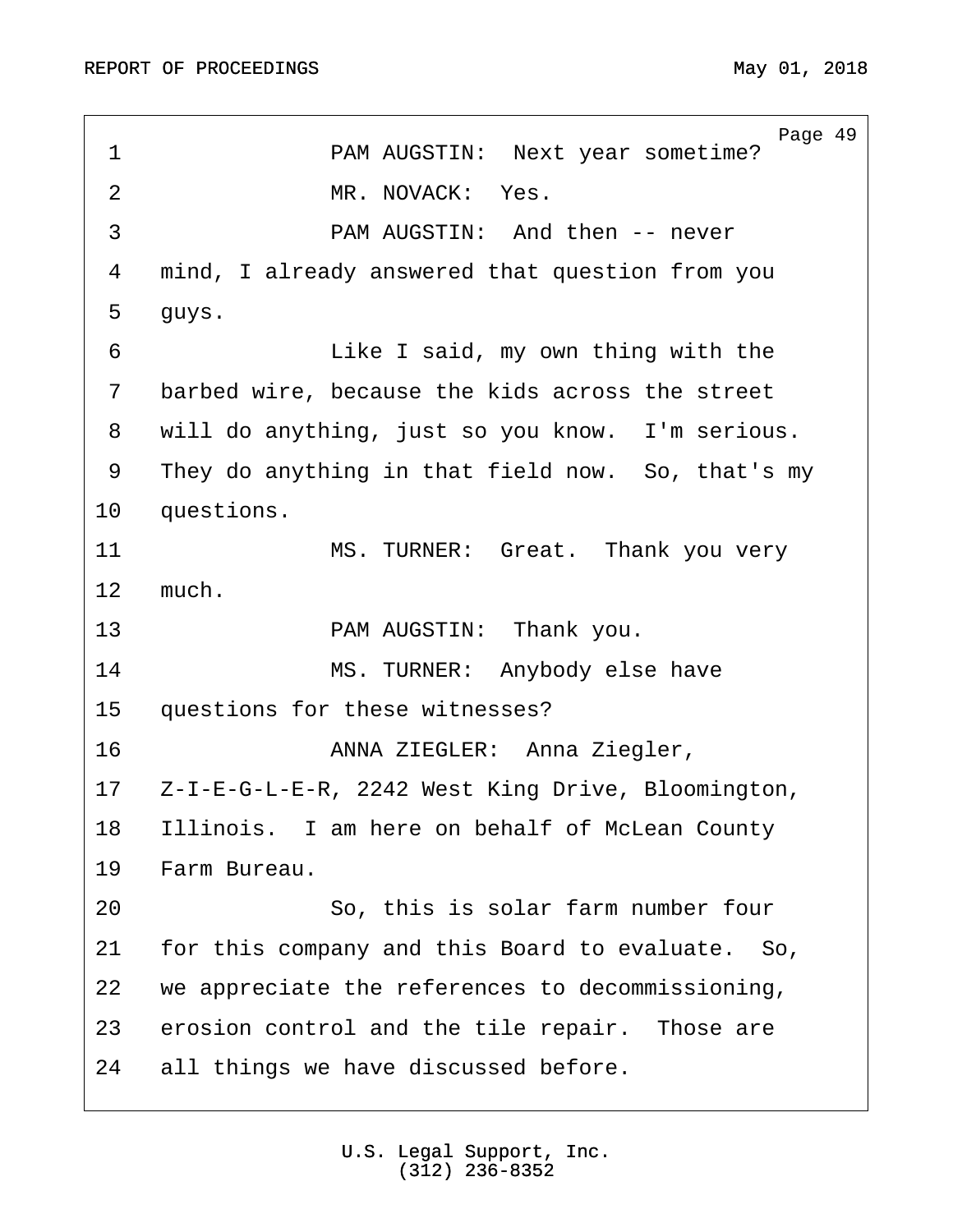<span id="page-49-0"></span>Page 50 1 **I** wanted to ask if your plans for 2 post-construction include restoration of the land 3 for compaction and --4 MR. COOPER: Yes. So it's my 5 understanding we will be accounting for that as 6 part of our original design and when we analyze 7 the storm water runoff. And in my experience 8 that will be and they will be scarified back. 9 Once it's done, the top 12 to 18 inches after 10 decommission will be scarified to make sure that 11 any compaction that was done as part of the 12 construction or maintenance will be put back to 13 as close the original infiltration rates as 14 possible. 15 · · · · · · · · ANNA ZIEGLER: For your ground 16 · cover, will that be certified seeds free of 17 noxious seeds? 18· · · · · · · · MR. COOPER:· Yes. 19 · · · · · · · · · ANNA ZIEGLER: Previously we 20 discussed an Ag Nuisance Disclaimer of some sort 21 to protect adjacent farmers. So, is that part of 22 the plan of this project as well? 23 MR. COOPER: Yes. 24 · · · · · · ANNA ZIEGLER: Thank you very much.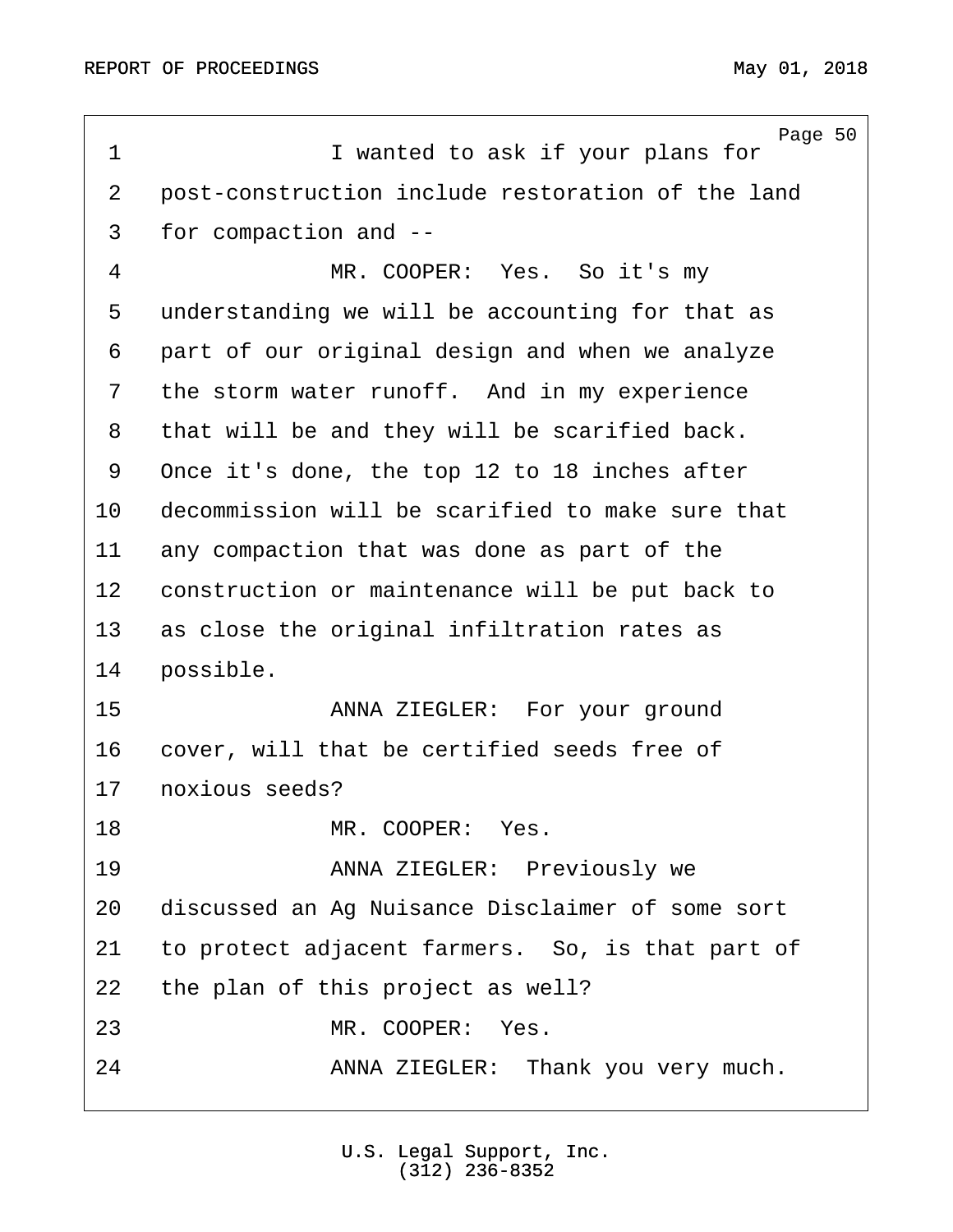<span id="page-50-0"></span>

| 1              | Page 51<br>MR. COOPER: Thank you.            |
|----------------|----------------------------------------------|
| $\overline{2}$ | MS. TURNER: Anyone else have                 |
| 3              | questions for these witnesses?               |
| 4              | Do you have anybody else that will           |
| 5              | testify on your side of things?              |
| 6              | MS. GRECO:<br>No.                            |
| 7              | MS. TURNER: Anyone else in the               |
| 8              | audience who would like to testify?          |
| 9              | Would you like to be sworn or                |
| 10             | affirmed?                                    |
| 11             | LARRY DURBIN: Sworn in would be              |
| 12             | fine.                                        |
| 13             | (Witness sworn.)                             |
| 14             | MS. TURNER: Will you give us your            |
| 15             | name and address?                            |
| 16             | LARRY DURBIN: Larry Durbin, 13603            |
| 17             | North 2300 East Road, Bloomington, Illinois. |
| 18             | MR. NOVACK: Go ahead.                        |
| 19             | MR. DICK: Could you give your                |
| 20             | address, again, please?                      |
| 21             | LARRY DURBIN: Yes. 13603 North               |
| 22             | 2300 East, Bloomington.                      |
| 23             | MS. TURNER: Okay. Go ahead.                  |
| 24             | LARRY DURBIN: I would just like to           |
|                |                                              |

U.S. Legal Support, Inc. (312) 236-8352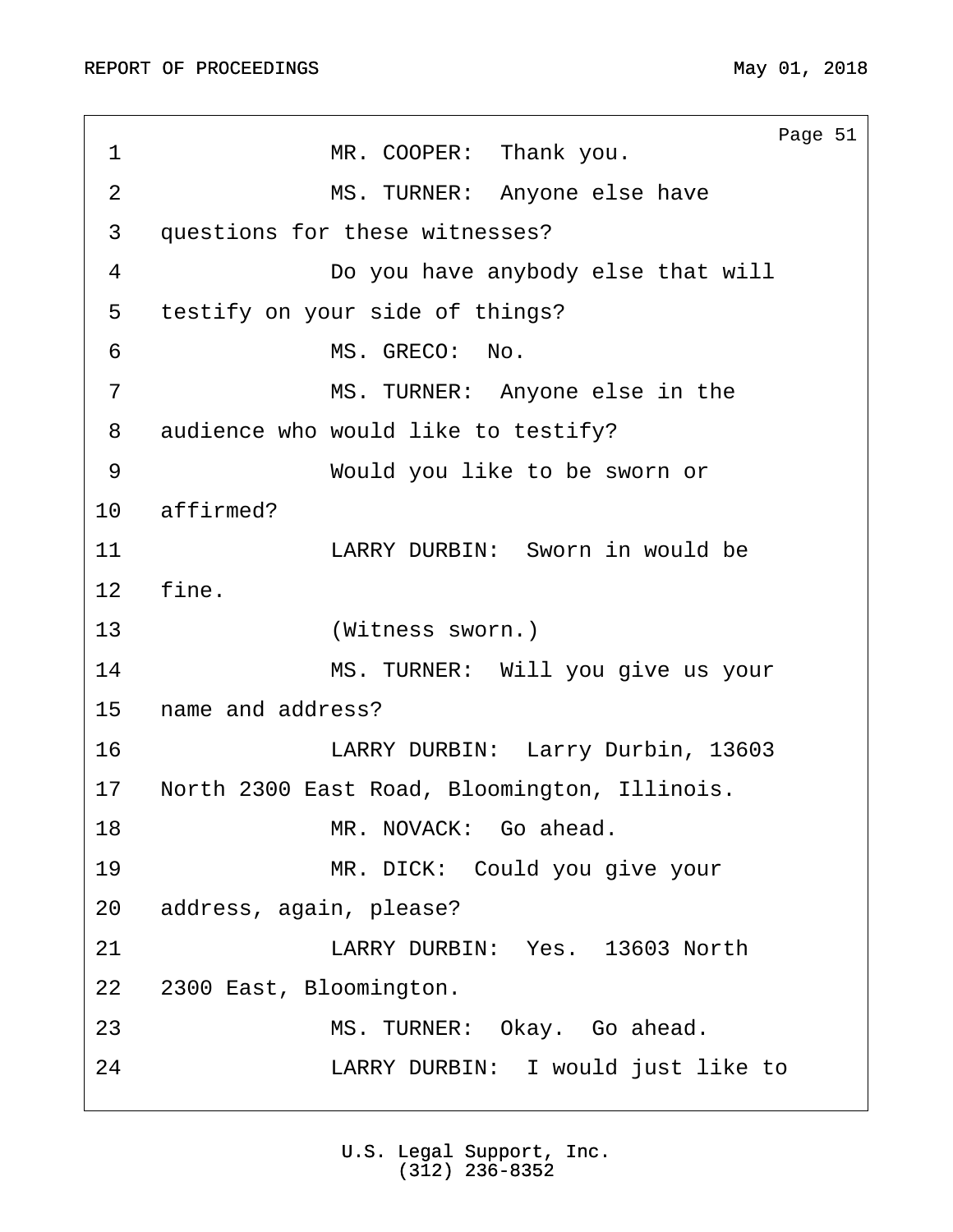<span id="page-51-0"></span>

| $\mathbf 1$ | Page 52<br>say that the farm field that we are talking about |
|-------------|--------------------------------------------------------------|
| 2           | has been in the family for a couple generations.             |
| 3           | And let's see, it will be three generations, I               |
| 4           | quess. And it's always been farmed. And back in              |
| 5           | the sixties, I believe '63 or '64, they come up              |
| 6           | with the zoning rules and regulations and so                 |
| 7           | forth and it was zoned residential and commercial            |
| 8           | in front, but that's never happened there. It's              |
| 9           | always been farmed.                                          |
| 10          | We $-$ - that used to be 80 acres there,                     |
| 11          | and Interstate 74 cut through there and left                 |
| 12          | 18 acres on the south side of 74 and 31 on the               |
| 13          | north side.                                                  |
| 14          | And the south side we have finally                           |
| 15          | sold 20 some years ago probably and it's been                |
| 16          | developed. But the north side we never could --              |
| 17          | never could do anything.                                     |
| 18          | Now, part of the problem is the                              |
| 19          | entrance to the property. IDOT 20 years ago said             |
| 20          | that we could have a right in and a right out. So            |
| 21          | if they wanted to put a temporary entrance there             |
| 22          | from Route 51, they probably could for truck                 |
| 23          | traffic if need be.                                          |
| 24          | But anyway, it's just my wife and her                        |
|             |                                                              |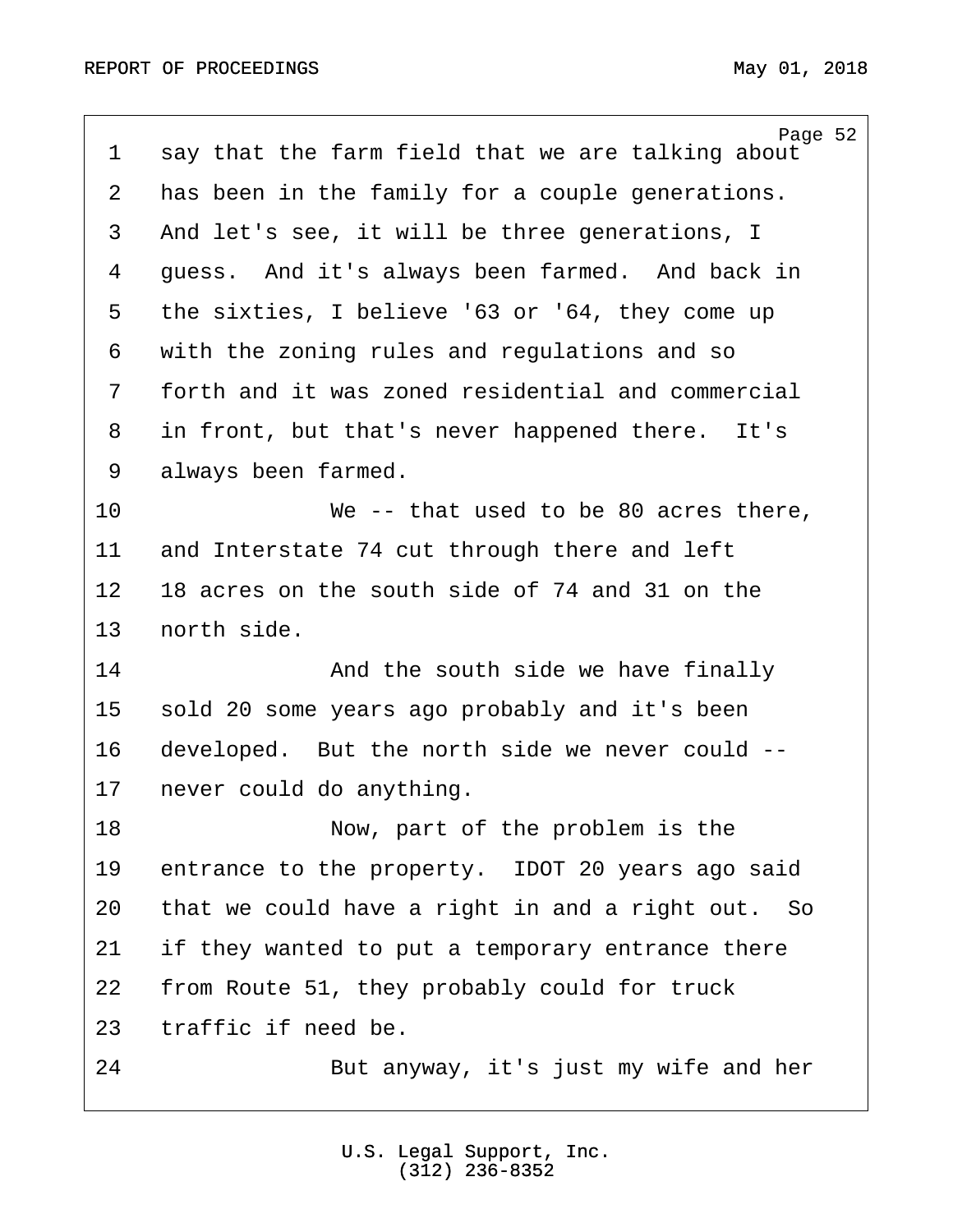<span id="page-52-0"></span>Page 53 1 sister -- or her sister owned the property, and we 2 have been farming it all of the time. And so five 3 years ago we converted over to no till and cover 4  $\,$  crops. And so that's -- I'm glad to hear it is 5 going to be planted in crops that -- around the 6 solar deals so that it will protect the soil from 7 erosion and so forth, because it has a little bit 8 of a slope. It's not highly erodable, but it is 9 part of that soil and water conservation people, 10 but it has some slope to it. 11 · · · · · · So, I think it would be a good fit 12 and it -- it would probably make a little more 13 income for us, because it is marginal farm ground. 14 It's not -- it's got a lot of clay and so forth 15 there. So, that's about it. 16 · · · · · · · If anybody has any questions, I will 17 be glad to answer. 18· · · · · · · · MS. TURNER:· Does the Board have any 19 questions? 20 None. 21 **Anyone in the audience have any** 22 questions? 23 · · · · · Okay. I think you are good to go. 24 Thanks a lot for coming up.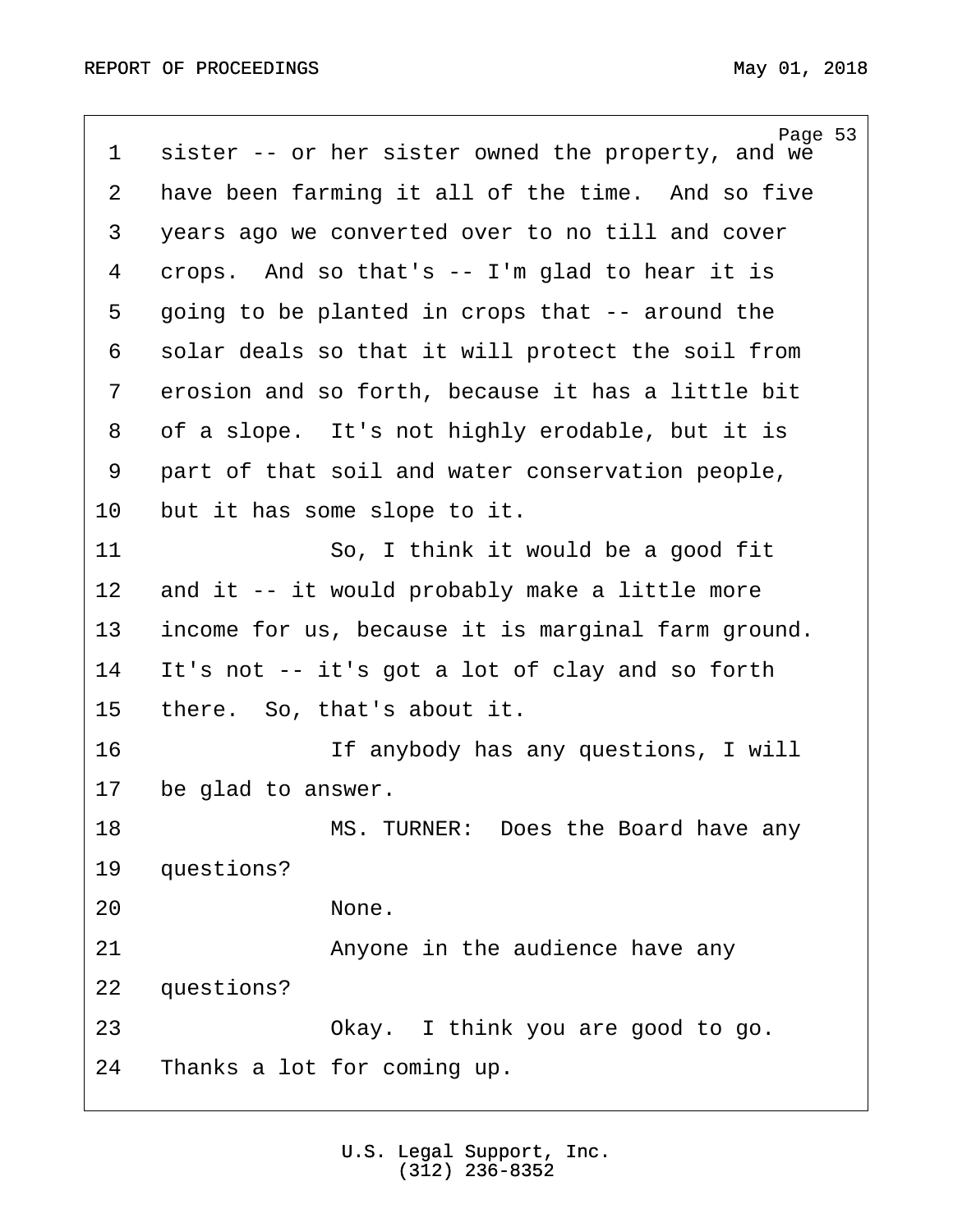<span id="page-53-0"></span>h

| 1              | Page 54<br>LARRY DURBIN: Thank you.                |
|----------------|----------------------------------------------------|
| $\overline{2}$ | MS. TURNER: Anyone else like to                    |
| 3              | testify?                                           |
| 4              | (Witness sworn.)                                   |
| 5              | MICHAEL MATEJKA: Michael Matejka,                  |
| 6              | M-A-T-E-J-K-A, 800 North School Street in Normal.  |
| 7              | And I just want to commend this                    |
| 8              | project along with wind and other projects going   |
| 9              | on as we move forward to the 21st century as an    |
| 10             | energy center for downstate Illinois, but just     |
| 11             | would like to reaffirm that the highest quality    |
| 12             | impact for people in McLean County is to employ    |
| 13             | local people, and very much encouraging this firm  |
| 14             | to use local trades and use local people to        |
| 15             | construct this project and make sure that there is |
| 16             | an excellent return for the local citizens, which  |
| 17             | puts local money in the local stores and into the  |
| 18             | local taxing bodies.                               |
| 19             | Thank you.                                         |
| 20             | MS. TURNER: Thank you.                             |
| 21             | Does the Board have any questions?                 |
| 22             | Anyone in the audience have any                    |
| 23             | questions for Mr. Matejka?                         |
| 24             | I have been forgetting to ask you                  |
|                |                                                    |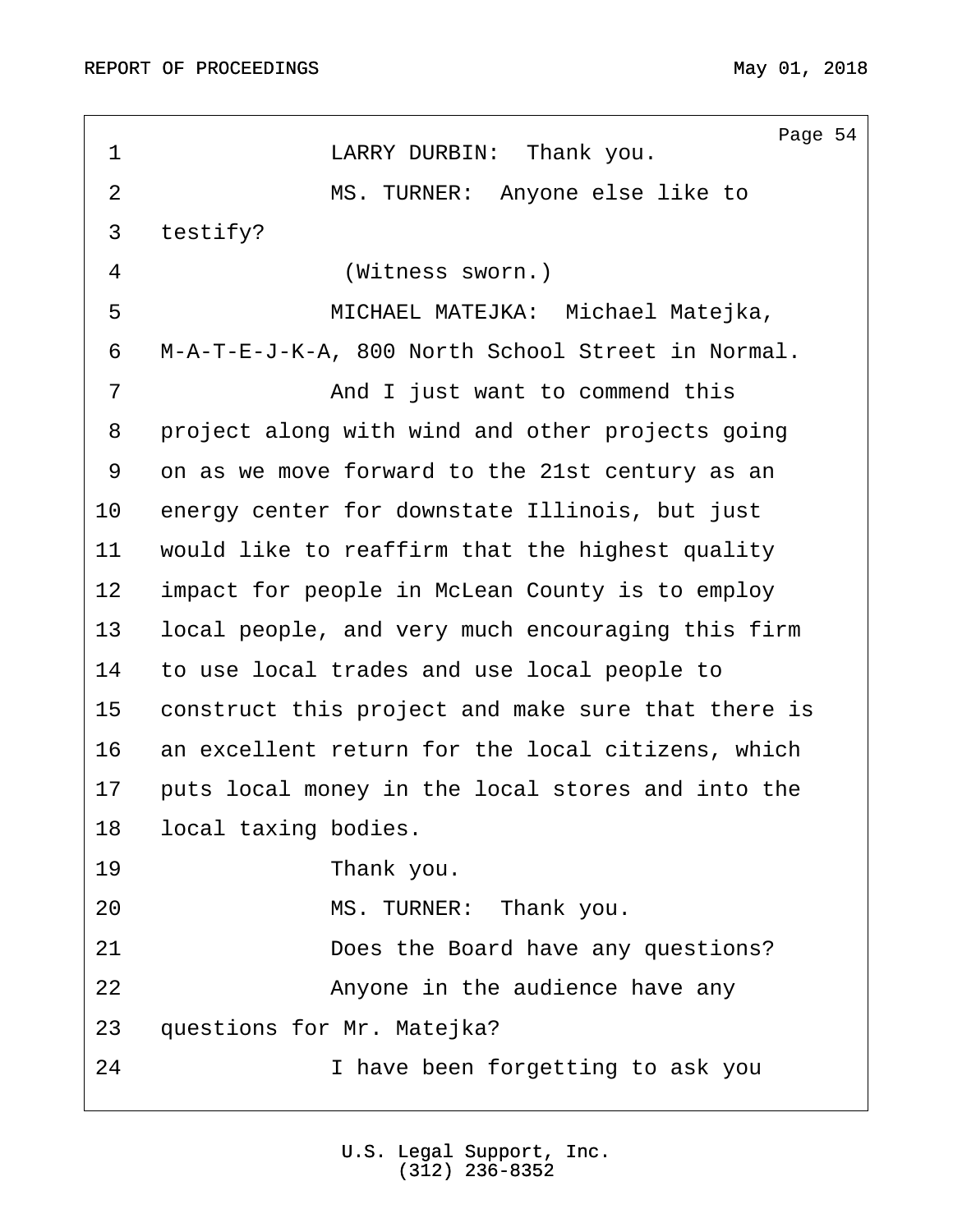<span id="page-54-0"></span>Page 55 1 guys, sorry, if you had any questions. 2 a rhank you. 3 · · · · · · · · MICHAEL MATEJKA: · Thank you. ·4· · · · · · · · MR. NOVACK:· Does anybody else 5 have -- would anyone else like to testify? 6 · · · · · · Okay, I'm seeing none. ·7· · · · · · · · Would you guys like to make a closing 8 statement? 9 · · · · · · · · MS. GRECO: Scott would like me -- I 10 don't get this opportunity often -- to point out 11 his typo on the slide. That this is not Sass 12 Solar, it's Breezewood Solar. 13· · · · · · · · MR. NOVACK:· The numbers are the 14 same. 15 · · · · · · · · MS. GRECO: I just want to say in 16 · closing that we really appreciate McLean County's 17 attention to this matter from the original 18 rezoning, to the staff report, to everybody's 19 time tonight. I know it's gotten to be sort of a 20 late night. So, we definitely appreciate it. 21 MS. TURNER: We are getting kind of 22 used to this. 23· · · · · · · · Does anyone else who testified have a 24 closing statement that they would like to make?

> U.S. Legal Support, Inc. (312) 236-8352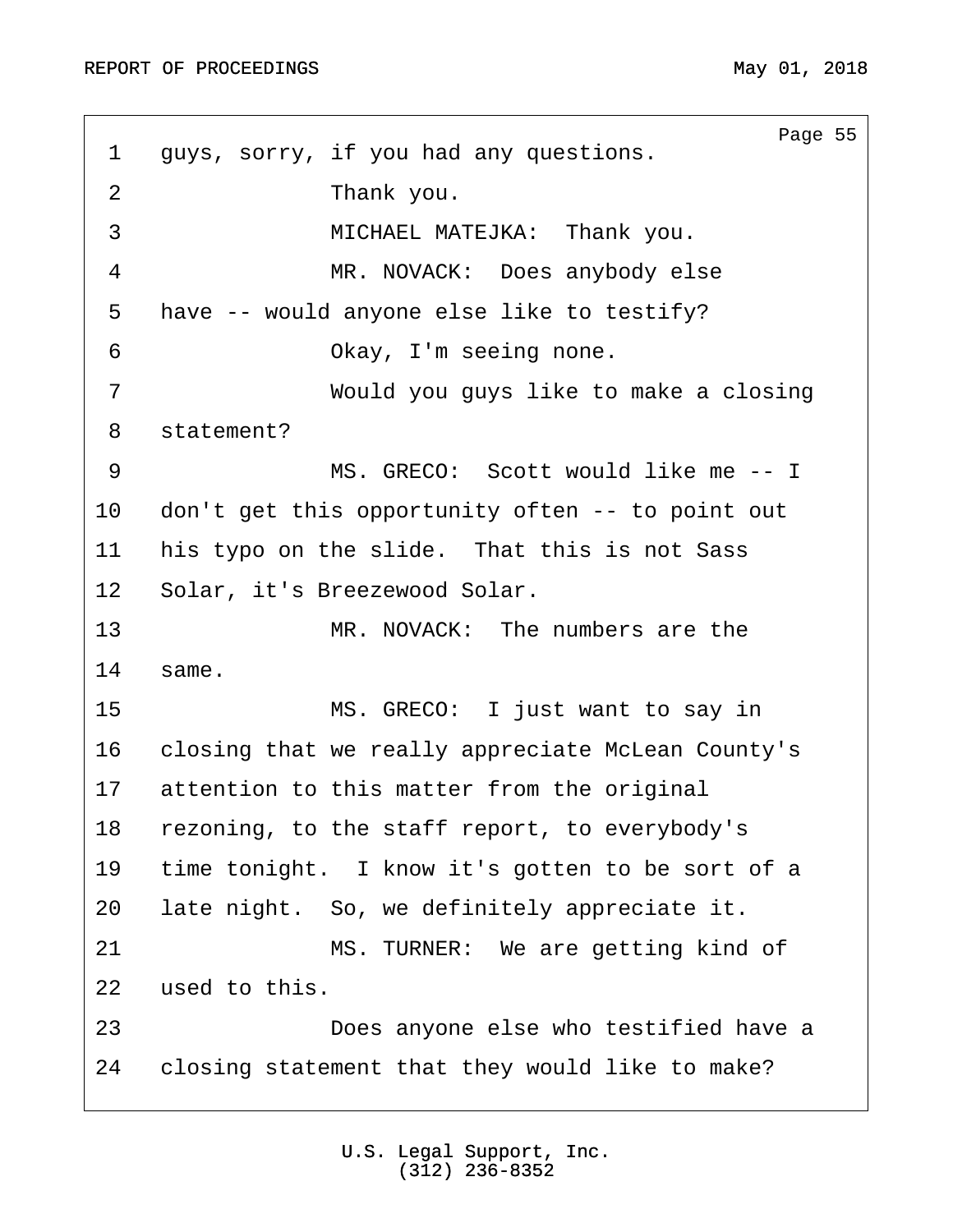<span id="page-55-0"></span>Page 56 1 Okay. ·2· · · · · · · · On seeing that, we will close this 3 portion of the hearing. 4 a statural is there anything as a Board that we 5 need to discuss on this case? ·6· · · · · · · · MR. KURTZ:· Go through the 7 standards. 8 · · · · · · · · MS. TURNER: We will go through the 9 standards. A, B, C, D, E, F, G. And what about 10 any of the stipulations, any questions on those 11 or anything we need to discuss? 12 • · · · · · · Michael, you weren't here before when 13 we went through all of these for the last one. 14 Phil was nice enough to put all of those in there 15 for us this time. 16· · · · · · · · MR. KURTZ:· I was thinking about the 17 Farm Bureau's concerns, I think they are all 18 addressed here. 19· · · · · · · · MS. TURNER:· Okay. 20· · · · · · · · MR. KURTZ:· I move that we recommend 21 approval of Case SU-18-10 with all of the 22 recommended stipulations. 23 24· · · · · · · · MS. CARLTON:· I'll second that.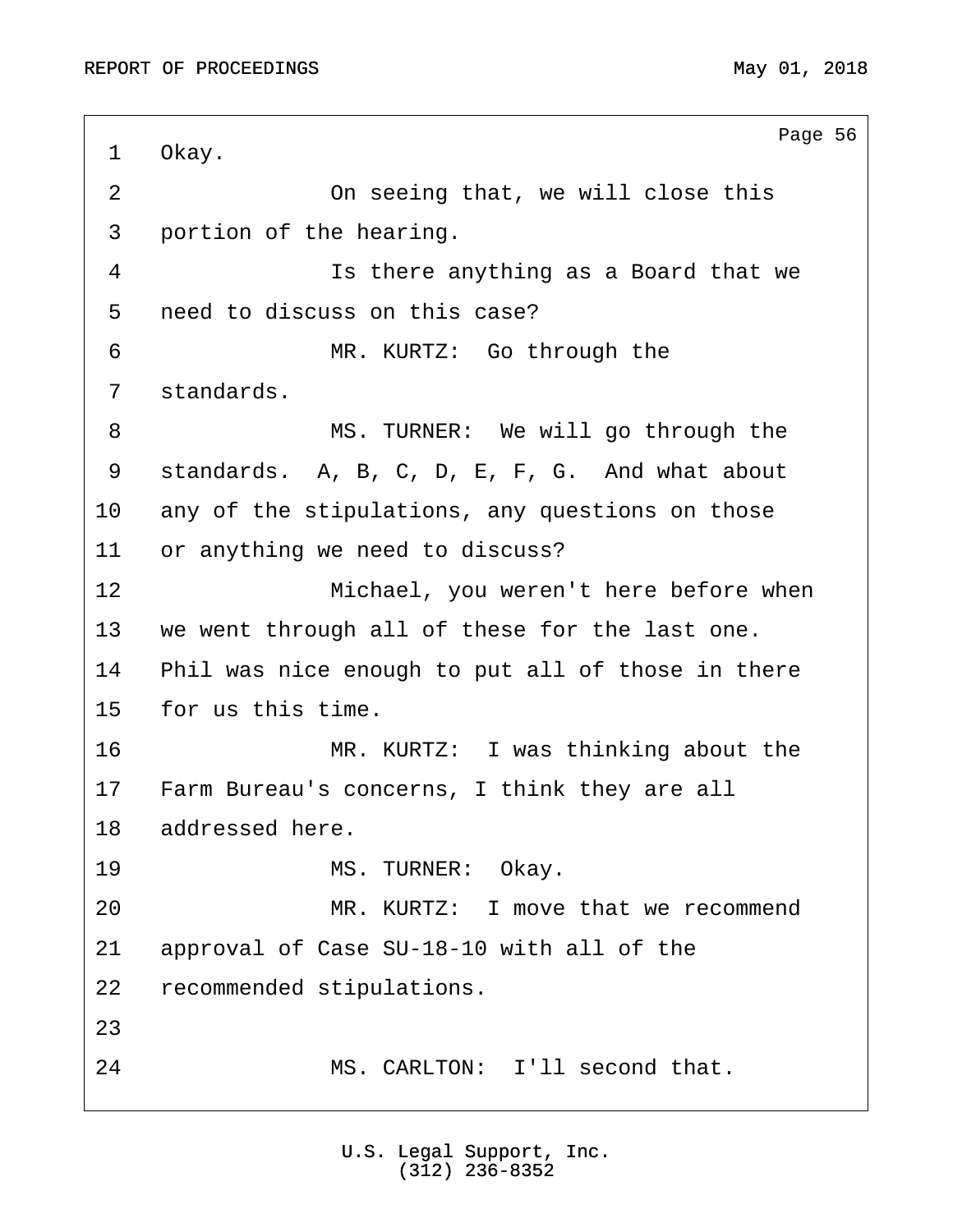<span id="page-56-0"></span>Page 57 1 MS. TURNER: We will do a roll call 2 vote. 3 MR. DICK: It was seconded by 4 Carlton. Okay.  $5$  Kurtz?  $\overline{6}$  **MR. KURTZ:** Yes. 7 MR. DICK: Dean? 8 MR. DEAN: Yes. 9 MR. DICK: Carlton? 10 MS. CARLTON: Yes. 11 MR. DICK: Taylor? 12 MS. TAYLOR: Yes. 13 MR. DICK: Turner? 14 MS. TURNER: Yes. 15· · · · · · · · MR. DICK:· This goes to the County 16 Board on the third Tuesday of the month. 17 · · · · · · · · MR. NOVACK: Thank you very much. 18 · · · · · · · · · MS. TURNER: Thank you. With that, 19 we are adjourned. 20 21 (Arbitration adjourned.) 22 23 24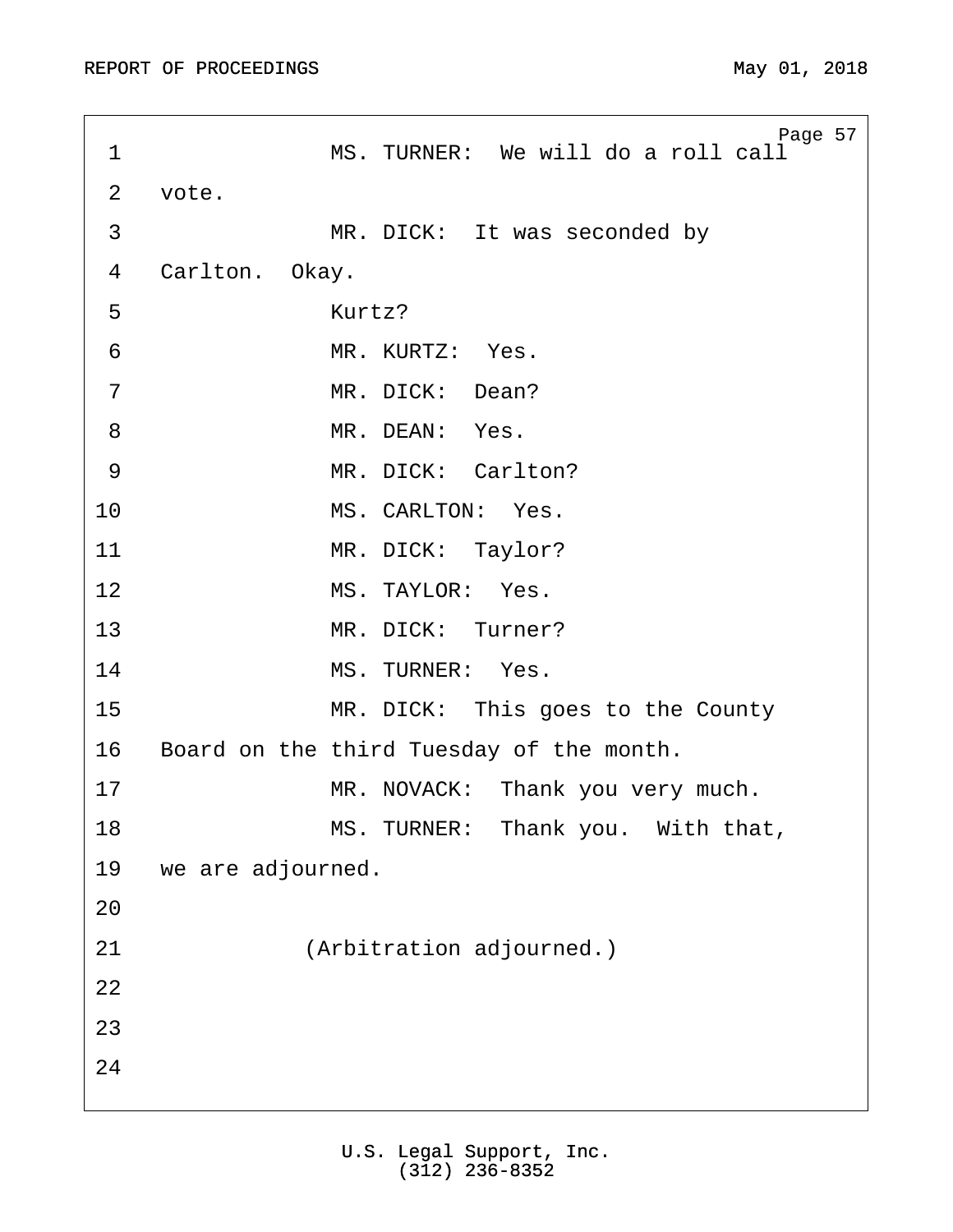| $\mathbf 1$ | CERTIFICATE OF REPORTER                                   | Page 58 |  |
|-------------|-----------------------------------------------------------|---------|--|
| 2           |                                                           |         |  |
| 3           | I, LORRAINE McCREIGHT, an Illinois                        |         |  |
| 4           | Certified Shorthand Reporter, do hereby certify           |         |  |
| 5           | that the foregoing transcript of McLean County            |         |  |
| 6           | Zoning Board of Appeals Public Hearing was duly           |         |  |
| 7           | taken by me to the best of my ability, and                |         |  |
| 8           | thereafter reduced to typewriting under my                |         |  |
| 9           | direction; that I am neither counsel for, nor             |         |  |
| 10          | related to, nor employed by any of the parties            |         |  |
| 11          | to the action in which this hearing was taken;            |         |  |
| 12          | and further, that I am not a relative or                  |         |  |
| 13          | employee of any attorney or counsel employed by           |         |  |
| 14          | the parties hereto; nor financially or                    |         |  |
| 15          | otherwise interested in the outcome of this               |         |  |
| 16          | action.                                                   |         |  |
| 17          |                                                           |         |  |
| 18          | Duais MCML                                                |         |  |
| 19          | C.S.R                                                     |         |  |
| 20          | LORRAINE K. MCCREIGHT<br>C.S.R. License Number 084-003070 |         |  |
| 21          |                                                           |         |  |
| 22          |                                                           |         |  |
| 23          |                                                           |         |  |
| 24          |                                                           |         |  |
|             |                                                           |         |  |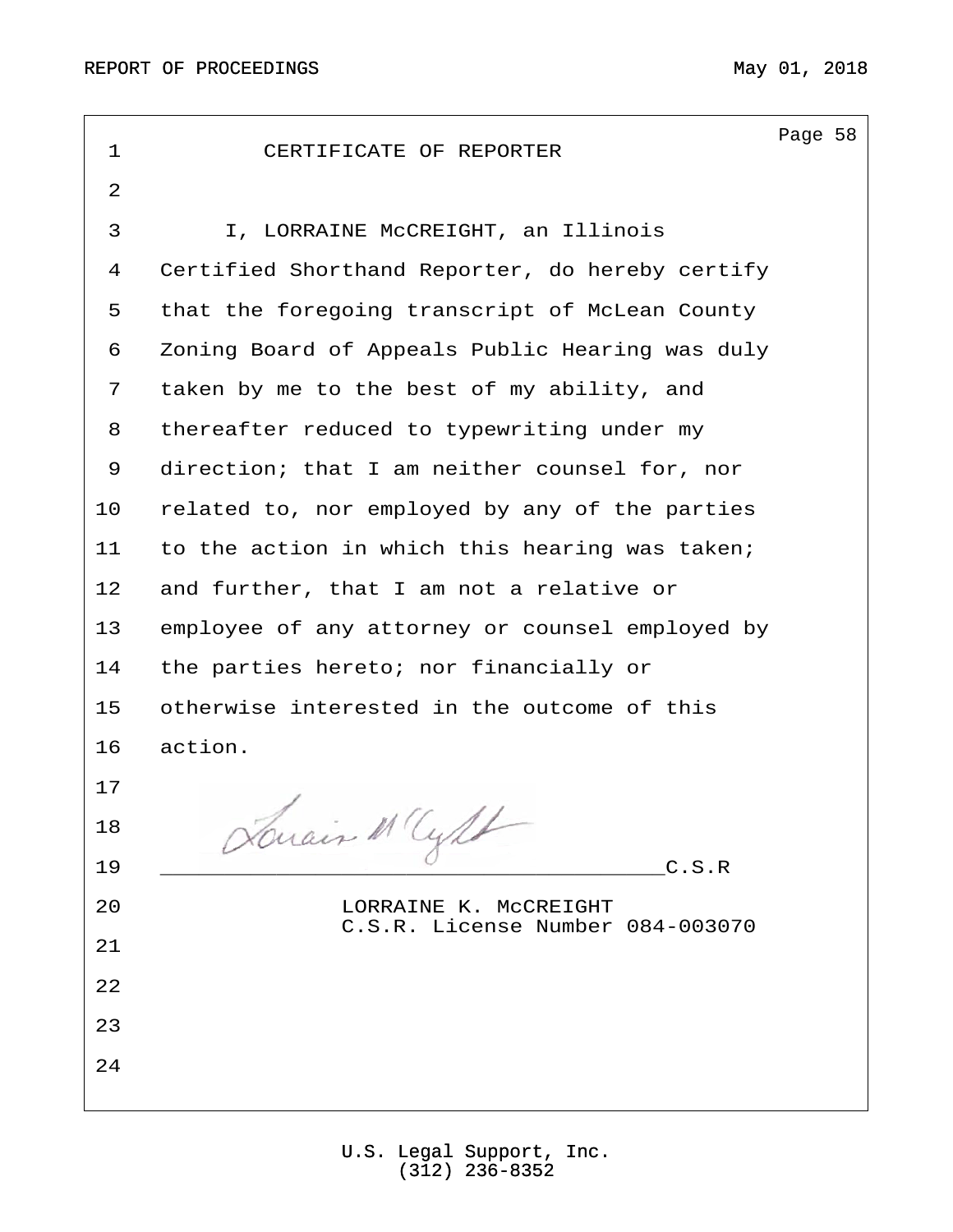| \$                                      | 23 46:2                              | 5                                    | A                                          | affirmed 13:19<br>51:10               |
|-----------------------------------------|--------------------------------------|--------------------------------------|--------------------------------------------|---------------------------------------|
|                                         | 2010 19:21                           |                                      |                                            | afternoon 23:5                        |
| \$1,000 34:16<br>\$10,000 34:12         | 2016 20:5<br>2017 19:9               | 528:15<br>5-megawatt                 | A-U-G-S-T-I-N<br>47:3                      | <b>ag</b> 26:11 33:23<br>50:20        |
| 1                                       | 2018 2:13                            | 28:6<br>50 26:20                     | A1 16:8<br>AC 7:23 8:1                     | Agency 9:14<br>13:11 39:22 41:24      |
| 129:18                                  | 2025 20:10<br>212:7                  | 500 10:13<br>51 2:11 4:10,16,18,     | <b>access</b> 4:13,17<br>10:10 22:21 23:16 | Agreement 9:6<br>12:23 40:3           |
| 100 5:21 26:20<br>44:3                  | 219 5:24<br>21st 54:9                | 22 5:12,17 10:16<br>35:13 36:22 44:6 | 25:6 48:14<br>accidentally                 | agricultural<br>3:15 6:2 9:6 12:22    |
| 1001 14:2<br>$101$ 47:4                 | 2242 49:17                           | 47:13 48:3 52:22<br>550 10:15        | 27:5<br>accomplish                         | agriculture 2:6<br>3:14,17 9:8 11:15, |
| 102 5:21                                | 232:7<br>2300 51:17,22               | 6                                    | 22:7<br>accounting                         | 18,23 12:24<br>ahead $14:22$          |
| 12 8:9 9:2 12:19<br>23:24 48:17,23 50:9 | 25 20:9,14 33:17<br>35:16 36:6 38:12 | 6-foot 29:18                         | 50:5<br><b>acres</b> 28:7,15               | 17:14 51:18,23<br>air 28:1134:22      |
| 12.5 36:21                              | 25-acre 35:14                        | 60603 14:6                           | 35:16 52:10,12                             | allowed 19:18                         |
| 134 45:21,23                            | 2:00 23:2                            | 61 47:17                             | <b>Act</b> 20:6,7                          | <b>Alternating</b>                    |
| 13603 51:16,21                          |                                      | 61704 47:5                           | <b>active</b> 18:21                        | 7:22                                  |
| 142:13                                  | 3                                    | 63 52:5                              | activities 19:4                            | <b>Ameren</b> 21:6,8,9                |
| 15 35:16 38:18                          |                                      | 64 52:5                              | activity 18:19                             | 36:21 39:19,21<br>40:3,18 41:16       |
| 150 14:11,18 18:12<br>31:4,11 32:7      | 3.9 36:9,11 41:21<br>30 19:9         | $\overline{7}$                       | actual 32:17<br>45:24                      | amount 18:18<br>41:4                  |
| 150-foot 31:8                           | 300 5:24 19:20                       |                                      | additional 32:23                           | analysis 6:3                          |
| 16 40:9 48:17                           | 3000 14:12,19                        | 7 23:24 24:4 33:11                   | 36:16                                      | analyze 50:6                          |
| 18 14:6 50:9 52:12                      | 31 52:12                             | <b>7-foot</b> 29:23                  | address 14:11.<br>17 47:4 51:15,20         | and/or 10:11                          |
| 189.19 5:23                             | 320 36:7                             | 70 19:22                             | addressed                                  | <b>angle</b> 22:19 32:12              |
| $\mathbf{2}$                            | 321 41:12                            | 74 4:11 52:11,12                     | 56:18<br>addresses                         | <b>Anna</b> 49:16 50:15,<br>19,24     |
| 2 2:7 28:16 34:13                       | 322 35:10<br>350-43.00(3)<br>13:15   | 8                                    | 13:23<br>adequate 10:10                    | anti-reflective<br>12:11              |
| 39:2,24<br>2-megawatt                   | 350-56 12:3                          | 8 23:24 24:4 33:11<br>80 52:10       | 11:5 37:19<br>adjacent 50:21               | anticipating<br>45:4                  |
| 6:10 16:12 25:15<br>40:4                | 4                                    | 800 54:6                             | adjourned<br>57:19,21                      | antireflective<br>7:3 10:3 22:8       |
| 2.3 36:11                               | 40 38:4 41:18                        | 87.19 5:20                           | advantages                                 | apologize 35:2                        |
| 20 38:4,18 52:15,<br>19                 | 45 28:7,15                           |                                      | 27:18                                      | appears 11:8                          |
| 20-acre 16:13                           | 45ish 22:19                          |                                      | <b>affect</b> 24:4 43:21                   | appliances<br>31:22                   |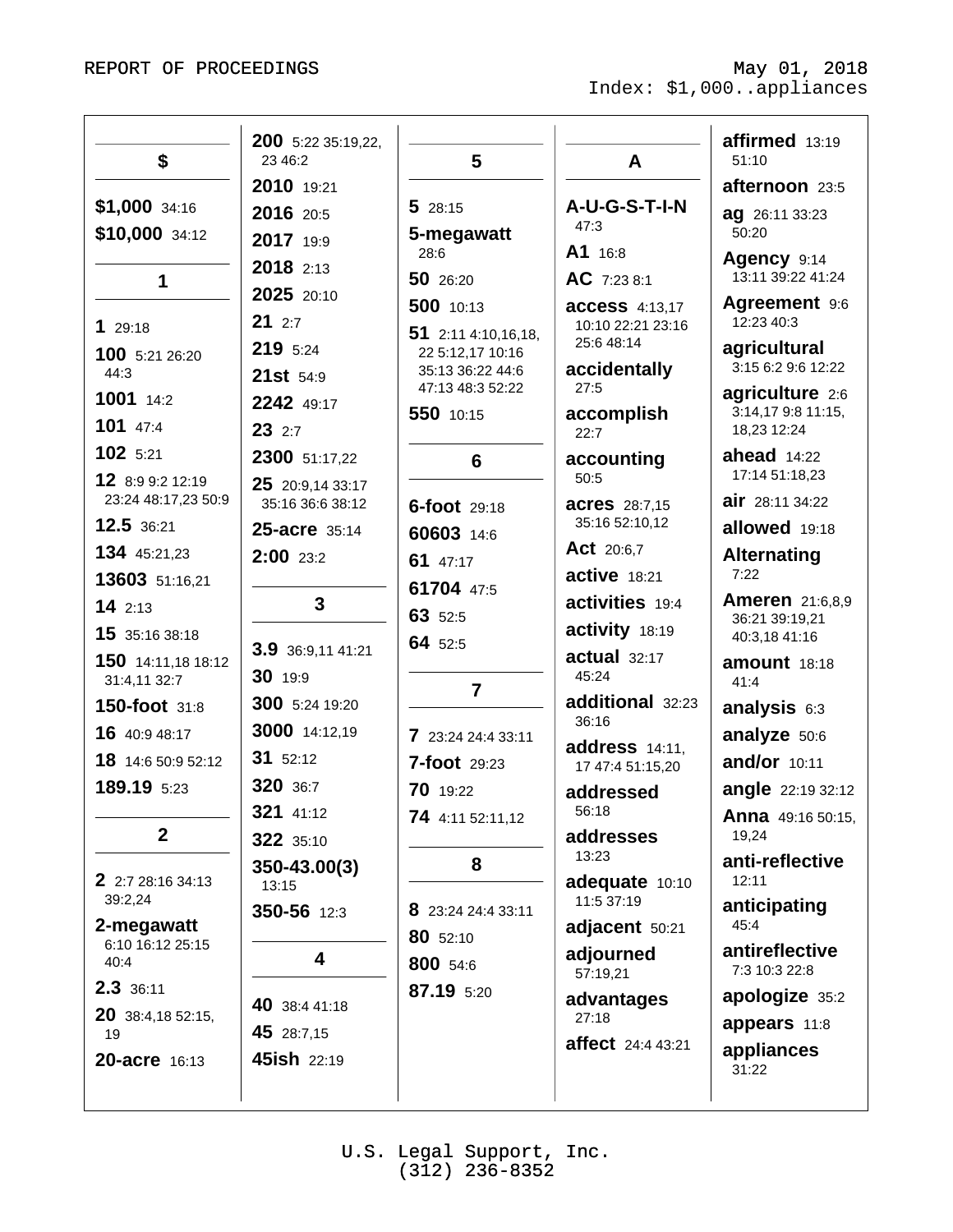| applicable                               | attachment 3:8                            | <b>big</b> 20:21 37:21                    | 36:22 44:6                                 | cheaper 21:4                               |
|------------------------------------------|-------------------------------------------|-------------------------------------------|--------------------------------------------|--------------------------------------------|
| 11:22                                    | attention 55:17                           | bigger 36:2                               | <b>businesses</b>                          | chemical 34:21                             |
| Applicant 2:16,                          | attorney 14:11                            | <b>bill</b> 34:10                         | 20:24 42:9                                 | <b>Chicago</b> 14:6,12,                    |
| 21 3:6 8:8,10,22 9:9<br>10:20,24 12:6,16 | 15:6                                      | $bills$ 34:9                              |                                            | 19 17:23                                   |
| 13:2,5,9                                 | attractive 45:9                           | $\boldsymbol{b}$ irds 34:18               | C                                          | $circle$ 31:6                              |
| application 2:3,                         | audience 17:10                            | <b>bit</b> 2:20 19:5 25:5                 | <b>cables</b> 7:6,17,20                    | citizens 54:16                             |
| 22 3:7 4:7 6:9,14<br>8:20 12:2 13:14     | 46:23 51:8 53:21<br>54:22                 | 27:16 53:7                                | 24:20                                      | <b>City</b> 35:11 41:20                    |
| 23:21                                    | <b>Augstin 47:2,3,7</b>                   | <b>Bloomington</b>                        | cadence 30:4                               | 42:19                                      |
| apply 22:13                              | 48:10,13,21 49:1,3,                       | 2:9 3:10 10:16<br>16:14 35:11 41:20       | California 19:21                           | $civil$ 28:23                              |
| appropriately                            | 13                                        | 47:5 49:17 51:17,22                       | <b>call</b> 31:24 57:1                     | $clay$ 53:14                               |
| 35:4                                     | authorities<br>29:11                      | <b>blue</b> 19:1                          | <b>called</b> 20:21                        | <b>clear</b> 21:17                         |
| approval 56:21                           | avoided 27:7                              | <b>Board</b> 16:6,18                      | capacity 19:10                             | <b>close</b> 3:21,22<br>42:19 44:18 45:7,8 |
| approximate<br>25:11                     |                                           | 37:5 49:21 53:18<br>54:21 56:4 57:16      | 34:6 39:2 41:19                            | 47:15,21 50:13 56:2                        |
| approximately                            | В                                         | <b>bodies</b> $54:18$                     | capping 27:17                              | <b>closely</b> 37:12,23                    |
| 10:13 16:13 35:10,                       |                                           | book $3:5$                                | <b>car</b> 25:12,17                        | closer 23:24                               |
| 16                                       | <b>back</b> 4:20 18:9                     | <b>border</b> 28:3                        | Carlton 56:24                              | 37:18                                      |
| <b>April</b> 2:13                        | 19:5 25:4,19 26:8<br>35:9 43:15 46:14     | <b>bound</b> 39:10 40:3                   | 57:4,9,10                                  | <b>closest</b> 35:24<br>44:21 45:21        |
| arbitration<br>57:21                     | 50:8,12 52:4                              | <b>boundary</b> 31:13                     | <b>case</b> 2:2 3:13<br>15:10 46:2 56:5,21 | <b>closing</b> $55:7,16$ ,                 |
| <b>area</b> 8:15 9:19                    | background                                | <b>box</b> $7:15,18,21$                   | <b>cases</b> 38:15                         | 24                                         |
| 28:5 31:18 35:15                         | 15:13 34:24                               | 24:18                                     | <b>cell</b> 6:15 31:23                     | co-counsel                                 |
| 40:23 43:23 45:5,7                       | <b>barbed</b> 29:18,24<br>46:11 48:6 49:7 | boxes $7:5$                               | <b>cells</b> 7:5,12                        | 15:10                                      |
| <b>areas</b> 11:20 19:2,<br>20           | <b>based</b> 33:24 34:6                   | <b>Breezewood</b>                         | <b>center</b> 54:10                        | <b>coating 7:3 10:3</b><br>12:11 22:8      |
| <b>array</b> 22:1 46:3                   | 36:8                                      | 2:3 21:18 35:4                            | centers $42:12$                            | <b>code</b> 29:9,14                        |
| <b>arrays</b> 6:18,19                    | <b>basic</b> 7:3 25:21                    | 40:19 55:12                               | <b>central</b> 22:3 28:6                   | 35:12                                      |
| 7:2 8:9 10:2 12:10                       | <b>basically</b> 20:18                    | Brigham 47:21                             | centrally 31:9                             | <b>codes</b> 29:10                         |
| $arrived$ 32:14                          | 22:2 24:18 25:17<br>29:21 30:12 33:4      | <b>bring</b> $38:22,24$                   | century 54:9                               | colleague 15:9                             |
| $\arrying$ 32:14,15                      | 44:23                                     | <b>buffer</b> $35:21,23$<br>builder 18:10 | certainty 48:20                            | <b>Combination</b>                         |
| <b>Article</b> 12:3 13:15                | <b>basis</b> $34:7$                       |                                           | certified 10:20                            | 7:15                                       |
| assess 34:5                              | <b>Bear</b> 17:18                         | building 9:11<br>13:3 29:10 43:4          | 12:7 50:16                                 | <b>combiner</b> 7:5,                       |
| assessed 33:21.                          | begin $13:11$                             | <b>built</b> 38:19 45:8,13                | <b>certifying 8:23</b>                     | 17,21 24:18<br><b>Comed</b> 21:10          |
| 24 34:3 44:4                             | begins $28:21$                            | 47:13                                     | 12:17                                      |                                            |
| assessment                               | behalf 49:18                              | <b>Bureau 49:19</b>                       | <b>chain</b> 29:19,23<br>46:9              | comfort 6:7                                |
| 3:18 5:20,21                             | <b>benefit</b> 30:22                      | Bureau's 56:17                            | change $27:24$                             | comfortable<br>23:17                       |
| assurance 9:1,4<br>12:19,21              | 33:19                                     | buses $47:23$                             | 34:1                                       | <b>commend</b> 54:7                        |
| attached 2:19                            | <b>benefits</b> 21:4<br>27:15 32:11       | <b>Business 2:11</b>                      | changing 26:17                             | <b>comments</b> 47:8                       |
|                                          |                                           | 4:10,16,18,22 5:11,<br>17 10:15 35:13     |                                            | 48:8                                       |
|                                          |                                           |                                           |                                            |                                            |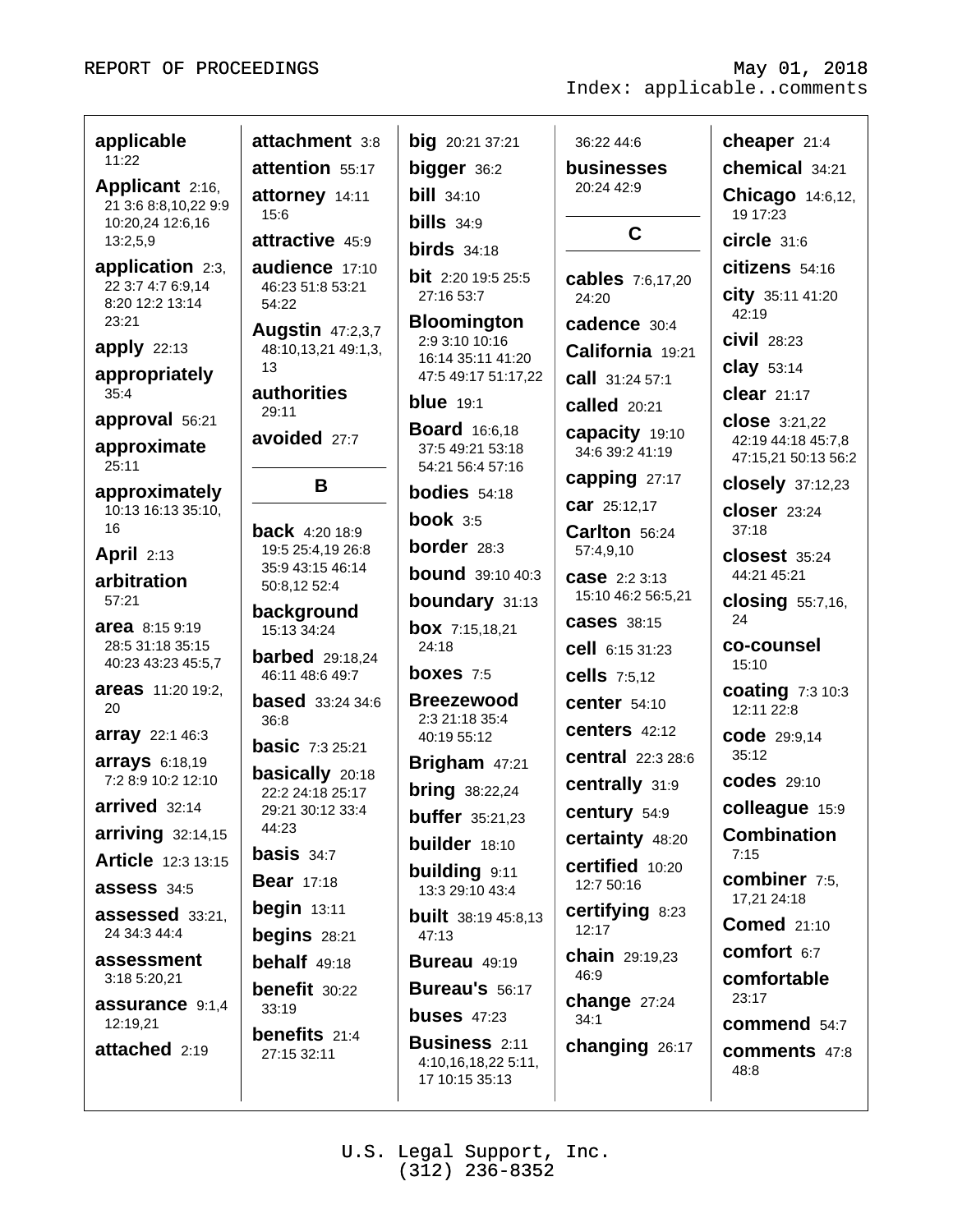| commercial                             | concept 20:20                         | contained 25:22                            | cracked 37:17                           | dedicated 8:15                             |
|----------------------------------------|---------------------------------------|--------------------------------------------|-----------------------------------------|--------------------------------------------|
| 5:11,16,17 11:19<br>16:8 18:11 33:23   | <b>concern</b> 31:18                  | continue 9:22                              | <b>create</b> 23:7 33:7                 | deference 17:12                            |
| 52:7                                   | 37:21                                 | 10:9                                       | creating 28:23                          | degree 22:19                               |
| communicatio                           | concerned<br>42:21                    | contract 39:19,<br>21                      | credits 40:15                           | delivery 8:7                               |
| 1.4:1,28:119:12                        | <b>concerns</b> 32:6                  | contractor 11:2                            | 41:2                                    | <b>Department</b>                          |
| community                              | 56:17                                 | 13:7                                       | Creek 2:4 6:18,24<br>14:5 15:7,14 17:21 | 8:11 9:7,10 12:24<br>13:3                  |
| 16:13 18:6 20:21,<br>22,23 28:19 29:20 | concludes                             | control 29:5                               | 18:1,10                                 | describing 25:2                            |
| 32:13,24 39:23,24                      | 13:17                                 | 30:2,17 49:23                              | Crop 3:19 5:18                          | design 6:22 27:2,                          |
| 40:5,11 42:10<br><b>comp</b> 45:22     | conclusion<br>12:1                    | <b>Conversely</b><br>22:21                 | 9:22 10:8 27:12,18                      | 4 37:19,23 42:23                           |
| compacted                              | <b>concrete</b> 24:14                 | <b>convert</b> 7:12                        | <b>crops</b> 53:4,5                     | 50:6                                       |
| 37:16                                  | 25:12,13,14,18                        | converted 7:22                             | Curiosity 45:10                         | designed 7:2<br>10:2 11:6 22:5             |
| compaction                             | 26:16 44:10                           | 53:3                                       | <b>current</b> 7:14,22                  | 27:10 29:8                                 |
| 50:3,11                                | condition 23:22<br>27:11 32:22        | cooling 31:3                               | <b>CUt</b> 52:11                        | designs 28:24                              |
| <b>company</b> 17:20<br>18:1 49:21     | conditions 24:3                       | Cooper 13:21,24                            | cycle 38:3                              | desirable 9:22                             |
| compared 34:13                         | 43:18 45:17                           | 15:16 37:10 42:22<br>43:6,14,24 44:20,24   | C <sup>2:4</sup><br>6:18,24 14:5 15:6,  | 10:9 11:20                                 |
| compatible                             | conductor 7:6<br>24:20                | 45:4 50:4,18,23                            | 13 16:23 17:21                          | detail 16:2 17:1<br>detailed 16:23         |
| 11:17                                  | <b>confirms</b> 15:21                 | 51:1<br>copies 2:23                        | 18:1,10 20:21                           |                                            |
| competent 11:2                         |                                       |                                            | D                                       | detect 32:9                                |
| 13:7                                   | conformance<br>11:12                  | <b>CODY</b> 2:19 3:2,8                     |                                         | detention/<br>retention 10:21              |
| complaints<br>9:11                     | <b>conforms</b> 11:22                 | <b>corner</b> 31:7 35:12                   | damaged 11:1                            |                                            |
|                                        |                                       |                                            |                                         | 12:8                                       |
|                                        | congestion                            | <b>correct</b> 3:11 43:6                   | 13:6                                    | determine 6:24                             |
| complete 13:10<br>29:13                | 11:7                                  | <b>COSt</b> 8:21                           | Database 8:13                           | determined                                 |
| completed                              | <b>connect</b> 27:8,9                 | <b>COStS</b> 2:17 8:24<br>12:18 19:16 33:3 | <b>Dave</b> 15:8                        | 20:8 34:9                                  |
| 18:24 19:3 27:20<br>28:2               | conservation                          | <b>country</b> 18:13,22                    | <b>day</b> 6:21 22:20,23<br>31:13       | determining<br>34:3                        |
| completely                             | 10:1 12:14 53:9                       | 19:19                                      | <b>days</b> 19:20                       | detrimental 6:6                            |
| 31:16                                  | considered<br>39:24                   | <b>counts 43:20</b>                        | DC 7:14,16,20                           | develop 18:5                               |
| complexities                           | <b>construct</b> 40:8                 | <b>COUNTY</b> 6:11 9:1,                    | deals $53:6$                            | developed 6:23                             |
| 22:10                                  | 54:15                                 | 24 12:14,19 15:24<br>16:16 21:13,19        | <b>Dean</b> 38:2 57:7,8                 | 52:16                                      |
| compliance<br>13:4 15:22               | construction                          | 36:16 49:18 54:12<br>57:15                 | decent 3:21                             | developer 14:5                             |
| component                              | 11:1 13:6,11 27:6<br>29:7 33:14,15,18 | <b>County's 55:16</b>                      | decide $41:10$                          | 17:21 18:10 42:3                           |
| 33:13                                  | 36:6 37:15,20 44:12<br>50:12          | couple $34:14$                             | decommission                            | development<br>10:5 13:12 15:14            |
| components                             | consultation                          | 41:14 52:2                                 | 50:10                                   | 16:10 18:16 19:1,3                         |
| 6:23 7:4,10 25:5                       | 8:18 13:10                            | <b>COVEr</b> 9:23 12:12                    | decommission                            | 28:1 29:3                                  |
| computer 23:3<br>concentrated          | <b>contact</b> 9:9 13:1               | 17:23 27:12,18<br>50:16 53:3               | ing 8:19,22,23,24<br>12:17,18 49:22     | devices 31:22                              |
| 22:1                                   |                                       |                                            |                                         | <b>Dick</b> 2:2 14:7,13,<br>16 16:11 21:21 |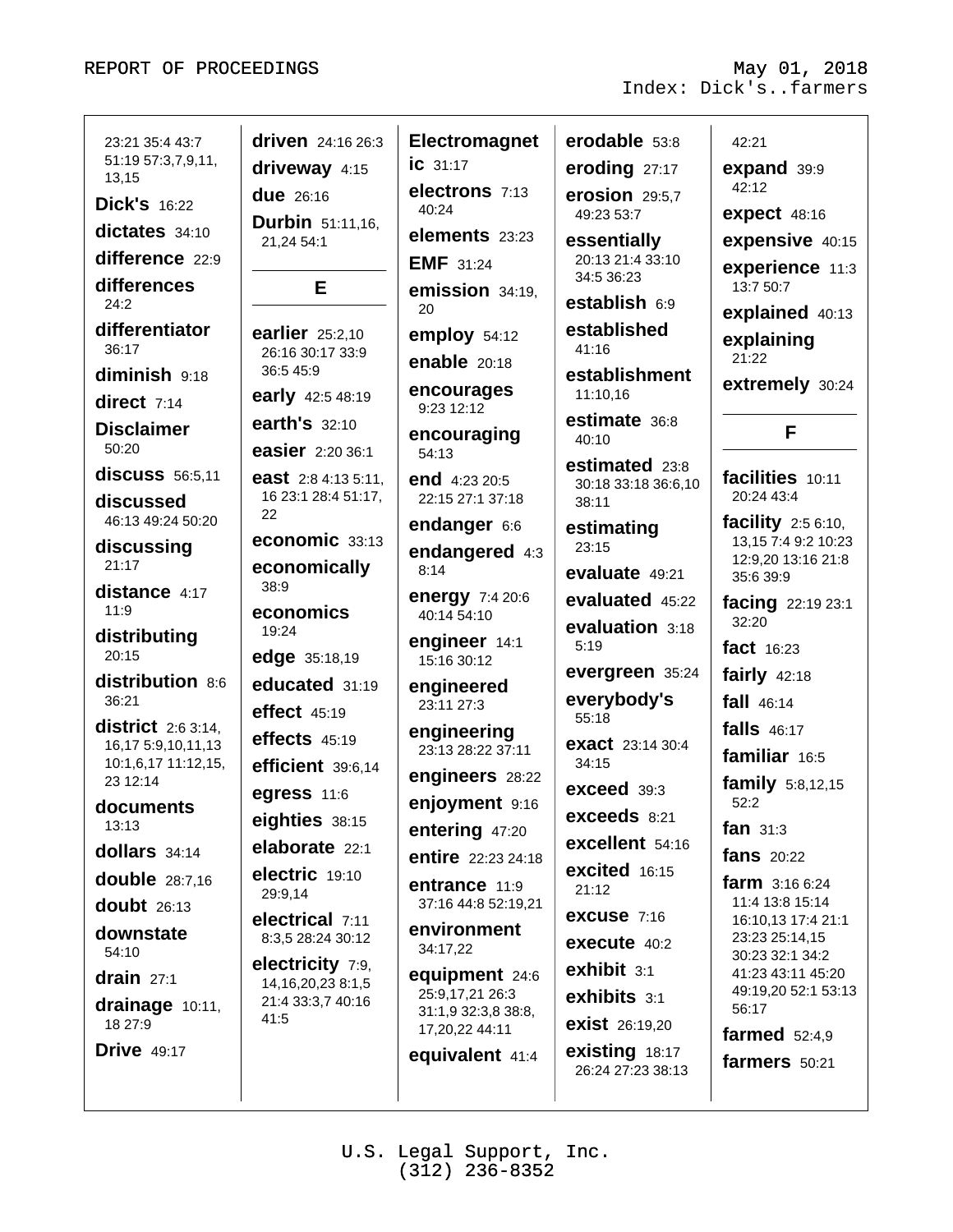| farming 53:2<br>follow 6:21 13:12<br>generating 2:5<br>hit 27:5 36:4 41:2<br><b>guess</b> 52:4<br>6:10 10:22 12:9<br>21:20<br>farmland 33:22<br><b>hole</b> 43:13<br><b>guys</b> 13:18 15:13<br>19:10 36:18<br>foot 29:18,23 46:2<br>17:1 35:7 45:7 49:5<br>homes $36:7$<br><b>farms</b> 9:5,7 12:22,<br>generation 7:11<br>55:1,7<br>footprint 39:9<br>23 20:23 25:20<br>41:12<br>19:8<br>27:21,23 28:3,5<br>forgetting 54:24<br>honest 44:2<br>generations<br>H<br>29:2 30:24 31:19<br>form 28:13 33:20<br><b>hope</b> 42:14<br>52:2,3<br>36:15 45:14 46:15<br>feasible 38:9<br>hopeful 38:6<br>gentleman 32:4<br><b>Forty 38:5</b><br>handful $27:23$<br>fed 7:16,20 8:2<br>forward 54:9<br>give 13:22 15:13<br>Horn 15:16<br>handle $32:22$<br>24:20<br>18:14 23:19 28:9<br>fossil 33:5,6<br><b>hours</b> 36:9 41:22<br>happen 20:12,19<br>41:17 42:1,14,16<br>feedback 29:20<br>38:24<br>foul $27:15$<br>44:14 51:14,19<br><b>house</b> 41:6 45:24<br><b>feet</b> $8:9 10:13,15$<br>47:16<br>happened 20:5<br>giving 21:13<br>founded 18:2<br>23:24 24:4 31:4,11<br>52:8<br>hundred 34:14<br>glad 53:4,17<br>founders 18:4<br>32:7 33:11 35:19,<br><b>happy</b> 17:1,16<br>22,23 45:21,23<br>goal 20:8,10 22:3<br>free $50:16$<br>37:3<br>fence 29:13,19,24<br>good 16:16,17<br>front 2:18 22:15<br>hard $48:4$<br>46:6,10<br>24:8 26:8 28:9<br>27:1 52:8<br><b>Haute</b> 28:5<br>174 4:18,24 5:10,16<br><b>fencing</b> 7:8 25:6<br>32:21 40:1 44:6<br>frontage 2:11<br>35:13 43:10<br>53:11,23<br><b>havoc</b> 26:22<br>field 11:1 13:6<br>4:16,22 10:14,16<br><b>idea</b> 18:3 22:24<br>govern 11:16<br>26:18,19 32:10 49:9<br>37:8 44:9 47:12,21<br>head $41:2$<br>23:6,19 25:7 26:8<br>52:1<br>Governor 20:6<br>fueling 19:14<br>health $6:6$<br>28:9<br>fields $31:17$<br>$grade$ 25:13<br>fuels 33:5,6<br><b>IDNR</b> $4:2$<br><b>hear</b> 17:14 31:5<br>file 9:10 13:2<br>46:19 53:4<br>fully $6:23$<br>grasses 5:5<br><b>IDOT</b> 52:19 |  |
|------------------------------------------------------------------------------------------------------------------------------------------------------------------------------------------------------------------------------------------------------------------------------------------------------------------------------------------------------------------------------------------------------------------------------------------------------------------------------------------------------------------------------------------------------------------------------------------------------------------------------------------------------------------------------------------------------------------------------------------------------------------------------------------------------------------------------------------------------------------------------------------------------------------------------------------------------------------------------------------------------------------------------------------------------------------------------------------------------------------------------------------------------------------------------------------------------------------------------------------------------------------------------------------------------------------------------------------------------------------------------------------------------------------------------------------------------------------------------------------------------------------------------------------------------------------------------------------------------------------------------------------------------------------------------------------------------------------------------------------------------------------------------------------------------------------------------------------------------------------------------------------------------------------------------------------------------|--|
|                                                                                                                                                                                                                                                                                                                                                                                                                                                                                                                                                                                                                                                                                                                                                                                                                                                                                                                                                                                                                                                                                                                                                                                                                                                                                                                                                                                                                                                                                                                                                                                                                                                                                                                                                                                                                                                                                                                                                      |  |
|                                                                                                                                                                                                                                                                                                                                                                                                                                                                                                                                                                                                                                                                                                                                                                                                                                                                                                                                                                                                                                                                                                                                                                                                                                                                                                                                                                                                                                                                                                                                                                                                                                                                                                                                                                                                                                                                                                                                                      |  |
|                                                                                                                                                                                                                                                                                                                                                                                                                                                                                                                                                                                                                                                                                                                                                                                                                                                                                                                                                                                                                                                                                                                                                                                                                                                                                                                                                                                                                                                                                                                                                                                                                                                                                                                                                                                                                                                                                                                                                      |  |
|                                                                                                                                                                                                                                                                                                                                                                                                                                                                                                                                                                                                                                                                                                                                                                                                                                                                                                                                                                                                                                                                                                                                                                                                                                                                                                                                                                                                                                                                                                                                                                                                                                                                                                                                                                                                                                                                                                                                                      |  |
|                                                                                                                                                                                                                                                                                                                                                                                                                                                                                                                                                                                                                                                                                                                                                                                                                                                                                                                                                                                                                                                                                                                                                                                                                                                                                                                                                                                                                                                                                                                                                                                                                                                                                                                                                                                                                                                                                                                                                      |  |
|                                                                                                                                                                                                                                                                                                                                                                                                                                                                                                                                                                                                                                                                                                                                                                                                                                                                                                                                                                                                                                                                                                                                                                                                                                                                                                                                                                                                                                                                                                                                                                                                                                                                                                                                                                                                                                                                                                                                                      |  |
|                                                                                                                                                                                                                                                                                                                                                                                                                                                                                                                                                                                                                                                                                                                                                                                                                                                                                                                                                                                                                                                                                                                                                                                                                                                                                                                                                                                                                                                                                                                                                                                                                                                                                                                                                                                                                                                                                                                                                      |  |
|                                                                                                                                                                                                                                                                                                                                                                                                                                                                                                                                                                                                                                                                                                                                                                                                                                                                                                                                                                                                                                                                                                                                                                                                                                                                                                                                                                                                                                                                                                                                                                                                                                                                                                                                                                                                                                                                                                                                                      |  |
|                                                                                                                                                                                                                                                                                                                                                                                                                                                                                                                                                                                                                                                                                                                                                                                                                                                                                                                                                                                                                                                                                                                                                                                                                                                                                                                                                                                                                                                                                                                                                                                                                                                                                                                                                                                                                                                                                                                                                      |  |
|                                                                                                                                                                                                                                                                                                                                                                                                                                                                                                                                                                                                                                                                                                                                                                                                                                                                                                                                                                                                                                                                                                                                                                                                                                                                                                                                                                                                                                                                                                                                                                                                                                                                                                                                                                                                                                                                                                                                                      |  |
|                                                                                                                                                                                                                                                                                                                                                                                                                                                                                                                                                                                                                                                                                                                                                                                                                                                                                                                                                                                                                                                                                                                                                                                                                                                                                                                                                                                                                                                                                                                                                                                                                                                                                                                                                                                                                                                                                                                                                      |  |
|                                                                                                                                                                                                                                                                                                                                                                                                                                                                                                                                                                                                                                                                                                                                                                                                                                                                                                                                                                                                                                                                                                                                                                                                                                                                                                                                                                                                                                                                                                                                                                                                                                                                                                                                                                                                                                                                                                                                                      |  |
|                                                                                                                                                                                                                                                                                                                                                                                                                                                                                                                                                                                                                                                                                                                                                                                                                                                                                                                                                                                                                                                                                                                                                                                                                                                                                                                                                                                                                                                                                                                                                                                                                                                                                                                                                                                                                                                                                                                                                      |  |
|                                                                                                                                                                                                                                                                                                                                                                                                                                                                                                                                                                                                                                                                                                                                                                                                                                                                                                                                                                                                                                                                                                                                                                                                                                                                                                                                                                                                                                                                                                                                                                                                                                                                                                                                                                                                                                                                                                                                                      |  |
|                                                                                                                                                                                                                                                                                                                                                                                                                                                                                                                                                                                                                                                                                                                                                                                                                                                                                                                                                                                                                                                                                                                                                                                                                                                                                                                                                                                                                                                                                                                                                                                                                                                                                                                                                                                                                                                                                                                                                      |  |
|                                                                                                                                                                                                                                                                                                                                                                                                                                                                                                                                                                                                                                                                                                                                                                                                                                                                                                                                                                                                                                                                                                                                                                                                                                                                                                                                                                                                                                                                                                                                                                                                                                                                                                                                                                                                                                                                                                                                                      |  |
|                                                                                                                                                                                                                                                                                                                                                                                                                                                                                                                                                                                                                                                                                                                                                                                                                                                                                                                                                                                                                                                                                                                                                                                                                                                                                                                                                                                                                                                                                                                                                                                                                                                                                                                                                                                                                                                                                                                                                      |  |
|                                                                                                                                                                                                                                                                                                                                                                                                                                                                                                                                                                                                                                                                                                                                                                                                                                                                                                                                                                                                                                                                                                                                                                                                                                                                                                                                                                                                                                                                                                                                                                                                                                                                                                                                                                                                                                                                                                                                                      |  |
|                                                                                                                                                                                                                                                                                                                                                                                                                                                                                                                                                                                                                                                                                                                                                                                                                                                                                                                                                                                                                                                                                                                                                                                                                                                                                                                                                                                                                                                                                                                                                                                                                                                                                                                                                                                                                                                                                                                                                      |  |
| $final$ 3:1 23:11,13<br>27:13<br>heard $17:11$<br>fun 46:16<br><b>IHPA</b> 9:14<br>27:2 45:6                                                                                                                                                                                                                                                                                                                                                                                                                                                                                                                                                                                                                                                                                                                                                                                                                                                                                                                                                                                                                                                                                                                                                                                                                                                                                                                                                                                                                                                                                                                                                                                                                                                                                                                                                                                                                                                         |  |
| gravel 37:16 44:8,<br><b>hearing</b> $2:123:3$<br>Future 20:6<br><b>Illinois</b> 8:11,12,<br>finally $52:14$<br>13,20<br>56:3                                                                                                                                                                                                                                                                                                                                                                                                                                                                                                                                                                                                                                                                                                                                                                                                                                                                                                                                                                                                                                                                                                                                                                                                                                                                                                                                                                                                                                                                                                                                                                                                                                                                                                                                                                                                                        |  |
| 15,16 9:7,13 12:23<br>financial $9:1,4$<br>great 21:2 26:11<br><b>heavy</b> 37:21<br>13:10 14:2,3,6,12,<br>G                                                                                                                                                                                                                                                                                                                                                                                                                                                                                                                                                                                                                                                                                                                                                                                                                                                                                                                                                                                                                                                                                                                                                                                                                                                                                                                                                                                                                                                                                                                                                                                                                                                                                                                                                                                                                                         |  |
| 12:18,20<br>32:19 36:17 39:7<br>19 17:22 19:4 20:2<br>height 8:9 46:10<br>41:13 49:11<br>26:13 27:21 32:14,                                                                                                                                                                                                                                                                                                                                                                                                                                                                                                                                                                                                                                                                                                                                                                                                                                                                                                                                                                                                                                                                                                                                                                                                                                                                                                                                                                                                                                                                                                                                                                                                                                                                                                                                                                                                                                          |  |
| find $21:23$<br>Heritage 8:13<br><b>G-R-E-C-O</b><br>16 33:24 39:22<br>Greco 13:20,21                                                                                                                                                                                                                                                                                                                                                                                                                                                                                                                                                                                                                                                                                                                                                                                                                                                                                                                                                                                                                                                                                                                                                                                                                                                                                                                                                                                                                                                                                                                                                                                                                                                                                                                                                                                                                                                                |  |
| findings 15:21<br>41:24 49:18 51:17<br>14:15<br>14:10,15,18 15:4,5<br>hiding 15:8<br>54:10                                                                                                                                                                                                                                                                                                                                                                                                                                                                                                                                                                                                                                                                                                                                                                                                                                                                                                                                                                                                                                                                                                                                                                                                                                                                                                                                                                                                                                                                                                                                                                                                                                                                                                                                                                                                                                                           |  |
| <b>fine</b> $15:2 16:20$<br>51:6 55:9,15<br>gaining 42:4<br>high 3:23 21:16<br>51:12<br><b>image</b> 26:5 35:15                                                                                                                                                                                                                                                                                                                                                                                                                                                                                                                                                                                                                                                                                                                                                                                                                                                                                                                                                                                                                                                                                                                                                                                                                                                                                                                                                                                                                                                                                                                                                                                                                                                                                                                                                                                                                                      |  |
| <b>grid</b> 36:24<br>garage 25:12,17<br>higher $29:23$<br>fire $10:17$<br><i>immediately</i>                                                                                                                                                                                                                                                                                                                                                                                                                                                                                                                                                                                                                                                                                                                                                                                                                                                                                                                                                                                                                                                                                                                                                                                                                                                                                                                                                                                                                                                                                                                                                                                                                                                                                                                                                                                                                                                         |  |
| ground 6:16 9:23<br><b>gas</b> 19:11<br>highest 54:11<br>2:9 4:10 47:24<br>firm $54:13$<br>12:12 17:24 24:16                                                                                                                                                                                                                                                                                                                                                                                                                                                                                                                                                                                                                                                                                                                                                                                                                                                                                                                                                                                                                                                                                                                                                                                                                                                                                                                                                                                                                                                                                                                                                                                                                                                                                                                                                                                                                                         |  |
| gave 43:19<br>26:2 28:10 50:15<br>highlight 22:9<br><b>impact</b> 9:6 26:11<br>fit 53:11                                                                                                                                                                                                                                                                                                                                                                                                                                                                                                                                                                                                                                                                                                                                                                                                                                                                                                                                                                                                                                                                                                                                                                                                                                                                                                                                                                                                                                                                                                                                                                                                                                                                                                                                                                                                                                                             |  |
| 53:13<br>30:23 34:17 45:23<br>general 19:6 24:4<br>highly 53:8<br>fixed 6:20 22:18<br>54:12                                                                                                                                                                                                                                                                                                                                                                                                                                                                                                                                                                                                                                                                                                                                                                                                                                                                                                                                                                                                                                                                                                                                                                                                                                                                                                                                                                                                                                                                                                                                                                                                                                                                                                                                                                                                                                                          |  |
| <b>group</b> 16:24<br>generally 25:16<br>Highway 2:11<br><b>flat</b> $23:225:3$<br>impede 10:5<br>28:9 31:4                                                                                                                                                                                                                                                                                                                                                                                                                                                                                                                                                                                                                                                                                                                                                                                                                                                                                                                                                                                                                                                                                                                                                                                                                                                                                                                                                                                                                                                                                                                                                                                                                                                                                                                                                                                                                                          |  |
| <b>growing</b> 19:6,7,<br>10:16<br>flooding 26:22<br>13 30:3<br>impediment<br>generated 6:13                                                                                                                                                                                                                                                                                                                                                                                                                                                                                                                                                                                                                                                                                                                                                                                                                                                                                                                                                                                                                                                                                                                                                                                                                                                                                                                                                                                                                                                                                                                                                                                                                                                                                                                                                                                                                                                         |  |
| Historic 9:13<br>46:12<br>40:24 41:5,7,8<br>growth 19:15<br>fluids $34:20$<br>13:10                                                                                                                                                                                                                                                                                                                                                                                                                                                                                                                                                                                                                                                                                                                                                                                                                                                                                                                                                                                                                                                                                                                                                                                                                                                                                                                                                                                                                                                                                                                                                                                                                                                                                                                                                                                                                                                                  |  |
| 27:13 33:13<br>importance                                                                                                                                                                                                                                                                                                                                                                                                                                                                                                                                                                                                                                                                                                                                                                                                                                                                                                                                                                                                                                                                                                                                                                                                                                                                                                                                                                                                                                                                                                                                                                                                                                                                                                                                                                                                                                                                                                                            |  |
|                                                                                                                                                                                                                                                                                                                                                                                                                                                                                                                                                                                                                                                                                                                                                                                                                                                                                                                                                                                                                                                                                                                                                                                                                                                                                                                                                                                                                                                                                                                                                                                                                                                                                                                                                                                                                                                                                                                                                      |  |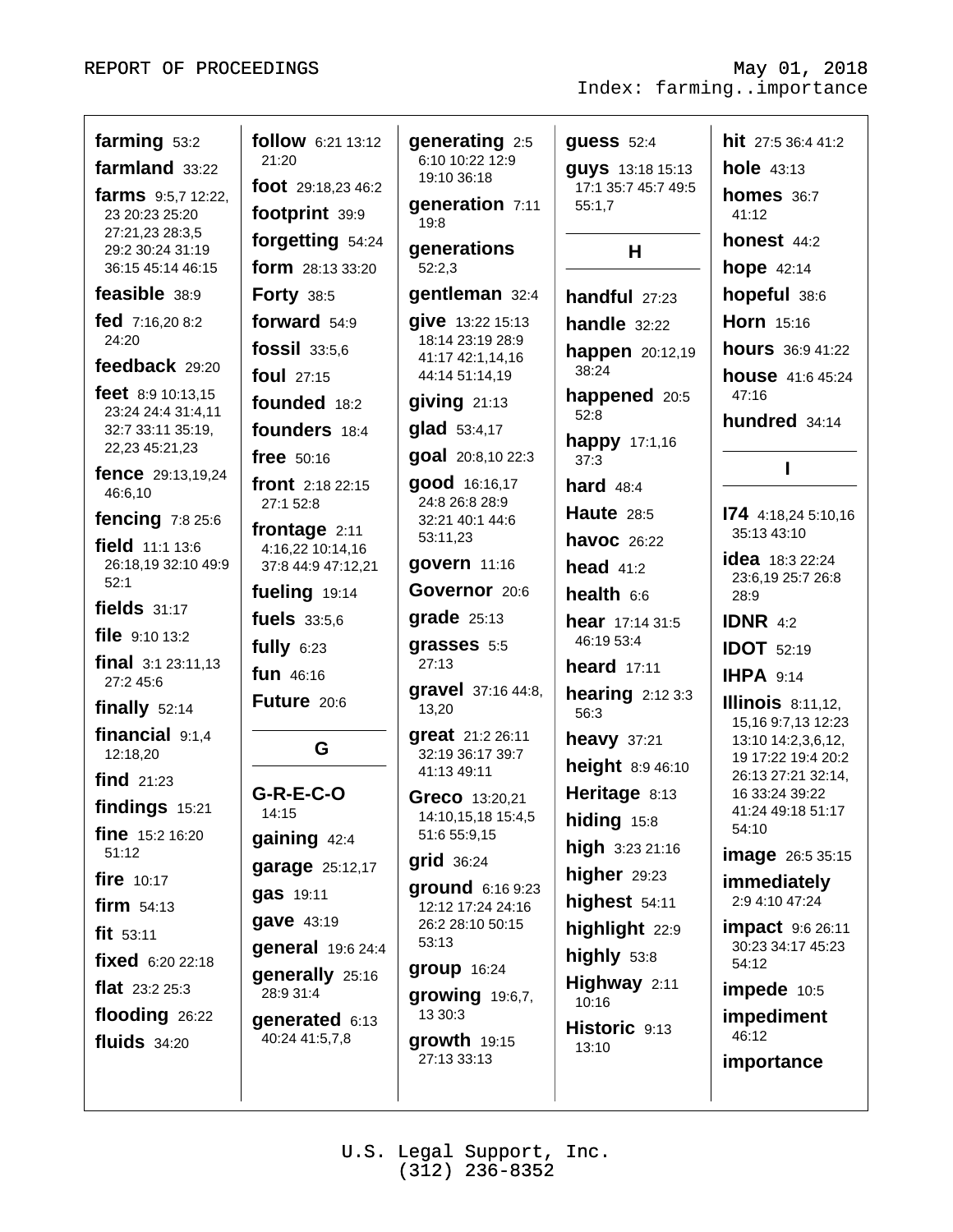12:11,15 26:6,10,20

| 26:12                    | 38:14                            | <b>Jason</b> $13:24$                   | <b>lanes</b> 47:14               | <b>local</b> 7:15 20:24                      |
|--------------------------|----------------------------------|----------------------------------------|----------------------------------|----------------------------------------------|
| important 21:23          | instance 21:2                    | 15:15                                  | large $26:4$                     | 27:17 29:9,10 30:12                          |
| 27:14 28:18 29:1         | <b>intent</b> 11:12              | <b>job</b> 21:22 24:8 36:5             | larger $4:55:6$                  | 32:11 33:17 36:5<br>41:7 42:9,10 54:13,      |
| 31:20                    | interconnectin                   | <b>jobs</b> 20:6 33:18                 | 39:23 40:4                       | 14, 16, 17, 18                               |
| improve 37:8             | $g$ 36:20,23                     | join 42:2                              | <b>Larry</b> 51:11,16,21,        | locally 36:12                                |
| improved 37:14           | Interconnectio                   | jurisdiction                           | 24 54:1                          | located $2:83:9$                             |
| $inch$ 25:13             | $n \, 40:2$                      | 27:9                                   | <b>late</b> 55:20                | 4:9 11:13 18:15                              |
| inches 50:9              | interesting                      |                                        | <b>law</b> 2:14 20:7             | 21:8 31:9 42:18                              |
| include $7:450:2$        | 39:16                            | K                                      | $lay$ 27:15                      | location 11:16,<br>19 22:3 35:6              |
| includes 7:9             | intersections                    | Kelly 14:10,23                         | leaking 34:21                    | locations 17:7                               |
| 35:16                    | 2:10                             | 15:5 16:21 37:2                        | left 4:19 25:6 26:1              | long 38:5 40:8                               |
| including 13:14<br>20:16 | interstate 4:11<br>44:5 52:11    | <b>kids</b> 46:5 49:7                  | 28:11 35:9 52:11                 | 47:17                                        |
| income 53:13             | introduce 14:24                  | kilowatt 36:9                          | LESA 3:23 5:23<br>43:17 44:2     | long-term 33:14                              |
| incorporate 3:5          | 17:19                            | 41:22                                  | letting 27:15                    | longer 38:10                                 |
| incorporated             | introduced 37:3                  | <b>Kimley 15:16</b>                    | level 21:16 28:10                | 39:13 48:23                                  |
| 3:20                     | <b>introduction</b>              | <b>kind</b> 18:14,20                   |                                  | looked 37:22<br>45:18                        |
| Indiana $28:4.6$         | 15:5                             | 19:14 20:17 21:3<br>22:10 23:3,18 25:7 | <b>levels</b> 26:14 32:1         |                                              |
| indicating 4:2           | Inventory 8:15                   | 26:7,8 29:19 34:23                     | licensed 14:1<br>28:22           | $\text{lot}$ 19:14 22:10<br>29:19 42:2 46:15 |
| 8:20                     | inverter 7:19,21                 | 36:2 38:19 42:8,11                     | life 11:3 13:8 19:23             | 47:19,24 53:14,24                            |
| indication               | 24:21 25:10 31:2,3<br>32:2 38:16 | 44:17 46:3 48:16<br>55:21              | 38:2,12,21                       | <b>love</b> 42:16                            |
| 18:14,21                 |                                  | <b>King 49:17</b>                      | light $7:13$                     | <b>low</b> 6:1 30:22                         |
| individually             | <b>inverters</b> 7:5<br>31:5     | knowing 33:3                           | $limit$ 39:22                    | 33:10                                        |
| 19:16                    | invested 36:11                   | <b>Kurtz</b> 37:7 38:1,7               | limited $25:14$                  | low-voltage                                  |
| industrial 11:20         | investigate                      | 40:11 56:6,16,20                       | 26:16 39:2,7,17                  | 7:14,16,20,22 8:1                            |
| industry 19:6,23         | 30:13                            | 57:5,6                                 | 41:12                            | lower 31:7                                   |
| infiltration<br>50:13    | investing 33:2                   | KV 36:21                               | limits 39:11 40:6                | M                                            |
| information              | investment                       |                                        | <b>lines</b> $8:631:23$<br>42:21 |                                              |
| 2:21 43:8                | 29:16 36:10                      | L                                      |                                  | M-A-T-E-J-K-A                                |
| ingress 11:6             | lowa $41:9$                      | <b>lack</b> 19:17 30:23                | <b>link</b> $29:19,23$<br>46:10  | 54:6                                         |
| injected 19:23           | $i$ ssue $44:7$                  | 45:19 46:10                            | <b>Lisle</b> $14:2$              | M1 5:9                                       |
| injurious 9:16           | <b>issued</b> 10:22 12:8         | laid $24:2$                            | <b>listed</b> $8:1425:23$        | <b>made</b> 2:16 43:13                       |
| inserted 26:2            | <b>issues</b> 9:11 13:3          | <b>land</b> $3:18,195:14$ ,            | 43:19                            | 47:13                                        |
| <b>inside</b> 42:8 46:6  | 22:12 45:11                      | 19 6:2 8:16 11:17                      | lived $47:16$                    | magnetic 32:10                               |
| inspect 30:13            | J                                | 16:14,17 24:2 27:15<br>50:2            | $LLC$ 2:3                        | <b>main</b> 22:17 27:8<br>35:13 44:5,21,23   |
| install 32:17            |                                  | landowner                              | loaded 15:12                     | maintain 30:1                                |
| installed 10:2           | January 40:12                    | 15:19                                  | <b>loads</b> 37:21               | maintenance                                  |

Index: important..maintenance

May 01, 2018

11:10 30:16 50:12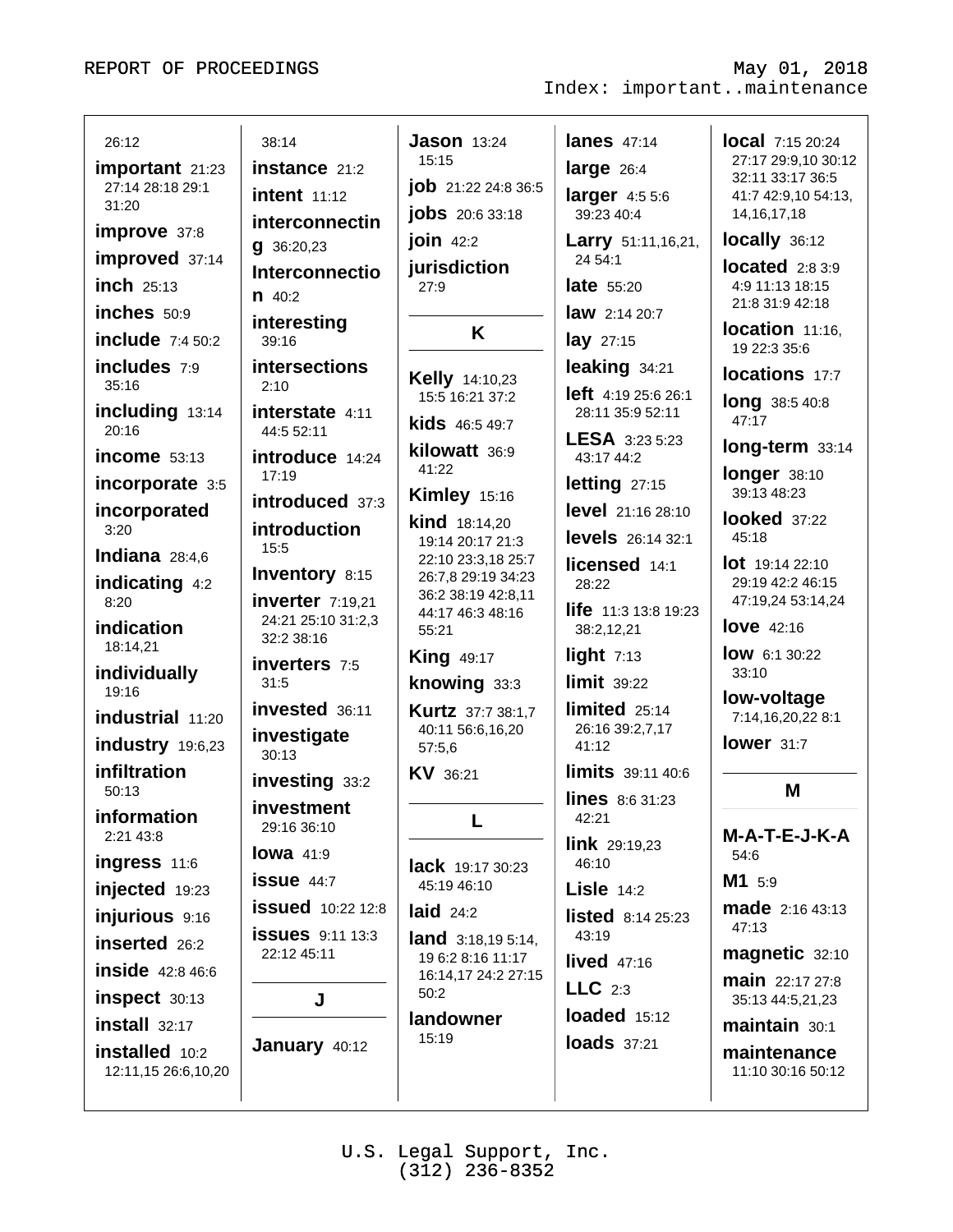| <b>make</b> 2:23 17:14<br>20:11 21:17 30:3<br>36:1 37:19 50:10<br>53:12 54:15 55:7,24<br><b>makes</b> 31:1<br>$mandate$ $20:13$<br>manufacturing<br>5:10<br>map 3:9,10,11<br>March 3:12 16:6<br>Margaret 2:10<br>5:1 10:14 35:21<br>47:4 48:14<br>marginal 53:13<br>markets 18:4<br>29:17<br><b>Matejka</b> 54:5,23<br>55:3<br><b>matter</b> 55:17<br>$maximum$ 5:21,<br>22,24 8:9 43:19<br>Mclean 9:24<br>12:13 15:24 16:15<br>21:13 49:18 54:12<br>55:16<br>means $6:1$<br>meant $46:5$<br>measures 11:5<br>mechanisms<br>20:18 23:15<br>meet all $6:11$<br><b>meets</b> 8:21 12:2<br>megawatt 34:7,<br>13<br>megawatts | Meridian 2:8<br><b>met</b> 6:8 9:20 10:7,<br>12 11:8,13,24<br>Michael 43:16<br>54:5 55:3 56:12<br>Michigan 14:6<br>midday 25:1<br>$middle$ $46:18$<br>million 36:9,11<br>41:21<br>mind 25:20 49:4<br>minimize 11:7<br>mirrors 22:2<br>Mitigation 9:6<br>12:22<br>modeling 38:20<br><b>module</b> 22:8,18<br>23:3<br>modules 7:7<br>22:19,22 23:1,14<br>24:1,6,9,12,13,15,<br>17,24 26:7,10 32:17<br>34:20 38:13,24<br>39:15 45:24<br><b>moment</b> 18:8,13,<br>19<br><b>money 33:2</b><br>54:17<br>monitored 30:6,<br>8<br><b>month</b> 30:20<br>57:16<br><b>months</b> 48:23<br>morals $6:7$<br>morning 22:24 | $moving$ 5:3<br>mowing 30:2,17<br>municipal 36:13<br>N<br>N-O-V-A-C-K<br>14:9<br><b>names</b> 13:23<br>national 18:1<br>29:9,10,14<br>nationally 18:5<br>native $27:12$<br><b>natural</b> 8:12,13,<br>15 19:11<br><b>nature</b> 8:16 11:18<br>26:17 31:21<br><b>Nearby 9:21 10:7</b><br><b>neat</b> 30:5<br><b>NEC</b> 29:9 46:9<br>necessarily<br>40:14<br><b>needed</b> 30:14<br>36:16<br>negative 29:20<br>neighborhood<br>30:19 34:12<br>neighboring<br>26:23 45:20<br>neighbors 16:17<br>36:15<br>networks 20:15<br>Nevada 19:21<br>nice 21:5 27:19 | <b>noon</b> 23:4<br>noontime 23:1<br><b>norm</b> 30:11<br>Normal 54:6<br>north 2:7 4:10,21<br>5:8,15 14:11,18<br>17:23 21:10 35:21<br>36:3 51:17,21<br>52:13,16 54:6<br>northern 17:22<br>35:19 36:1<br>northwest 2:6<br>35:12<br><b>Noted</b> 43:14<br><b>notice</b> 2:12 17:2<br><b>noticed</b> 20:2,3<br>43:17<br>notifications<br>2:15<br><b>Novack</b> 13:21,22<br>14:4,9,23 15:3,11<br>16:21 17:16,21<br>38:4,11 39:20 40:9,<br>17 41:13 45:12 46:8<br>48:19,22 49:2 51:18<br>55:4,13 57:17<br>noxious 50:17<br>nuisance 45:10<br>50:20<br><b>number</b> 2:2 3:13<br>4:2 18:7 20:22 21:3<br>26:14 34:15 39:17<br>49:20<br>numbers 33:16<br>36:4 41:17 42:11<br>55:13<br>numerous 32:5 | <b>oftentimes</b><br>29:17 39:4<br><b>ongoing</b> 19:3<br>33:19<br>operate 46:15<br>operation 9:2<br>11:11,17 12:20<br>operational<br>18:7,12 28:3<br>opportunity<br>21:2,13 33:1 41:11<br>42:2,14,16 55:10<br>opposite 22:3<br>orderly 10:5<br>ordinance 6:4<br>15:22,23<br>original 50:6,13<br>55:17<br><b>outlined</b> 4:11<br>32:9<br><b>output</b> 34:6 36:8<br>39:18<br><b>overhead</b> 23:2,4<br>25:3 31:22<br><b>oversight</b> 29:4<br><b>owned</b> 53:1<br>owner/<br><b>operator</b> 18:11<br>P<br><b>p.m.</b> 23:2<br>pace 19:13 22:23<br>paid $2:16$ |
|---------------------------------------------------------------------------------------------------------------------------------------------------------------------------------------------------------------------------------------------------------------------------------------------------------------------------------------------------------------------------------------------------------------------------------------------------------------------------------------------------------------------------------------------------------------------------------------------------------------------------|----------------------------------------------------------------------------------------------------------------------------------------------------------------------------------------------------------------------------------------------------------------------------------------------------------------------------------------------------------------------------------------------------------------------------------------------------------------------------------------------------------------------------------------------------------------------------------------------------------------|----------------------------------------------------------------------------------------------------------------------------------------------------------------------------------------------------------------------------------------------------------------------------------------------------------------------------------------------------------------------------------------------------------------------------------------------------------------------------------------------------------------------------------------------------------|---------------------------------------------------------------------------------------------------------------------------------------------------------------------------------------------------------------------------------------------------------------------------------------------------------------------------------------------------------------------------------------------------------------------------------------------------------------------------------------------------------------------------------------------------------------------------------------------------------------------------------------------------------------------------------------------|-----------------------------------------------------------------------------------------------------------------------------------------------------------------------------------------------------------------------------------------------------------------------------------------------------------------------------------------------------------------------------------------------------------------------------------------------------------------------------------------------------------------------------------------------------------------|
|                                                                                                                                                                                                                                                                                                                                                                                                                                                                                                                                                                                                                           |                                                                                                                                                                                                                                                                                                                                                                                                                                                                                                                                                                                                                |                                                                                                                                                                                                                                                                                                                                                                                                                                                                                                                                                          |                                                                                                                                                                                                                                                                                                                                                                                                                                                                                                                                                                                                                                                                                             | pair 25:11                                                                                                                                                                                                                                                                                                                                                                                                                                                                                                                                                      |
| 28:15,16 39:2,17,24<br>mentioned<br>17:20 23:10,22<br>26:15 43:24<br>mentioning<br>18:20                                                                                                                                                                                                                                                                                                                                                                                                                                                                                                                                  | <b>mount</b> 6:19 22:17<br>mounted 6:16<br>mounting 23:15<br><b>move</b> 22:20 54:9<br>56:20                                                                                                                                                                                                                                                                                                                                                                                                                                                                                                                   | 33:13 56:14<br><b>night</b> 17:13 31:14<br>55:20<br><b>noise</b> 31:1,12,15<br>33:11                                                                                                                                                                                                                                                                                                                                                                                                                                                                     | O<br><b>occurring</b> 28:1<br>offsite 27:10                                                                                                                                                                                                                                                                                                                                                                                                                                                                                                                                                                                                                                                 | Pam 47:2,7 48:10,<br>13,21 49:1,3,13<br><b>panel</b> 7:12,17<br>panels 6:16,17<br>38:12 39:13,15 43:2                                                                                                                                                                                                                                                                                                                                                                                                                                                           |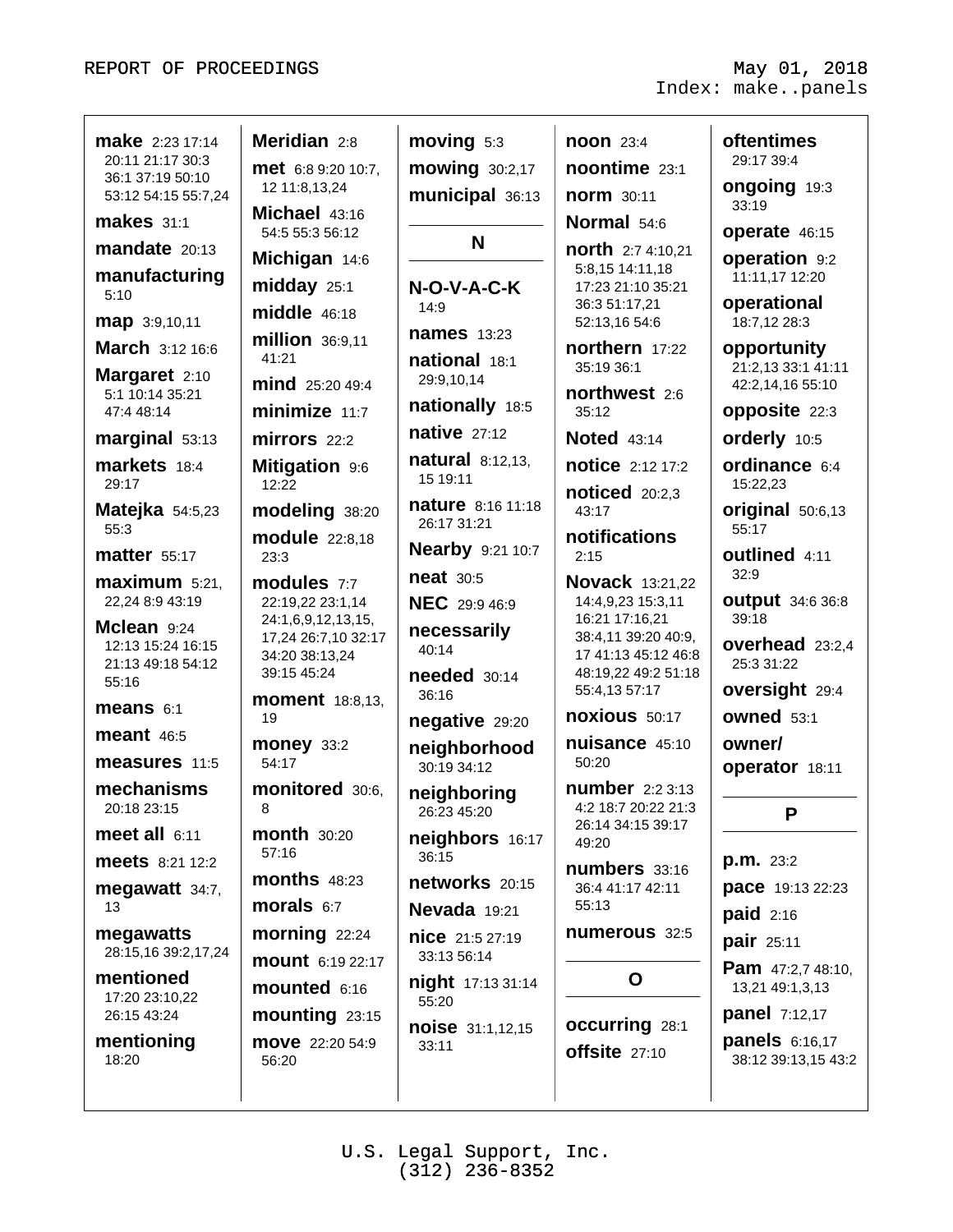| Pantagraph<br>2:13                     | Permits 12:4                               | plugging 36:24                                             | preamble 11:14                                         | 54:8,15                                        |
|----------------------------------------|--------------------------------------------|------------------------------------------------------------|--------------------------------------------------------|------------------------------------------------|
| parallel 36:22                         | permitted 9:18<br>10:6                     | plummeting<br>19:16                                        | preliminary<br>42:24                                   | projects $18:6,24$<br>19:3 21:19,20 45:16      |
| part 4:7 21:10                         | permitting 29:2                            | pods 43:2                                                  | prepared 37:1                                          | 54:8                                           |
| 33:1,4 35:23 36:3<br>37:10 40:13 42:23 | person 9:9 13:1                            | <b>point</b> 23:18 25:20                                   | present 14:21                                          | properly 9:3                                   |
| 46:8 50:6,11,21<br>52:18 53:9          | personally<br>16:24                        | 26:15 27:14 28:18<br>29:1 30:22 31:20<br>36:13 43:12 55:10 | presentation<br>15:12 17:2 25:24                       | properties<br>26:23 33:24                      |
| participate<br>21:14 32:13,16          | perspective<br>17:24                       | pointed 35:5                                               | presented 17:3                                         | property $2:63:9$ ,<br>12, 13, 21 4: 4, 9, 13, |
| <b>parts</b> 3:4,5,7                   | pertain 17:7                               | <b>points</b> 5:20,22,<br>23,24 43:20                      | <b>Preservation</b><br>9:13 13:11                      | 17 5:4,6,8 6:1,11<br>9:17,19,21 10:6,7,        |
| 29:21                                  | <b>phase</b> 33:14,15                      | pollination 9:24                                           | Preserves 8:16                                         | 13,18 16:7 26:23<br>31:10,11,13 33:12,         |
| <b>pass</b> 2:24 3:24<br>4:4,7         | Phil 56:14                                 | 12:13                                                      | pretty 18:22<br>25:21 32:15 35:18                      | 20 35:17 36:1<br>45:20,21 52:19 53:1           |
| passed 15:24                           | philosophy<br>42:4,7                       | Polsinelli 14:11<br>15:6,9                                 | previous 17:5                                          | proposal 29:22                                 |
| passive 36:15                          | phones 31:23                               | poor 43:22                                                 | 21:18                                                  | proposed 6:5                                   |
| patterns 10:19                         | photo 44:21                                | population                                                 | previously<br>19:20 20:8 50:19                         | 8:24 9:15 10:4,22<br>11:9,21 12:9,17           |
| <b>paved</b> 20:11                     | photons 7:13                               | 42:12                                                      | <b>prices</b> 19:21                                    | 17:4 21:19 35:20                               |
| pavement 44:15                         | photos 4:8,14                              | portfolio 18:18<br>20:9                                    | principal 2:8                                          | proposes 6:9                                   |
| <b>peers</b> 19:7,12<br>pen 5:3        | 37:13<br><b>Photovoltaic</b>               | portion 56:3                                               | problem 43:12                                          | proposing<br>16:12                             |
| pencil 19:24                           | 6:15 7:5 21:21                             | possibility 38:8                                           | 52:18                                                  | protect 50:21                                  |
| people 17:10                           | picture 24:8 25:4                          | post 24:10                                                 | problems 16:2<br>48:1                                  | 53:6                                           |
| 21:3 31:18 32:18                       | 26:1                                       | post-                                                      | process 11:1                                           | protection<br>10:17                            |
| 33:1 42:2 46:13<br>53:9 54:12,13,14    | pictures 23:19<br>27:20 28:4 35:7          | construction<br>50:2                                       | 13:6 23:13 27:6<br>28:21 29:3 37:11                    | provide 9:1                                    |
| Peoria 40:22 41:1                      | pipeline 18:16                             | <b>postal</b> 35:12                                        | 42:7                                                   | 10:17,20 11:6,15                               |
| percent 19:9,22                        | places 20:1                                | <b>posts</b> 6:16 24:15                                    | procurement                                            | 12:6<br>provided 2:14                          |
| 20:9,14 41:18 44:3<br>perform 30:13    | plan 2:19 3:2 4:5                          | 26:2                                                       | 37:11<br>produce 31:24                                 | 10:12 11:9 12:4                                |
| performance                            | 8:19,23,24 12:17<br>29:6 50:22             | potential 34:21                                            | produces 32:1                                          | 16:11                                          |
| 30:9                                   | planning 47:20                             | potentially<br>26:23 46:11                                 | producing 7:13                                         | proximity 45:14                                |
| perimeter 7:8<br>25:6 29:13            | <b>plans</b> 10:20 12:7<br>13:13 37:7 50:1 | power 2:5 6:10,13                                          | production 3:19                                        | <b>public</b> 2:12 6:7<br>11:7                 |
| period 38:18                           | plant $27:12$                              | 7:11 10:22 13:16<br>18:12 19:7 20:14                       | 5:18 6:2 7:9 9:22<br>10:8                              | publication<br>2:17                            |
| permanently                            | planted 53:5                               | 31:23 34:6 36:18<br>39:22 41:24                            | <b>Professional</b>                                    | published 2:13                                 |
| 29:7 30:8                              | <b>plants</b> 18:8,12,13                   | <b>powered</b> 12:9                                        | 14:1                                                   | <b>pull</b> 47:23 48:3                         |
| permeable<br>26:17                     | $plat$ 3:9                                 | Pre-                                                       | profile 33:10                                          | purchasing                                     |
| <b>permit</b> 10:21 12:8<br>16:9 29:6  | Plaza 14:12,19                             | development<br>10:18                                       | project 8:17<br>14:24 15:7,18 17:7<br>38:2 39:18 50:22 | 41:4                                           |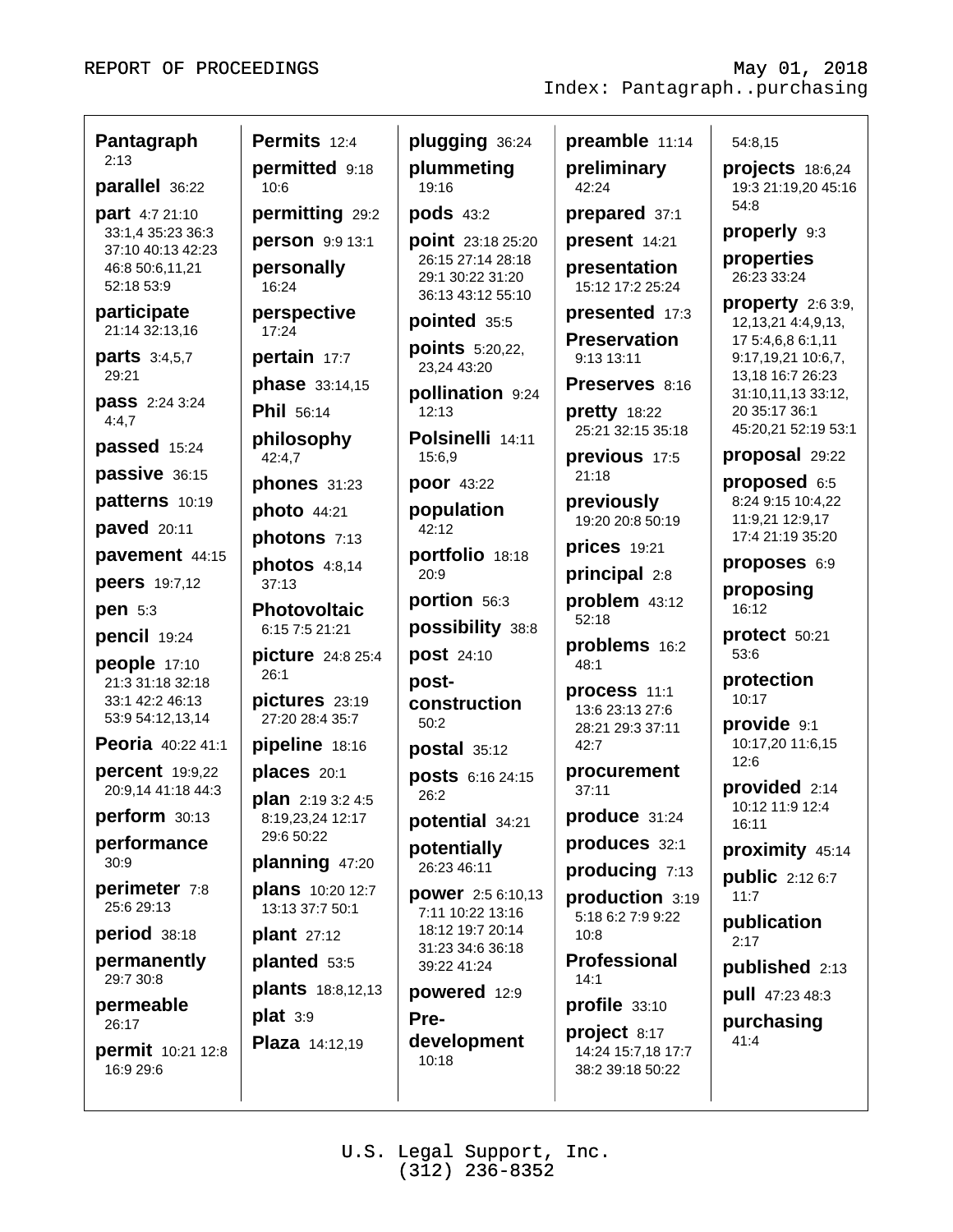May 01, 2018 Index: purposes..season

| purposes 9:17<br>37:9<br><b>put</b> 2:18 39:7<br>44:15 47:14 50:12<br>52:21 56:14<br><b>puts</b> 54:17 | <b>rates</b> 50:13<br>Rauner 20:6<br><b>read</b> 16:1<br>reaffirm 54:11<br>real $25:19$ | 41:14 52:6<br>reliance 33:6<br>remember 40:6<br>remotely 30:6,9<br>remove 33:5                     | residences 5:15<br>10:8 35:21<br>residential 5:2<br>11:19 33:23 45:5,7,<br>14 52:7<br>residents 20:24 | roll 57:1<br>roof 32:17,21<br><b>rotate</b> 22:22<br><b>round</b> 27:24<br><b>route</b> 44:19 52:22 |
|--------------------------------------------------------------------------------------------------------|-----------------------------------------------------------------------------------------|----------------------------------------------------------------------------------------------------|-------------------------------------------------------------------------------------------------------|-----------------------------------------------------------------------------------------------------|
| putting 43:2<br>44:13 48:5<br><b>PV</b> 7:4,7,12,17                                                    | reality 23:24<br><b>reap</b> 21:3                                                       | removing 29:22<br>renewable                                                                        | 21:13 42:9<br>Resources 8:12<br>respects 11:22                                                        | <b>row</b> 24:12,18<br><b>rows</b> 6:15,17                                                          |
| 22:4,5,13,16,18<br>38:13<br>Q                                                                          | reason 46:9<br>reasons 20:22<br>received 29:19<br>receiving 33:2                        | 19:12 20:9,16 32:12<br>renewables 2:4<br>6:18 14:5 15:7<br>21:14<br>repair 11:3 13:8<br>27:4 49:23 | responsible<br>42:3<br>rest 21:20<br>restoration 50:2                                                 | 35:23<br><b>RPS</b> 20:8<br>rules $52:6$<br><b>run</b> 38:10 42:20<br>running 38:14                 |
| quality 44:6<br>54:11                                                                                  | recently 20:4<br>reclaimed 9:3                                                          | repaired 11:2<br>13:7                                                                              | restricted 5:9<br>retained 10:19                                                                      | 40:20 43:1<br>runoff 50:7                                                                           |
| quarter 2:7<br>question 39:4<br>40:1 41:13 45:8,13                                                     | recognize 26:21<br>recommend<br>56:20                                                   | repairing 44:10<br>repairs 30:13                                                                   | return $54:16$<br><b>reused</b> 38:21                                                                 | <b>runs</b> 24:17 36:22<br>S                                                                        |
| 49:4<br>questions<br>15:17,19 37:4,6<br>46:21,22,24 47:6,8,                                            | recommended<br>9:24 12:13 56:22<br>recommends<br>12:1                                   | repeat $14:16$<br>replace 27:5<br>replicating 18:3<br>report 2:20 3:6,20                           | revenue 33:20<br>review 5:23<br>revised 8:23<br>12:17                                                 | <b>safe</b> 11:8 34:18<br>safety 6:6 28:19                                                          |
| 11 48:8 49:10,15<br>51:3 53:16,19,22<br>54:21,23 55:1 56:10<br><b>quick</b> 23:19 25:19                | record 8:13<br>rectangular<br>36:3                                                      | 13:17 15:20,21<br>16:1,4 43:17 44:13<br>55:18                                                      | rezoned 3:12<br>16:7<br>rezoning 16:7                                                                 | 29:12 32:6<br>salvage 8:20<br><b>Sass 55:11</b>                                                     |
| quickly 25:20<br>32:15 35:7<br>quiet 30:24 33:8                                                        | redirect 22:2<br>reduced 33:3                                                           | represent 15:6<br>19:2<br>represents 31:8                                                          | 55:18<br>right-hand 31:7<br>risk 28:19                                                                | <b>scale</b> 18:6,11<br>23:20 25:4 28:13<br>scaled 26:8                                             |
| R.                                                                                                     | reducing 33:5<br>references<br>49:22                                                    | request 16:9<br>require 36:15<br>46:9                                                              | Riverside 14:12,<br>18                                                                                | scarified 50:8,10<br><b>scattered</b> 18:13                                                         |
| R1 5:8,12 16:8<br><b>racking</b> 7:7 26:6                                                              | referred 6:17<br>21:24<br>refreshed 38:17                                               | required $2:15$<br>3:15 9:5 12:21<br>36:14                                                         | <b>road</b> $2:114:12,16$ ,<br>22 10:16 14:2 25:7<br>37:8,12 44:6,7,9,10<br>47:12,21 48:3 51:17       | <b>scenario</b> 34:8,11<br>38:23 39:12<br><b>school</b> 4:12                                        |
| <b>racks</b> 25:1<br><b>radius</b> 31:8 32:8                                                           | refurbished<br>38:21                                                                    | requirement<br>29:14<br>requirements                                                               | <b>roads</b> 10:10 25:8<br>43:16,17,22                                                                | 47:21,22 54:6<br><b>SCOre</b> 3:22,23<br>5:20,23,24 44:2                                            |
| range 2:7 33:11<br>rapid 19:13<br><b>rated</b> 43:18                                                   | regenerating<br>13:16<br>registered 8:16                                                | 6:12<br>Reserves 8:17                                                                              | <b>roadway</b> $44:4,5$ ,<br>20<br>roadways 44:2                                                      | <b>Scott</b> 14:4 15:11<br>16:19 17:20 55:9<br>Screen 36:2                                          |
| ratepayers 8:7                                                                                         | regulations<br>11:23 13:14 21:7                                                         | residence 5:9,<br>12                                                                               | <b>Robert 35:10</b><br>48:14                                                                          | <b>season</b> 30:3                                                                                  |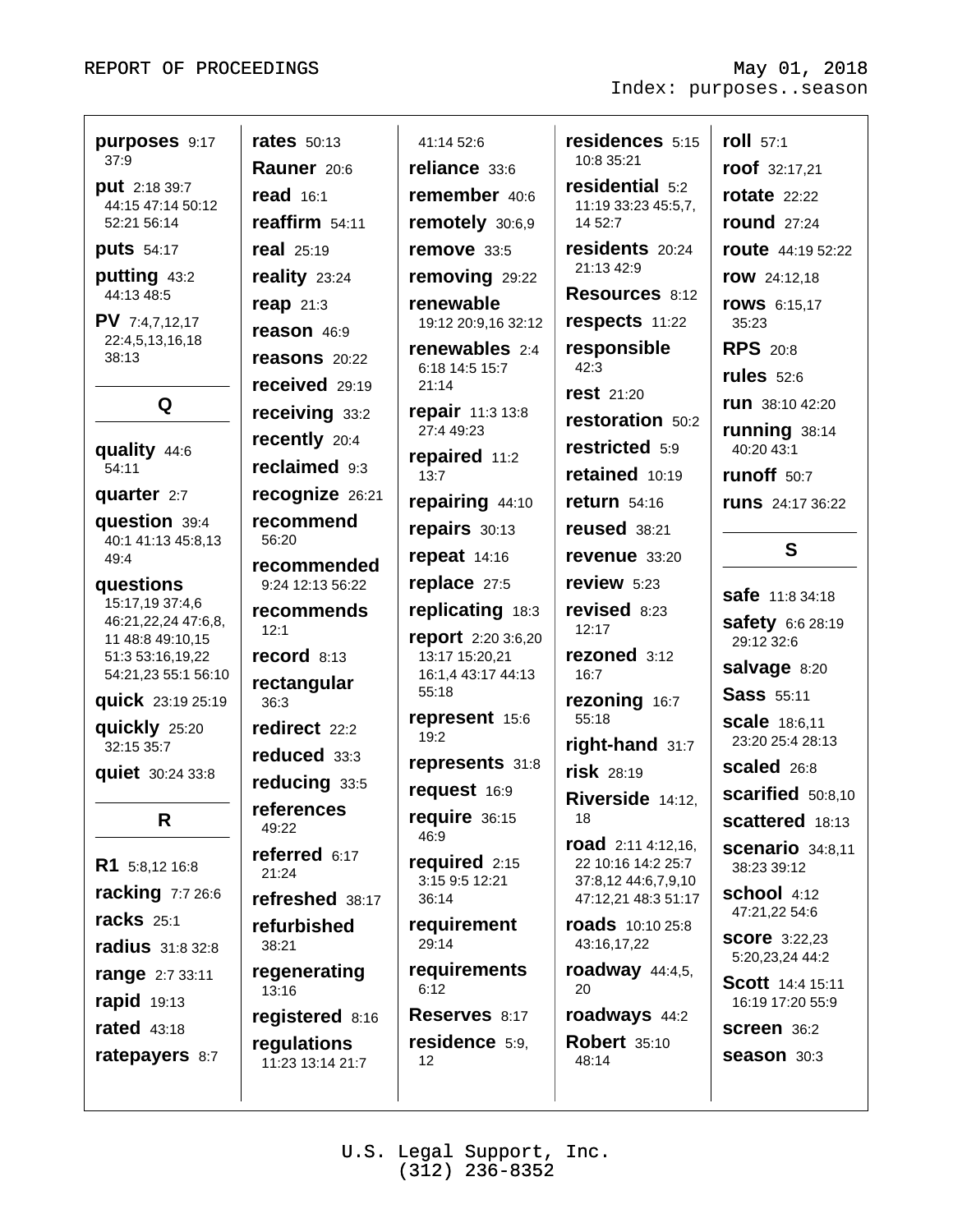| 17:6<br>22<br><b>small</b> 27:22<br><b>section</b> 2:7 12:3<br><b>steps</b> 8:1<br>specifically<br>signage 4:24<br>13:15 37:17<br>stewards 16:16<br><b>soak</b> 22:5 23:6<br>16:8 24:14<br>signed 20:6<br><b>Secure</b> 29:16<br><b>soil</b> 3:22 5:20 9:24<br>stipulations<br><b>specifics 6:22</b><br>significant<br>sediment 29:5<br>12:14 24:2 53:6,9<br><b>spell</b> 14:7,13<br>35:18 43:12<br><b>soils</b> 44:14<br><b>seeds</b> 50:16,17<br><b>stores</b> 54:17<br>spoke 44:8<br>signing 33:2<br><b>select</b> 23:14<br><b>solar</b> 2:3,5 3:16<br><b>storm</b> 10:21 12:7<br><b>signs 40:23</b><br><b>spot</b> 43:11<br>29:5,6 50:7<br>6:10,12,18,19,23<br>self-sufficient<br>7:2,4,9 8:8 10:2,22<br><b>similar</b> 9:5 12:21<br><b>spots</b> 2:18<br>straight 4:23<br>33:9<br>11:4 12:9,10 13:8,<br>17:3,4 45:16<br><b>send</b> 30:12<br>spreading 19:19<br>16 15:14,23 16:10,<br><b>street</b> 2:10 5:1<br><b>single</b> 5:8,12,15<br>13 17:4 18:6,7,12<br>10:14 35:10,13,22<br><b>Senior</b> 14:5 17:21<br>spring $27:16$<br>22:21 23:16<br>19:6,10,19 20:16,<br>37:13 44:21,23 47:4<br>Springfield 34:2<br>separate 28:12<br>21, 22, 23 21: 1, 18,<br>48:15 49:7 54:6<br>Sister 53:1<br>21,24 22:1,4,5,11,<br>stacked 22:20<br>Services 36:14,<br>Streets 11:7<br>Sit 17:21 24:15<br>13, 16, 18 23: 23<br>16<br>Streicker 15:8<br>25:14,15,20 27:20,<br><b>staff</b> 2:20 3:6,20<br>25:1 28:5<br>23 28:3,12 29:2<br>Set 6:16 12:2 16:3<br>12:1 15:20,21 16:1,<br>strikes 7:12<br><b>site</b> 2:19 3:2,18<br>30:23 31:19 32:1,<br>39:22<br>3 46:22 55:18<br>4:5 5:19,21 6:22 7:1<br>11, 13, 16, 24 34: 2, 19<br>strongest 32:2<br>setback 6:12<br>stand $32:4$<br>9:3 15:15 16:5 23:7<br>35:4,15 36:14 39:23<br>structural 7:7<br>35:17 46:3<br>24:6 26:6,9,18 27:2<br>40:1,6,11,14,19<br>standard 6:8<br>28:23<br>30:3,5,8,15,18<br>43:2,11 45:13,19<br><b>Sets</b> 25:16<br>9:20 10:7,12 11:8,<br>33:18 34:13 35:5,<br>46:15 49:20 53:6<br>structurally<br>13,24 20:9<br>Seventies 38:16<br>14,22 36:3,6 38:9<br>55:12<br>32:22 | seconded 57:3           | <b>sign</b> 40:13 41:11, | <b>slowly</b> 32:14 33:5 | <b>specific</b> 15:23 | Stepping 19:5            |
|----------------------------------------------------------------------------------------------------------------------------------------------------------------------------------------------------------------------------------------------------------------------------------------------------------------------------------------------------------------------------------------------------------------------------------------------------------------------------------------------------------------------------------------------------------------------------------------------------------------------------------------------------------------------------------------------------------------------------------------------------------------------------------------------------------------------------------------------------------------------------------------------------------------------------------------------------------------------------------------------------------------------------------------------------------------------------------------------------------------------------------------------------------------------------------------------------------------------------------------------------------------------------------------------------------------------------------------------------------------------------------------------------------------------------------------------------------------------------------------------------------------------------------------------------------------------------------------------------------------------------------------------------------------------------------------------------------------------------------------------------------------------------------------------------------------------------------------------------------------------------------------------------------------------------------------------------------------------------------------------------------------------------------------------|-------------------------|--------------------------|--------------------------|-----------------------|--------------------------|
|                                                                                                                                                                                                                                                                                                                                                                                                                                                                                                                                                                                                                                                                                                                                                                                                                                                                                                                                                                                                                                                                                                                                                                                                                                                                                                                                                                                                                                                                                                                                                                                                                                                                                                                                                                                                                                                                                                                                                                                                                                              |                         |                          |                          |                       |                          |
|                                                                                                                                                                                                                                                                                                                                                                                                                                                                                                                                                                                                                                                                                                                                                                                                                                                                                                                                                                                                                                                                                                                                                                                                                                                                                                                                                                                                                                                                                                                                                                                                                                                                                                                                                                                                                                                                                                                                                                                                                                              |                         |                          |                          |                       |                          |
|                                                                                                                                                                                                                                                                                                                                                                                                                                                                                                                                                                                                                                                                                                                                                                                                                                                                                                                                                                                                                                                                                                                                                                                                                                                                                                                                                                                                                                                                                                                                                                                                                                                                                                                                                                                                                                                                                                                                                                                                                                              |                         |                          |                          |                       |                          |
|                                                                                                                                                                                                                                                                                                                                                                                                                                                                                                                                                                                                                                                                                                                                                                                                                                                                                                                                                                                                                                                                                                                                                                                                                                                                                                                                                                                                                                                                                                                                                                                                                                                                                                                                                                                                                                                                                                                                                                                                                                              |                         |                          |                          |                       | 12:5 16:3 56:10,22       |
|                                                                                                                                                                                                                                                                                                                                                                                                                                                                                                                                                                                                                                                                                                                                                                                                                                                                                                                                                                                                                                                                                                                                                                                                                                                                                                                                                                                                                                                                                                                                                                                                                                                                                                                                                                                                                                                                                                                                                                                                                                              |                         |                          |                          |                       |                          |
|                                                                                                                                                                                                                                                                                                                                                                                                                                                                                                                                                                                                                                                                                                                                                                                                                                                                                                                                                                                                                                                                                                                                                                                                                                                                                                                                                                                                                                                                                                                                                                                                                                                                                                                                                                                                                                                                                                                                                                                                                                              |                         |                          |                          |                       |                          |
|                                                                                                                                                                                                                                                                                                                                                                                                                                                                                                                                                                                                                                                                                                                                                                                                                                                                                                                                                                                                                                                                                                                                                                                                                                                                                                                                                                                                                                                                                                                                                                                                                                                                                                                                                                                                                                                                                                                                                                                                                                              |                         |                          |                          |                       |                          |
|                                                                                                                                                                                                                                                                                                                                                                                                                                                                                                                                                                                                                                                                                                                                                                                                                                                                                                                                                                                                                                                                                                                                                                                                                                                                                                                                                                                                                                                                                                                                                                                                                                                                                                                                                                                                                                                                                                                                                                                                                                              |                         |                          |                          |                       |                          |
|                                                                                                                                                                                                                                                                                                                                                                                                                                                                                                                                                                                                                                                                                                                                                                                                                                                                                                                                                                                                                                                                                                                                                                                                                                                                                                                                                                                                                                                                                                                                                                                                                                                                                                                                                                                                                                                                                                                                                                                                                                              |                         |                          |                          |                       |                          |
|                                                                                                                                                                                                                                                                                                                                                                                                                                                                                                                                                                                                                                                                                                                                                                                                                                                                                                                                                                                                                                                                                                                                                                                                                                                                                                                                                                                                                                                                                                                                                                                                                                                                                                                                                                                                                                                                                                                                                                                                                                              |                         |                          |                          |                       |                          |
|                                                                                                                                                                                                                                                                                                                                                                                                                                                                                                                                                                                                                                                                                                                                                                                                                                                                                                                                                                                                                                                                                                                                                                                                                                                                                                                                                                                                                                                                                                                                                                                                                                                                                                                                                                                                                                                                                                                                                                                                                                              |                         |                          |                          |                       |                          |
|                                                                                                                                                                                                                                                                                                                                                                                                                                                                                                                                                                                                                                                                                                                                                                                                                                                                                                                                                                                                                                                                                                                                                                                                                                                                                                                                                                                                                                                                                                                                                                                                                                                                                                                                                                                                                                                                                                                                                                                                                                              |                         |                          |                          |                       |                          |
|                                                                                                                                                                                                                                                                                                                                                                                                                                                                                                                                                                                                                                                                                                                                                                                                                                                                                                                                                                                                                                                                                                                                                                                                                                                                                                                                                                                                                                                                                                                                                                                                                                                                                                                                                                                                                                                                                                                                                                                                                                              |                         |                          |                          |                       |                          |
|                                                                                                                                                                                                                                                                                                                                                                                                                                                                                                                                                                                                                                                                                                                                                                                                                                                                                                                                                                                                                                                                                                                                                                                                                                                                                                                                                                                                                                                                                                                                                                                                                                                                                                                                                                                                                                                                                                                                                                                                                                              |                         |                          |                          |                       |                          |
|                                                                                                                                                                                                                                                                                                                                                                                                                                                                                                                                                                                                                                                                                                                                                                                                                                                                                                                                                                                                                                                                                                                                                                                                                                                                                                                                                                                                                                                                                                                                                                                                                                                                                                                                                                                                                                                                                                                                                                                                                                              |                         |                          |                          |                       |                          |
|                                                                                                                                                                                                                                                                                                                                                                                                                                                                                                                                                                                                                                                                                                                                                                                                                                                                                                                                                                                                                                                                                                                                                                                                                                                                                                                                                                                                                                                                                                                                                                                                                                                                                                                                                                                                                                                                                                                                                                                                                                              |                         |                          |                          |                       |                          |
|                                                                                                                                                                                                                                                                                                                                                                                                                                                                                                                                                                                                                                                                                                                                                                                                                                                                                                                                                                                                                                                                                                                                                                                                                                                                                                                                                                                                                                                                                                                                                                                                                                                                                                                                                                                                                                                                                                                                                                                                                                              |                         |                          |                          |                       |                          |
|                                                                                                                                                                                                                                                                                                                                                                                                                                                                                                                                                                                                                                                                                                                                                                                                                                                                                                                                                                                                                                                                                                                                                                                                                                                                                                                                                                                                                                                                                                                                                                                                                                                                                                                                                                                                                                                                                                                                                                                                                                              |                         |                          |                          |                       |                          |
| <b>sold</b> 52:15<br><b>studied</b> 45:18<br>12 12:2,4 13:15                                                                                                                                                                                                                                                                                                                                                                                                                                                                                                                                                                                                                                                                                                                                                                                                                                                                                                                                                                                                                                                                                                                                                                                                                                                                                                                                                                                                                                                                                                                                                                                                                                                                                                                                                                                                                                                                                                                                                                                 | <b>Sewer</b> 42:21 43:8 | 40:10 41:5 45:15         |                          | standards 6:3,        |                          |
| <b>Sites</b> $8:1523:8,11$ ,<br><b>shaded</b> 18:23<br>44:11 56:7,9<br>solidified 20:11<br>SU-18-10 2:3<br>16                                                                                                                                                                                                                                                                                                                                                                                                                                                                                                                                                                                                                                                                                                                                                                                                                                                                                                                                                                                                                                                                                                                                                                                                                                                                                                                                                                                                                                                                                                                                                                                                                                                                                                                                                                                                                                                                                                                                |                         |                          |                          |                       |                          |
| stands 20:8<br><b>shape</b> 28:14<br>56:21<br><b>sort</b> 50:20 55:19<br><b>SitS</b> 25:11                                                                                                                                                                                                                                                                                                                                                                                                                                                                                                                                                                                                                                                                                                                                                                                                                                                                                                                                                                                                                                                                                                                                                                                                                                                                                                                                                                                                                                                                                                                                                                                                                                                                                                                                                                                                                                                                                                                                                   |                         |                          |                          |                       |                          |
| <b>shifts</b> 23:5<br><b>start</b> 42:6 46:3<br>SOUICe 32:2<br><b>sitting</b> 30:7 35:24                                                                                                                                                                                                                                                                                                                                                                                                                                                                                                                                                                                                                                                                                                                                                                                                                                                                                                                                                                                                                                                                                                                                                                                                                                                                                                                                                                                                                                                                                                                                                                                                                                                                                                                                                                                                                                                                                                                                                     |                         |                          |                          |                       | subdivision 5:2          |
| 43:9<br><b>starters</b> 17:19<br><b>short</b> 25:23<br>situation 22:21<br><b>SOUICES 20:16</b>                                                                                                                                                                                                                                                                                                                                                                                                                                                                                                                                                                                                                                                                                                                                                                                                                                                                                                                                                                                                                                                                                                                                                                                                                                                                                                                                                                                                                                                                                                                                                                                                                                                                                                                                                                                                                                                                                                                                               |                         |                          |                          |                       |                          |
| 36:18<br>30:11<br>starting 48:18<br><b>shot</b> 24:12                                                                                                                                                                                                                                                                                                                                                                                                                                                                                                                                                                                                                                                                                                                                                                                                                                                                                                                                                                                                                                                                                                                                                                                                                                                                                                                                                                                                                                                                                                                                                                                                                                                                                                                                                                                                                                                                                                                                                                                        |                         |                          |                          |                       | <b>subject</b> 5:4 10:18 |
| submit 8:23<br><b>south</b> 4:14,15,23<br><b>sixties</b> 52:5<br><b>state</b> 8:14 14:1<br><b>show</b> 24:21 27:18                                                                                                                                                                                                                                                                                                                                                                                                                                                                                                                                                                                                                                                                                                                                                                                                                                                                                                                                                                                                                                                                                                                                                                                                                                                                                                                                                                                                                                                                                                                                                                                                                                                                                                                                                                                                                                                                                                                           |                         |                          |                          |                       |                          |
| 12:16<br>5:9,15 10:14 14:6<br>33:16 35:7 45:22<br>17:24 20:2 21:11,<br>Size 18:17 28:13<br>22:19 32:20 52:12,                                                                                                                                                                                                                                                                                                                                                                                                                                                                                                                                                                                                                                                                                                                                                                                                                                                                                                                                                                                                                                                                                                                                                                                                                                                                                                                                                                                                                                                                                                                                                                                                                                                                                                                                                                                                                                                                                                                                |                         |                          |                          |                       |                          |
| <b>submitted</b> 2:22<br>15,21 29:21 45:16<br>33:18 35:6 36:7<br>showing 3:9<br>14                                                                                                                                                                                                                                                                                                                                                                                                                                                                                                                                                                                                                                                                                                                                                                                                                                                                                                                                                                                                                                                                                                                                                                                                                                                                                                                                                                                                                                                                                                                                                                                                                                                                                                                                                                                                                                                                                                                                                           |                         |                          |                          |                       | 8:10,19 9:13 13:13       |
| 40:10<br><b>statement</b> 55:8,<br>24:9 26:5<br><b>southwest 2:9</b><br><b>subscribe</b> 21:1<br>24                                                                                                                                                                                                                                                                                                                                                                                                                                                                                                                                                                                                                                                                                                                                                                                                                                                                                                                                                                                                                                                                                                                                                                                                                                                                                                                                                                                                                                                                                                                                                                                                                                                                                                                                                                                                                                                                                                                                          |                         |                          |                          |                       |                          |
| <b>skip</b> 35:1<br><b>shown</b> 27:18<br>5:6<br>40:19 42:15,17<br><b>states</b> 8:12 11:14                                                                                                                                                                                                                                                                                                                                                                                                                                                                                                                                                                                                                                                                                                                                                                                                                                                                                                                                                                                                                                                                                                                                                                                                                                                                                                                                                                                                                                                                                                                                                                                                                                                                                                                                                                                                                                                                                                                                                  |                         |                          |                          |                       |                          |
| <b>slab</b> 25:13<br><b>shows</b> 24:12 25:5<br>spacing 25:7<br><b>subscribers</b><br>18:23 19:1,2 20:3<br>26:1 28:12<br>26:9                                                                                                                                                                                                                                                                                                                                                                                                                                                                                                                                                                                                                                                                                                                                                                                                                                                                                                                                                                                                                                                                                                                                                                                                                                                                                                                                                                                                                                                                                                                                                                                                                                                                                                                                                                                                                                                                                                                |                         |                          |                          |                       |                          |
| <b>slide</b> 18:14 24:11,<br>42:1 45:15<br>21:8 42:4,6<br>22 28:12 31:7 33:17<br><b>side</b> $10:14,15$<br><b>speak</b> 31:1                                                                                                                                                                                                                                                                                                                                                                                                                                                                                                                                                                                                                                                                                                                                                                                                                                                                                                                                                                                                                                                                                                                                                                                                                                                                                                                                                                                                                                                                                                                                                                                                                                                                                                                                                                                                                                                                                                                 |                         |                          |                          |                       |                          |
| subscribing<br>stayed 17:13<br>55:11<br>29:12 38:5,6 42:5<br>41:3                                                                                                                                                                                                                                                                                                                                                                                                                                                                                                                                                                                                                                                                                                                                                                                                                                                                                                                                                                                                                                                                                                                                                                                                                                                                                                                                                                                                                                                                                                                                                                                                                                                                                                                                                                                                                                                                                                                                                                            |                         |                          |                          |                       |                          |
| <b>special</b> $2:43:15$<br>steel 24:10,15<br>45:2 51:5 52:12,13,<br><b>slope</b> $53:8,10$<br>6:5 9:15 10:4 11:11,<br>subscription<br>26:2<br>14,16                                                                                                                                                                                                                                                                                                                                                                                                                                                                                                                                                                                                                                                                                                                                                                                                                                                                                                                                                                                                                                                                                                                                                                                                                                                                                                                                                                                                                                                                                                                                                                                                                                                                                                                                                                                                                                                                                         |                         |                          |                          |                       |                          |
| 21 12:4 16:9 39:10<br><b>Slow</b> 22:23 27:13<br>42:5<br>$sight$ 11:8<br><b>step</b> 28:20 29:4                                                                                                                                                                                                                                                                                                                                                                                                                                                                                                                                                                                                                                                                                                                                                                                                                                                                                                                                                                                                                                                                                                                                                                                                                                                                                                                                                                                                                                                                                                                                                                                                                                                                                                                                                                                                                                                                                                                                              |                         |                          |                          |                       |                          |
| <b>species</b> 4:3 8:14<br><b>slower</b> 35:1<br>substantially<br>41:6<br>9:18                                                                                                                                                                                                                                                                                                                                                                                                                                                                                                                                                                                                                                                                                                                                                                                                                                                                                                                                                                                                                                                                                                                                                                                                                                                                                                                                                                                                                                                                                                                                                                                                                                                                                                                                                                                                                                                                                                                                                               |                         |                          |                          |                       |                          |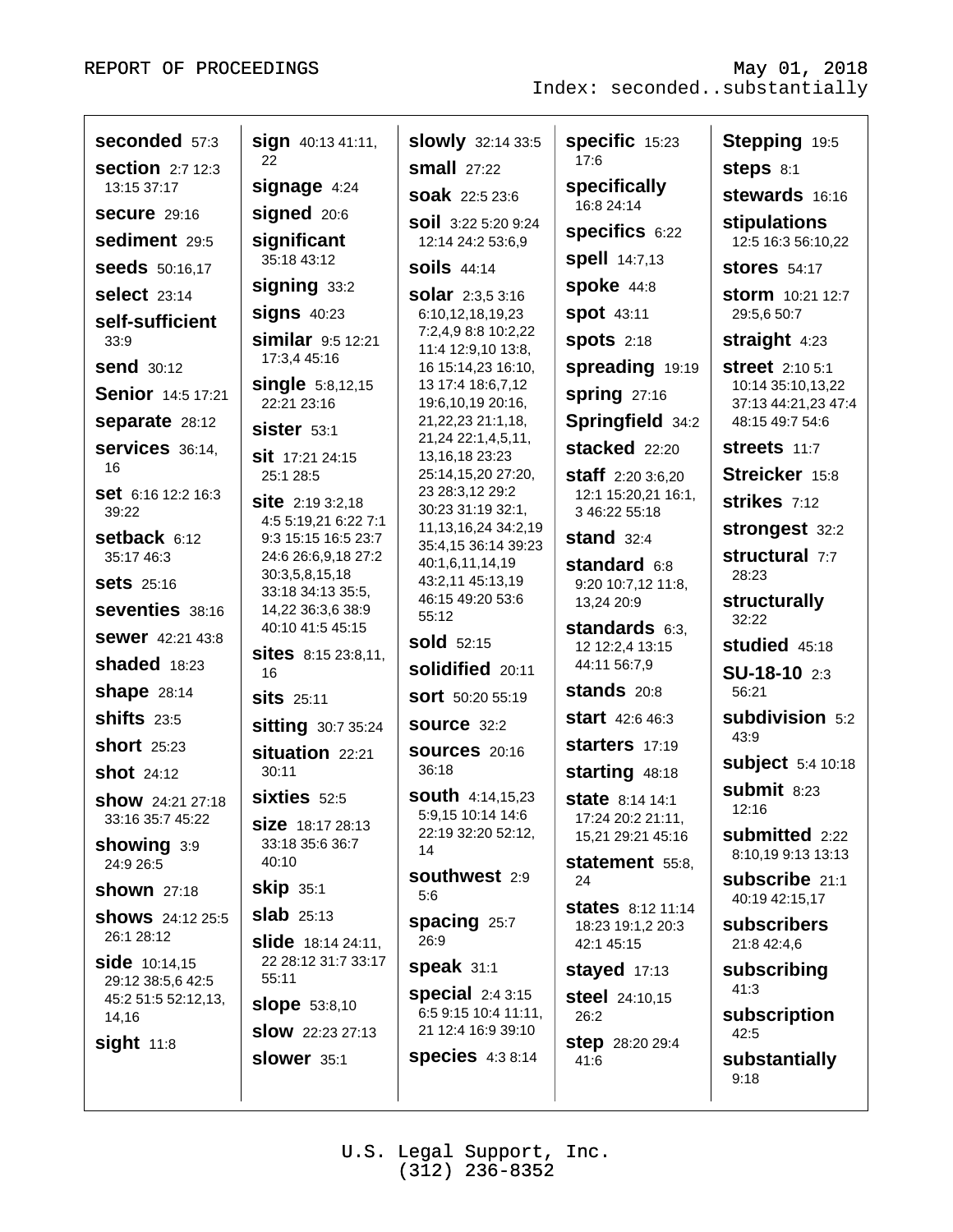| summarize 3:7<br>technical 15:17<br><b>turn</b> $4:20$ 16:18<br><b>today</b> 28:8,17<br>45:1 47:23 48:3<br>technology<br><b>Summary</b> 16:12,<br>$\mathbf v$<br>35:3<br>Turner 13:18<br>39:5<br>22<br>toiling 27:16<br>14:20 15:2 16:20<br>temporary<br>SUN 6:21 23:2 25:3<br>17:8,12 37:5 39:16<br><b>values</b> 9:19 45:20<br>tonight 16:9<br>52:21<br><b>SUN'S 23:4</b><br>40:5 45:6 46:4,20<br>55:19<br>vandalism 46:4,<br><b>term</b> 19:17,18<br>47:6 48:7,12 49:11,<br><b>sunlight</b> 7:12<br>5<br>20:20 39:1<br>top 24:5 29:18<br>14 51:2,7,14,23<br>22:2,6<br>50:9<br>53:18 54:2,20 55:21<br>vandalize 46:16<br>terminated 8:18<br><b>sunshine</b> 19:20<br>56:8,19 57:1,13,14,<br>topic $26:11$<br>vegetation 30:1<br><b>Terre</b> 28:5<br>18<br>23:7<br>topography<br>vegetative<br>turnoff 4:24<br>territory 21:6,9<br><b>Super</b> 21:16 31:19<br>24:3<br>30:16 35:20<br>40:18 41:8,16 42:13<br>Twelve 40:9<br><b>Support 36:5</b><br><b>tops</b> 24:1 30:20<br><b>VI</b> 13:15<br>testified 55:23<br>37:20<br>type 46:19<br>total $5:23$<br><b>vicinity</b> 8:17 9:17<br>supported 24:9<br><b>testify</b> 51:5,8 54:3<br>typo 55:11<br>totally 22:3<br>55:5<br><b>view</b> 37:14<br>surrounding<br>Texas $41:8$<br>town 3:21,22<br>5:7,14 10:5<br>$VIII$ 12:3<br>U<br>thermal $21:24$<br>Township 2:7,9<br><b>SUIVEY 27:1</b><br>virtually 33:8<br>3:10 10:16 16:14<br>42:22<br>22:11<br><b>U.S.</b> 2:11 4:10,16<br><b>visits</b> 30:15,18<br>thick $2:23$<br>tracking 6:20<br><b>SWOrn</b> 13:19,20,<br>5:11 10:15<br>voltage 8:2<br>22:21 23:17 24:24<br>21 51:9,11,13 54:4<br><b>thing</b> 25:22 32:19<br>ultimately 39:20<br><b>vote</b> 57:2<br><b>system</b> 6:20,24<br>tract $16:14$<br>40:6 46:12,19<br>underground<br>7:7 8:3 26:6 31:15<br>48:11,15 49:6<br>trades $54:14$<br>24:20<br>W<br>things 31:23 34:5<br><b>systems</b> 8:6 29:8<br><b>traffic</b> 11:7 30:23<br>underneath<br>49:24 51:5<br>37:15,20 47:14<br>24:12,15,17 43:10<br>waiting 26:7<br>thinking 56:16<br>Τ<br>48:11,16 52:23<br>understand<br>wanted $22:9$<br>thought 24:22<br>training $25:1$<br>17:15 27:3 30:4<br>32:12 50:1 52:21<br>28:8<br>taking 3:19<br>transformer<br>understanding<br>wanting 46:6<br>threatened 4:3<br>7:24 24:21 25:10<br><b>talk</b> $22:1435:3$<br>18:5 26:18,19 44:3,<br>8:14<br>31:2 32:3 38:16<br>14 50:5<br>36:19<br>Warrenville<br>14:2<br>transformers<br><b>ties</b> $24:18$<br>undoubtedly<br>talked $25:22$<br>7:6<br>38:17<br>30:16 31:2 33:9<br><b>water</b> 8:17 10:1,<br>tile 11:1 13:6 26:24<br>transmission<br>21 12:7,14 29:5,6<br>uniform $34:5$<br>27:1 49:23<br>talking $23:20$<br>36:16 42:21 50:7<br>8:3,4,6<br>25:9 28:8,17 35:8<br><b>tiles</b> $26:1927:3,5$<br>unique $27:22$<br>53:9<br>47:13 52:1<br>tree $46:17$<br>8<br>unsafe 32:1<br><b>Ways</b> 6:19 22:7,17<br>$tall$ 29:23<br>till 53:3<br>trees $35:24$<br>upgraded 38:10<br><b>weed</b> 30:1,17<br>tax 33:20<br>tilt 6:20 22:18<br>tremendous<br>upgrades 47:19<br><b>weeks</b> 40:9 48:17<br>18:18<br>taxing $54:18$<br><b>time</b> $2:24$ 13:23<br><b>USer</b> 41:19<br>weight 32:23<br><b>truck</b> 52:22<br>14:17 16:18 17:9,13<br>Taylor 41:10 | <b>Suite</b> 14:12,19 | team $37:2$       | times 16:24 18:17 | Tuesday 57:16   | utility 8:4,6 18:6, |
|------------------------------------------------------------------------------------------------------------------------------------------------------------------------------------------------------------------------------------------------------------------------------------------------------------------------------------------------------------------------------------------------------------------------------------------------------------------------------------------------------------------------------------------------------------------------------------------------------------------------------------------------------------------------------------------------------------------------------------------------------------------------------------------------------------------------------------------------------------------------------------------------------------------------------------------------------------------------------------------------------------------------------------------------------------------------------------------------------------------------------------------------------------------------------------------------------------------------------------------------------------------------------------------------------------------------------------------------------------------------------------------------------------------------------------------------------------------------------------------------------------------------------------------------------------------------------------------------------------------------------------------------------------------------------------------------------------------------------------------------------------------------------------------------------------------------------------------------------------------------------------------------------------------------------------------------------------------------------------------------------------------------------------------------------------------------------------------------------------------------------------------------------------------------------------------------------------------------------------------------------------------------------------------------------------------------------------------------------------------------------------------------------------------------------------------------------------------------------------------------------------------------------------------------------------------------------------------------------------------------------------------------------------------------------------------------------------------------------------------------------------------------------------------------------------------------------------------------------------------------------------------------------------------------------------------------------------------------------------------------------------------------------------------------------------------------------------------------------------------------------------------------------------------------|-----------------------|-------------------|-------------------|-----------------|---------------------|
|                                                                                                                                                                                                                                                                                                                                                                                                                                                                                                                                                                                                                                                                                                                                                                                                                                                                                                                                                                                                                                                                                                                                                                                                                                                                                                                                                                                                                                                                                                                                                                                                                                                                                                                                                                                                                                                                                                                                                                                                                                                                                                                                                                                                                                                                                                                                                                                                                                                                                                                                                                                                                                                                                                                                                                                                                                                                                                                                                                                                                                                                                                                                                                        |                       |                   | 30:2 32:5         |                 | 11 36:20 41:7       |
|                                                                                                                                                                                                                                                                                                                                                                                                                                                                                                                                                                                                                                                                                                                                                                                                                                                                                                                                                                                                                                                                                                                                                                                                                                                                                                                                                                                                                                                                                                                                                                                                                                                                                                                                                                                                                                                                                                                                                                                                                                                                                                                                                                                                                                                                                                                                                                                                                                                                                                                                                                                                                                                                                                                                                                                                                                                                                                                                                                                                                                                                                                                                                                        |                       |                   |                   |                 |                     |
|                                                                                                                                                                                                                                                                                                                                                                                                                                                                                                                                                                                                                                                                                                                                                                                                                                                                                                                                                                                                                                                                                                                                                                                                                                                                                                                                                                                                                                                                                                                                                                                                                                                                                                                                                                                                                                                                                                                                                                                                                                                                                                                                                                                                                                                                                                                                                                                                                                                                                                                                                                                                                                                                                                                                                                                                                                                                                                                                                                                                                                                                                                                                                                        |                       |                   |                   |                 |                     |
|                                                                                                                                                                                                                                                                                                                                                                                                                                                                                                                                                                                                                                                                                                                                                                                                                                                                                                                                                                                                                                                                                                                                                                                                                                                                                                                                                                                                                                                                                                                                                                                                                                                                                                                                                                                                                                                                                                                                                                                                                                                                                                                                                                                                                                                                                                                                                                                                                                                                                                                                                                                                                                                                                                                                                                                                                                                                                                                                                                                                                                                                                                                                                                        |                       |                   |                   |                 |                     |
|                                                                                                                                                                                                                                                                                                                                                                                                                                                                                                                                                                                                                                                                                                                                                                                                                                                                                                                                                                                                                                                                                                                                                                                                                                                                                                                                                                                                                                                                                                                                                                                                                                                                                                                                                                                                                                                                                                                                                                                                                                                                                                                                                                                                                                                                                                                                                                                                                                                                                                                                                                                                                                                                                                                                                                                                                                                                                                                                                                                                                                                                                                                                                                        |                       |                   |                   |                 |                     |
|                                                                                                                                                                                                                                                                                                                                                                                                                                                                                                                                                                                                                                                                                                                                                                                                                                                                                                                                                                                                                                                                                                                                                                                                                                                                                                                                                                                                                                                                                                                                                                                                                                                                                                                                                                                                                                                                                                                                                                                                                                                                                                                                                                                                                                                                                                                                                                                                                                                                                                                                                                                                                                                                                                                                                                                                                                                                                                                                                                                                                                                                                                                                                                        |                       |                   |                   |                 |                     |
|                                                                                                                                                                                                                                                                                                                                                                                                                                                                                                                                                                                                                                                                                                                                                                                                                                                                                                                                                                                                                                                                                                                                                                                                                                                                                                                                                                                                                                                                                                                                                                                                                                                                                                                                                                                                                                                                                                                                                                                                                                                                                                                                                                                                                                                                                                                                                                                                                                                                                                                                                                                                                                                                                                                                                                                                                                                                                                                                                                                                                                                                                                                                                                        |                       |                   |                   |                 |                     |
|                                                                                                                                                                                                                                                                                                                                                                                                                                                                                                                                                                                                                                                                                                                                                                                                                                                                                                                                                                                                                                                                                                                                                                                                                                                                                                                                                                                                                                                                                                                                                                                                                                                                                                                                                                                                                                                                                                                                                                                                                                                                                                                                                                                                                                                                                                                                                                                                                                                                                                                                                                                                                                                                                                                                                                                                                                                                                                                                                                                                                                                                                                                                                                        |                       |                   |                   |                 |                     |
|                                                                                                                                                                                                                                                                                                                                                                                                                                                                                                                                                                                                                                                                                                                                                                                                                                                                                                                                                                                                                                                                                                                                                                                                                                                                                                                                                                                                                                                                                                                                                                                                                                                                                                                                                                                                                                                                                                                                                                                                                                                                                                                                                                                                                                                                                                                                                                                                                                                                                                                                                                                                                                                                                                                                                                                                                                                                                                                                                                                                                                                                                                                                                                        |                       |                   |                   |                 |                     |
|                                                                                                                                                                                                                                                                                                                                                                                                                                                                                                                                                                                                                                                                                                                                                                                                                                                                                                                                                                                                                                                                                                                                                                                                                                                                                                                                                                                                                                                                                                                                                                                                                                                                                                                                                                                                                                                                                                                                                                                                                                                                                                                                                                                                                                                                                                                                                                                                                                                                                                                                                                                                                                                                                                                                                                                                                                                                                                                                                                                                                                                                                                                                                                        |                       |                   |                   |                 |                     |
|                                                                                                                                                                                                                                                                                                                                                                                                                                                                                                                                                                                                                                                                                                                                                                                                                                                                                                                                                                                                                                                                                                                                                                                                                                                                                                                                                                                                                                                                                                                                                                                                                                                                                                                                                                                                                                                                                                                                                                                                                                                                                                                                                                                                                                                                                                                                                                                                                                                                                                                                                                                                                                                                                                                                                                                                                                                                                                                                                                                                                                                                                                                                                                        |                       |                   |                   |                 |                     |
|                                                                                                                                                                                                                                                                                                                                                                                                                                                                                                                                                                                                                                                                                                                                                                                                                                                                                                                                                                                                                                                                                                                                                                                                                                                                                                                                                                                                                                                                                                                                                                                                                                                                                                                                                                                                                                                                                                                                                                                                                                                                                                                                                                                                                                                                                                                                                                                                                                                                                                                                                                                                                                                                                                                                                                                                                                                                                                                                                                                                                                                                                                                                                                        |                       |                   |                   |                 |                     |
|                                                                                                                                                                                                                                                                                                                                                                                                                                                                                                                                                                                                                                                                                                                                                                                                                                                                                                                                                                                                                                                                                                                                                                                                                                                                                                                                                                                                                                                                                                                                                                                                                                                                                                                                                                                                                                                                                                                                                                                                                                                                                                                                                                                                                                                                                                                                                                                                                                                                                                                                                                                                                                                                                                                                                                                                                                                                                                                                                                                                                                                                                                                                                                        |                       |                   |                   |                 |                     |
|                                                                                                                                                                                                                                                                                                                                                                                                                                                                                                                                                                                                                                                                                                                                                                                                                                                                                                                                                                                                                                                                                                                                                                                                                                                                                                                                                                                                                                                                                                                                                                                                                                                                                                                                                                                                                                                                                                                                                                                                                                                                                                                                                                                                                                                                                                                                                                                                                                                                                                                                                                                                                                                                                                                                                                                                                                                                                                                                                                                                                                                                                                                                                                        |                       |                   |                   |                 |                     |
|                                                                                                                                                                                                                                                                                                                                                                                                                                                                                                                                                                                                                                                                                                                                                                                                                                                                                                                                                                                                                                                                                                                                                                                                                                                                                                                                                                                                                                                                                                                                                                                                                                                                                                                                                                                                                                                                                                                                                                                                                                                                                                                                                                                                                                                                                                                                                                                                                                                                                                                                                                                                                                                                                                                                                                                                                                                                                                                                                                                                                                                                                                                                                                        |                       |                   |                   |                 |                     |
|                                                                                                                                                                                                                                                                                                                                                                                                                                                                                                                                                                                                                                                                                                                                                                                                                                                                                                                                                                                                                                                                                                                                                                                                                                                                                                                                                                                                                                                                                                                                                                                                                                                                                                                                                                                                                                                                                                                                                                                                                                                                                                                                                                                                                                                                                                                                                                                                                                                                                                                                                                                                                                                                                                                                                                                                                                                                                                                                                                                                                                                                                                                                                                        |                       |                   |                   |                 |                     |
|                                                                                                                                                                                                                                                                                                                                                                                                                                                                                                                                                                                                                                                                                                                                                                                                                                                                                                                                                                                                                                                                                                                                                                                                                                                                                                                                                                                                                                                                                                                                                                                                                                                                                                                                                                                                                                                                                                                                                                                                                                                                                                                                                                                                                                                                                                                                                                                                                                                                                                                                                                                                                                                                                                                                                                                                                                                                                                                                                                                                                                                                                                                                                                        |                       |                   |                   |                 |                     |
|                                                                                                                                                                                                                                                                                                                                                                                                                                                                                                                                                                                                                                                                                                                                                                                                                                                                                                                                                                                                                                                                                                                                                                                                                                                                                                                                                                                                                                                                                                                                                                                                                                                                                                                                                                                                                                                                                                                                                                                                                                                                                                                                                                                                                                                                                                                                                                                                                                                                                                                                                                                                                                                                                                                                                                                                                                                                                                                                                                                                                                                                                                                                                                        |                       |                   |                   |                 |                     |
|                                                                                                                                                                                                                                                                                                                                                                                                                                                                                                                                                                                                                                                                                                                                                                                                                                                                                                                                                                                                                                                                                                                                                                                                                                                                                                                                                                                                                                                                                                                                                                                                                                                                                                                                                                                                                                                                                                                                                                                                                                                                                                                                                                                                                                                                                                                                                                                                                                                                                                                                                                                                                                                                                                                                                                                                                                                                                                                                                                                                                                                                                                                                                                        |                       |                   |                   |                 |                     |
|                                                                                                                                                                                                                                                                                                                                                                                                                                                                                                                                                                                                                                                                                                                                                                                                                                                                                                                                                                                                                                                                                                                                                                                                                                                                                                                                                                                                                                                                                                                                                                                                                                                                                                                                                                                                                                                                                                                                                                                                                                                                                                                                                                                                                                                                                                                                                                                                                                                                                                                                                                                                                                                                                                                                                                                                                                                                                                                                                                                                                                                                                                                                                                        |                       |                   |                   |                 |                     |
|                                                                                                                                                                                                                                                                                                                                                                                                                                                                                                                                                                                                                                                                                                                                                                                                                                                                                                                                                                                                                                                                                                                                                                                                                                                                                                                                                                                                                                                                                                                                                                                                                                                                                                                                                                                                                                                                                                                                                                                                                                                                                                                                                                                                                                                                                                                                                                                                                                                                                                                                                                                                                                                                                                                                                                                                                                                                                                                                                                                                                                                                                                                                                                        |                       |                   |                   |                 |                     |
|                                                                                                                                                                                                                                                                                                                                                                                                                                                                                                                                                                                                                                                                                                                                                                                                                                                                                                                                                                                                                                                                                                                                                                                                                                                                                                                                                                                                                                                                                                                                                                                                                                                                                                                                                                                                                                                                                                                                                                                                                                                                                                                                                                                                                                                                                                                                                                                                                                                                                                                                                                                                                                                                                                                                                                                                                                                                                                                                                                                                                                                                                                                                                                        |                       |                   |                   |                 |                     |
|                                                                                                                                                                                                                                                                                                                                                                                                                                                                                                                                                                                                                                                                                                                                                                                                                                                                                                                                                                                                                                                                                                                                                                                                                                                                                                                                                                                                                                                                                                                                                                                                                                                                                                                                                                                                                                                                                                                                                                                                                                                                                                                                                                                                                                                                                                                                                                                                                                                                                                                                                                                                                                                                                                                                                                                                                                                                                                                                                                                                                                                                                                                                                                        |                       |                   |                   |                 |                     |
|                                                                                                                                                                                                                                                                                                                                                                                                                                                                                                                                                                                                                                                                                                                                                                                                                                                                                                                                                                                                                                                                                                                                                                                                                                                                                                                                                                                                                                                                                                                                                                                                                                                                                                                                                                                                                                                                                                                                                                                                                                                                                                                                                                                                                                                                                                                                                                                                                                                                                                                                                                                                                                                                                                                                                                                                                                                                                                                                                                                                                                                                                                                                                                        |                       |                   |                   |                 |                     |
|                                                                                                                                                                                                                                                                                                                                                                                                                                                                                                                                                                                                                                                                                                                                                                                                                                                                                                                                                                                                                                                                                                                                                                                                                                                                                                                                                                                                                                                                                                                                                                                                                                                                                                                                                                                                                                                                                                                                                                                                                                                                                                                                                                                                                                                                                                                                                                                                                                                                                                                                                                                                                                                                                                                                                                                                                                                                                                                                                                                                                                                                                                                                                                        |                       |                   |                   |                 |                     |
|                                                                                                                                                                                                                                                                                                                                                                                                                                                                                                                                                                                                                                                                                                                                                                                                                                                                                                                                                                                                                                                                                                                                                                                                                                                                                                                                                                                                                                                                                                                                                                                                                                                                                                                                                                                                                                                                                                                                                                                                                                                                                                                                                                                                                                                                                                                                                                                                                                                                                                                                                                                                                                                                                                                                                                                                                                                                                                                                                                                                                                                                                                                                                                        |                       |                   |                   |                 |                     |
|                                                                                                                                                                                                                                                                                                                                                                                                                                                                                                                                                                                                                                                                                                                                                                                                                                                                                                                                                                                                                                                                                                                                                                                                                                                                                                                                                                                                                                                                                                                                                                                                                                                                                                                                                                                                                                                                                                                                                                                                                                                                                                                                                                                                                                                                                                                                                                                                                                                                                                                                                                                                                                                                                                                                                                                                                                                                                                                                                                                                                                                                                                                                                                        |                       |                   |                   |                 |                     |
|                                                                                                                                                                                                                                                                                                                                                                                                                                                                                                                                                                                                                                                                                                                                                                                                                                                                                                                                                                                                                                                                                                                                                                                                                                                                                                                                                                                                                                                                                                                                                                                                                                                                                                                                                                                                                                                                                                                                                                                                                                                                                                                                                                                                                                                                                                                                                                                                                                                                                                                                                                                                                                                                                                                                                                                                                                                                                                                                                                                                                                                                                                                                                                        |                       |                   |                   |                 |                     |
|                                                                                                                                                                                                                                                                                                                                                                                                                                                                                                                                                                                                                                                                                                                                                                                                                                                                                                                                                                                                                                                                                                                                                                                                                                                                                                                                                                                                                                                                                                                                                                                                                                                                                                                                                                                                                                                                                                                                                                                                                                                                                                                                                                                                                                                                                                                                                                                                                                                                                                                                                                                                                                                                                                                                                                                                                                                                                                                                                                                                                                                                                                                                                                        |                       |                   |                   |                 |                     |
|                                                                                                                                                                                                                                                                                                                                                                                                                                                                                                                                                                                                                                                                                                                                                                                                                                                                                                                                                                                                                                                                                                                                                                                                                                                                                                                                                                                                                                                                                                                                                                                                                                                                                                                                                                                                                                                                                                                                                                                                                                                                                                                                                                                                                                                                                                                                                                                                                                                                                                                                                                                                                                                                                                                                                                                                                                                                                                                                                                                                                                                                                                                                                                        |                       |                   |                   |                 |                     |
|                                                                                                                                                                                                                                                                                                                                                                                                                                                                                                                                                                                                                                                                                                                                                                                                                                                                                                                                                                                                                                                                                                                                                                                                                                                                                                                                                                                                                                                                                                                                                                                                                                                                                                                                                                                                                                                                                                                                                                                                                                                                                                                                                                                                                                                                                                                                                                                                                                                                                                                                                                                                                                                                                                                                                                                                                                                                                                                                                                                                                                                                                                                                                                        |                       |                   |                   |                 |                     |
| <b>true</b> 21:10<br>53:2 55:19 56:15<br>20:15 42:19 43:1<br>44:17,22 45:3<br>57:11,12                                                                                                                                                                                                                                                                                                                                                                                                                                                                                                                                                                                                                                                                                                                                                                                                                                                                                                                                                                                                                                                                                                                                                                                                                                                                                                                                                                                                                                                                                                                                                                                                                                                                                                                                                                                                                                                                                                                                                                                                                                                                                                                                                                                                                                                                                                                                                                                                                                                                                                                                                                                                                                                                                                                                                                                                                                                                                                                                                                                                                                                                                 | 42:18 43:3,15         | 23:10 46:12 47:17 |                   | utilities 10:10 | welfare $6:7$       |